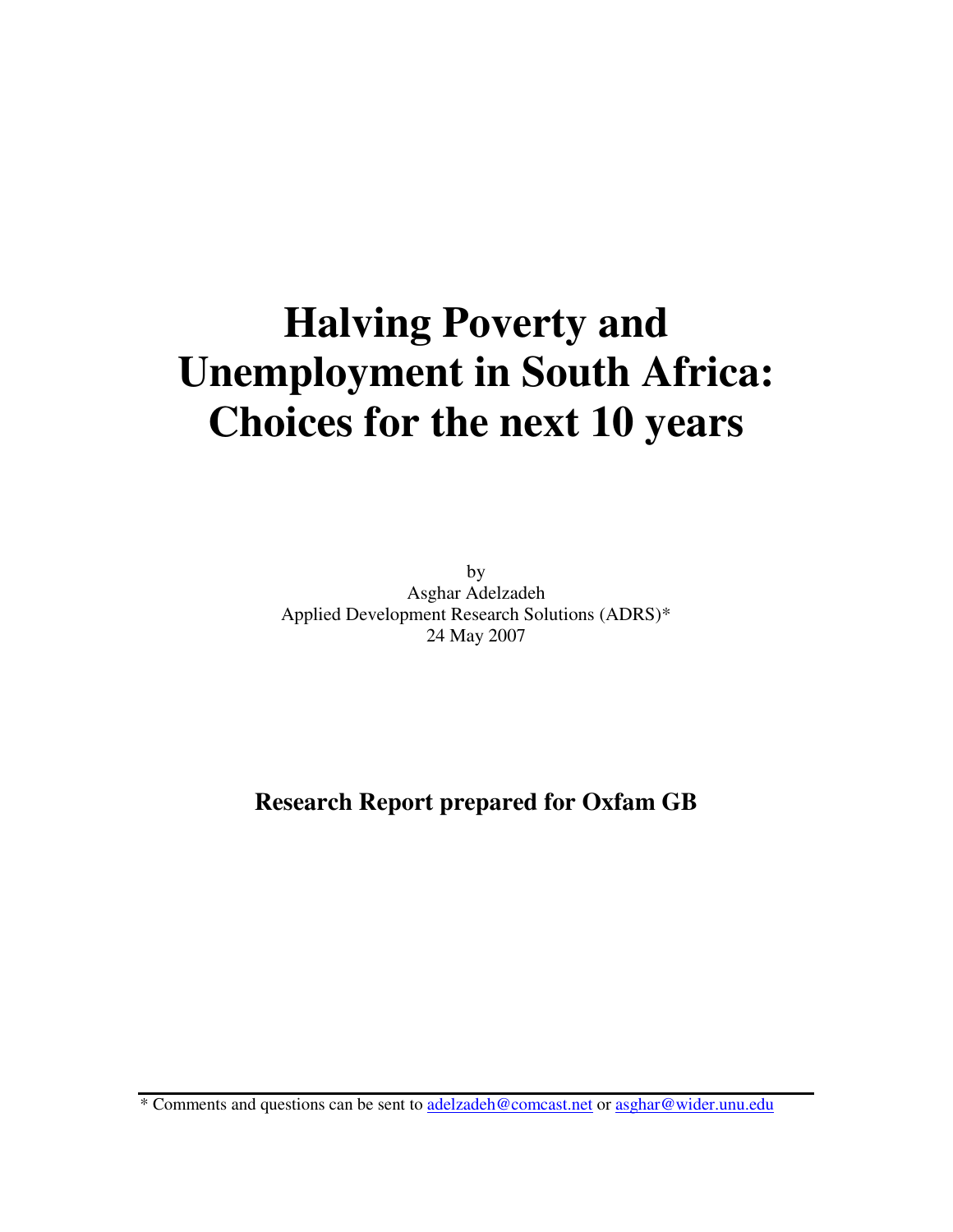© Oxfam Great Britain May 2007

These papers were commissioned by the Oxfam GB South Africa Programme. The views expressed are those of the researchers. Oxfam GB acknowledges the support to its partners in the production of the reports through funding, serving on the reference group and commenting on the TOR's and drafts. The text may be used free of charge for the purposes of advocacy, campaigning, education, and research, provided that the source is acknowledged in full. The copyright holder requests that all such use be registered with them for impact assessment purposes. For copying in any other circumstances, or for re-use in other publications, or for translation or adaptation, permission must be secured and a fee may be charged.

For further information on the issues raised in this paper please e-mail mmotala@Oxfam.org.uk or call 2711 6429283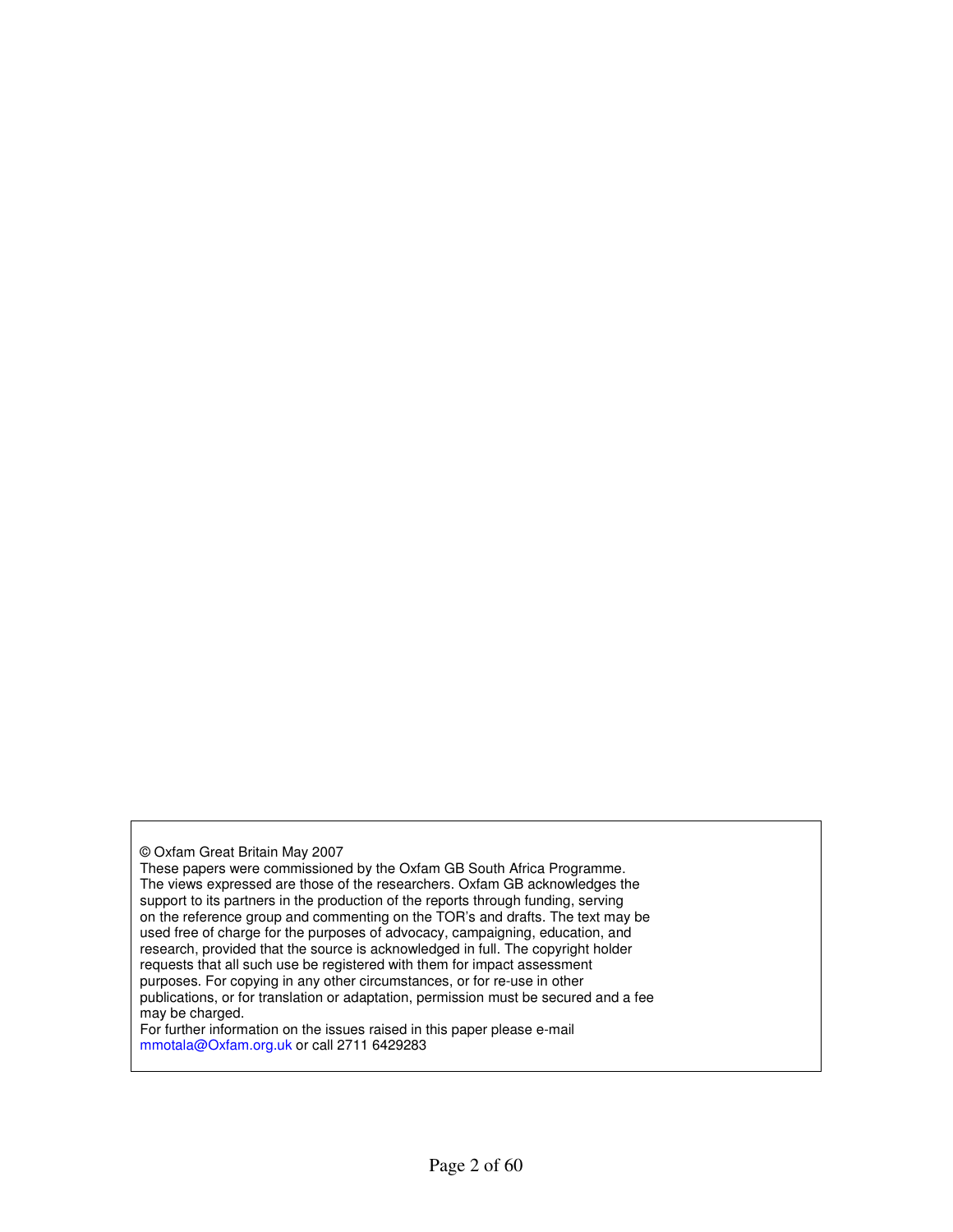#### **ABSTRACT**

*Three years ago, South Africa embarked on its second decade of democracy, announcing objectives that included halving both the unemployment rate and the poverty rate by 2015. Meeting these objectives poses major policy challenges. This paper formally establishes key requirements for an accelerated poverty reduction process, which is also similar to the findings of pro-poor growth literature (Kakwani et al 2003). The proposed framework integrates the role of employment and social policy as a critical nexus between growth and poverty reduction. A micro-simulation model of tax and transfers, with links to macroeconomic performance, is used to compare and contrast the effectiveness of ten policy scenarios to halve poverty and unemployment by 2015. Among the findings are: (a) both reductions in income inequality and high growth rates are necessary pre-requisites for an accelerated poverty reduction path; (b) to realise the unemployment and poverty goals, the labour market needs to be pro-poor in terms of employment allocation and income; additionally, the employment elasticity of growth should reach 0.60, and (c) the social security system needs to be substantially expanded. These findings inform the paper's presentation of the basic tenets of a pro-poor economic policy framework. Overall, the paper suggests an active pro-poor role for the state.*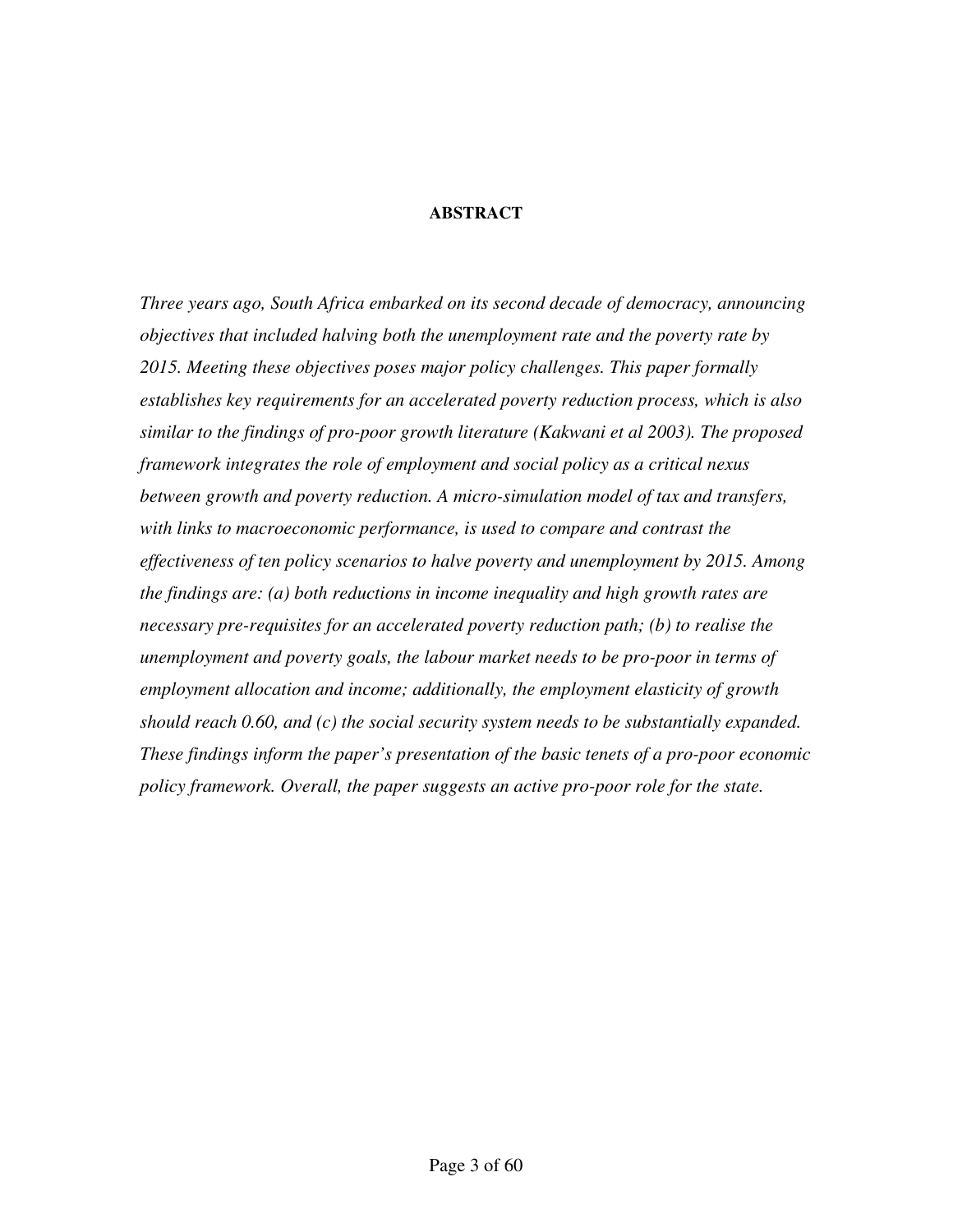# **TABLE OF CONTENTS**

| $\mathbf{A}$<br>$\bf{B}$<br>$\mathcal{C}_{\cdot}$                                                                                 |  |
|-----------------------------------------------------------------------------------------------------------------------------------|--|
| 4. PROSPECTS FOR HALVING UNEMPLOYMENT AND POVERTY RATES                                                                           |  |
| C. FROM HALVING UNEMPLOYMENT TO HALVING THE POVERTY RATE  27<br>D. EFFECTIVE WAYS TO HALVE BOTH UNEMPLOYMENT AND POVERTY RATES 29 |  |
| 5. TOWARDS A PRO-POOR DEVELOPMENT POLICY ARCHITECTURE 38                                                                          |  |
| $\mathbf{A}$<br>$\bf{B}$<br>$\mathcal{C}_{\cdot}$<br>D.                                                                           |  |
|                                                                                                                                   |  |
|                                                                                                                                   |  |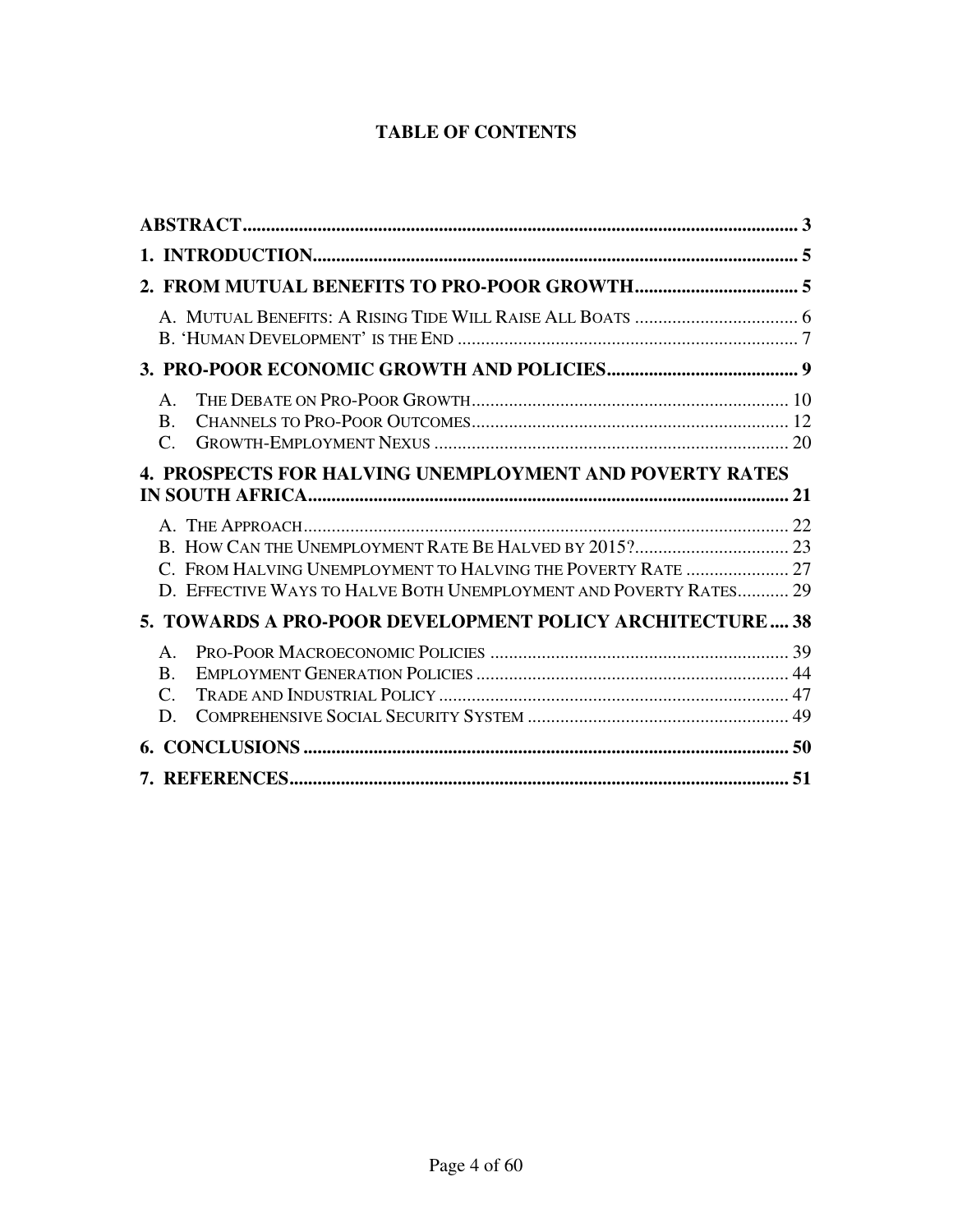#### **1. INTRODUCTION**

Three years ago, South Africa embarked on its second decade of democracy, announcing objectives that included halving both the unemployment rate and the poverty rate by 2015. Meeting these objectives poses major policy challenges. Halving the current unemployment rate requires that the economy generate about 3.7 million new employment opportunities during the next nine years. This is one and a half times the number of jobs that were created between 1995 and  $2004<sup>1</sup>$ . At the same time, halving the current poverty rate requires serious economic restructuring and commitment of resources. The aims of this study are to show how the unemployment rate and the poverty rate can be halved by 2015, and to present an outline of a supportive policy framework.

The paper is organised as follows. Section 2 presents a summary of the economic development debate that has led to the emergence of the concept of pro-poor growth. Section 3 summarises the debate on pro-poor growth and provides a formal presentation of the channels through which growth and poverty are linked. It develops a measure of the contribution of each channel to changes in poverty, and an aggregate measure of their overall effect on poverty. It then uses the findings to develop the necessary conditions for a pro-poor growth path. Section 4 applies the methodology that was developed to examine the implications of diverse economic scenarios for halving poverty and unemployment rates during the next nine years. We use a micro-simulation model of South Africa to simulate the impacts of different scenarios and compare their potential outcomes. Finally, Section 5 uses the findings of previous sections to present an economic policy approach that internalises the requirements for fostering growth that is pro-poor in South Africa.

#### **2. FROM MUTUAL BENEFITS TO PRO-POOR GROWTH**

Development theory and practice have gone through important changes during the last 25 years, with the emergence of such concepts as 'human development', 'sustainable development' and 'pro-poor growth'. New thinking in development theory and practice

<sup>&</sup>lt;sup>1</sup> According to the October Household Survey (Statistics South Africa 1995), the official employment stood at 9,186,000. The September Labour Force Survey 2004 reported total employment at 11,643,000.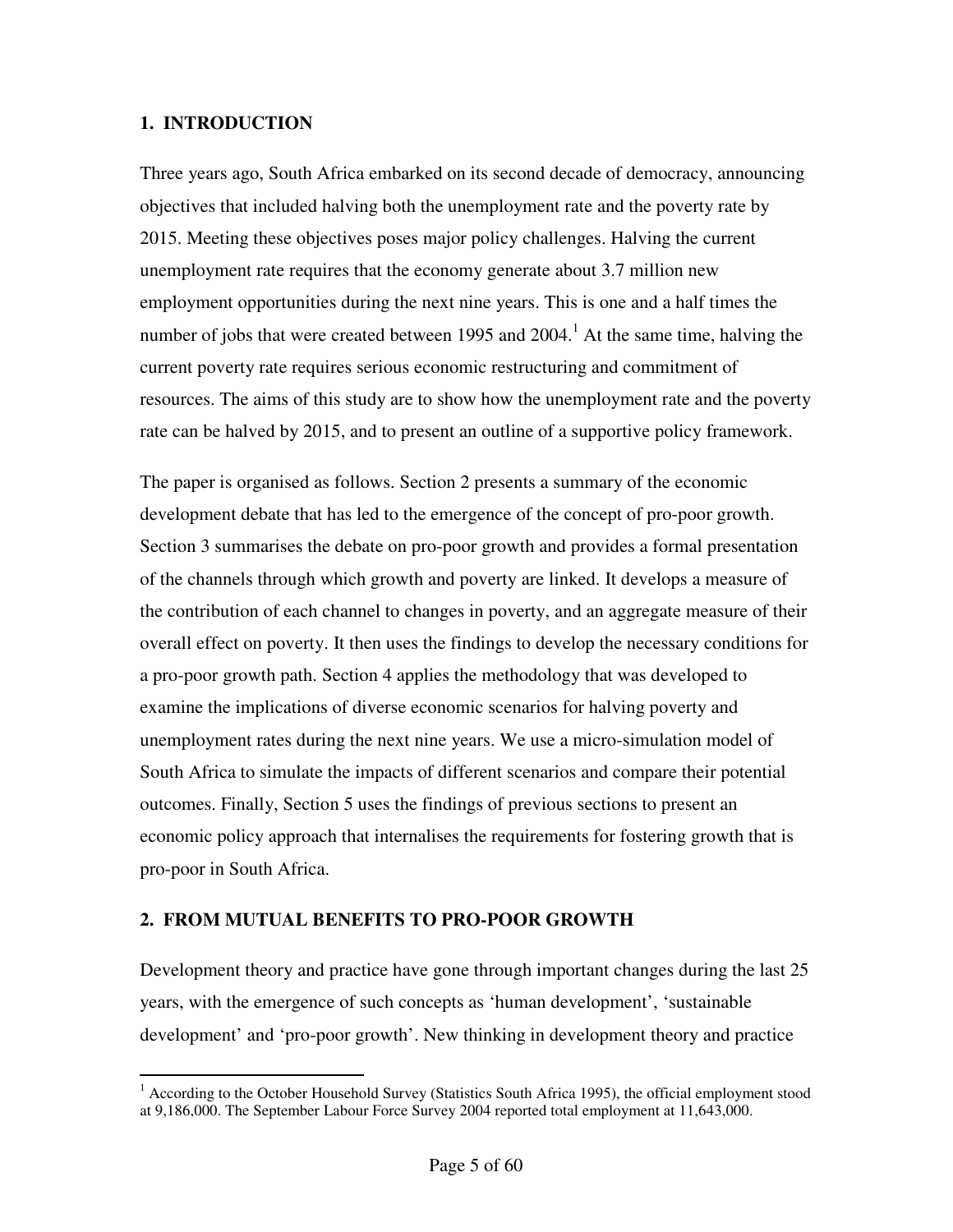has gradually shifted the focus towards the welfare of current and future generations. In this context, increasing attention is paid to the analytical, empirical and policy links between growth, income distribution and poverty. This section provides a brief overview of the historical context of the new thinking on development.

#### **A. Mutual Benefits: A Rising Tide Will Raise All Boats<sup>2</sup>**

During the 1950s, the development debate centred on industrialisation, informed by the 'catching up' (or modernisation) perspective of development, whose underlying notion was mutual benefit. The issue of how to industrialise led to an important debate on the roles of market and planning, the desirable degree of openness to trade and investment, the correct blend of capital intensive and labour intensive technology, whether to prioritise industry or agriculture, and whether to move through an unbalanced or balanced growth trajectory. Hotly debated issues included the relative role of the state, balanced or unbalanced growth, and whether the path to industrialisation should be gradual or would depend on a 'big push'.

The development debate gradually shifted to deeper questions during the 1960s. There were those who argued that, within the current socio-economic system, a poor country's path to development was inherently in conflict with the interests of developed countries; moreover, that the underdevelopment of a large number of countries was part of the historical processes of development of developed countries. Thus, the future 'development' of poor countries is achievable, but necessitates a degree of separation from the dominant world economic system (Wallerstein 1979, Amin 1988).<sup>3</sup> On the other hand, the mainstream side of the debate believed that the underlying interdependencies between developed and underdeveloped countries did not amount to a systemic impediment to the development of the latter. They believed in mutual benefit, and their mantra was that a 'rising tide would raise all boats'.

According to Sutcliffe (1995), even though there were still differences in perspectives on development, the different sides shared more or less similar views. That is, (1) as in

<sup>&</sup>lt;sup>2</sup> This section is based on Sutcliffe 1995.

<sup>&</sup>lt;sup>3</sup> These positions are known as world systems theory, dependency theory, neo-Marxism, structuralism, etc.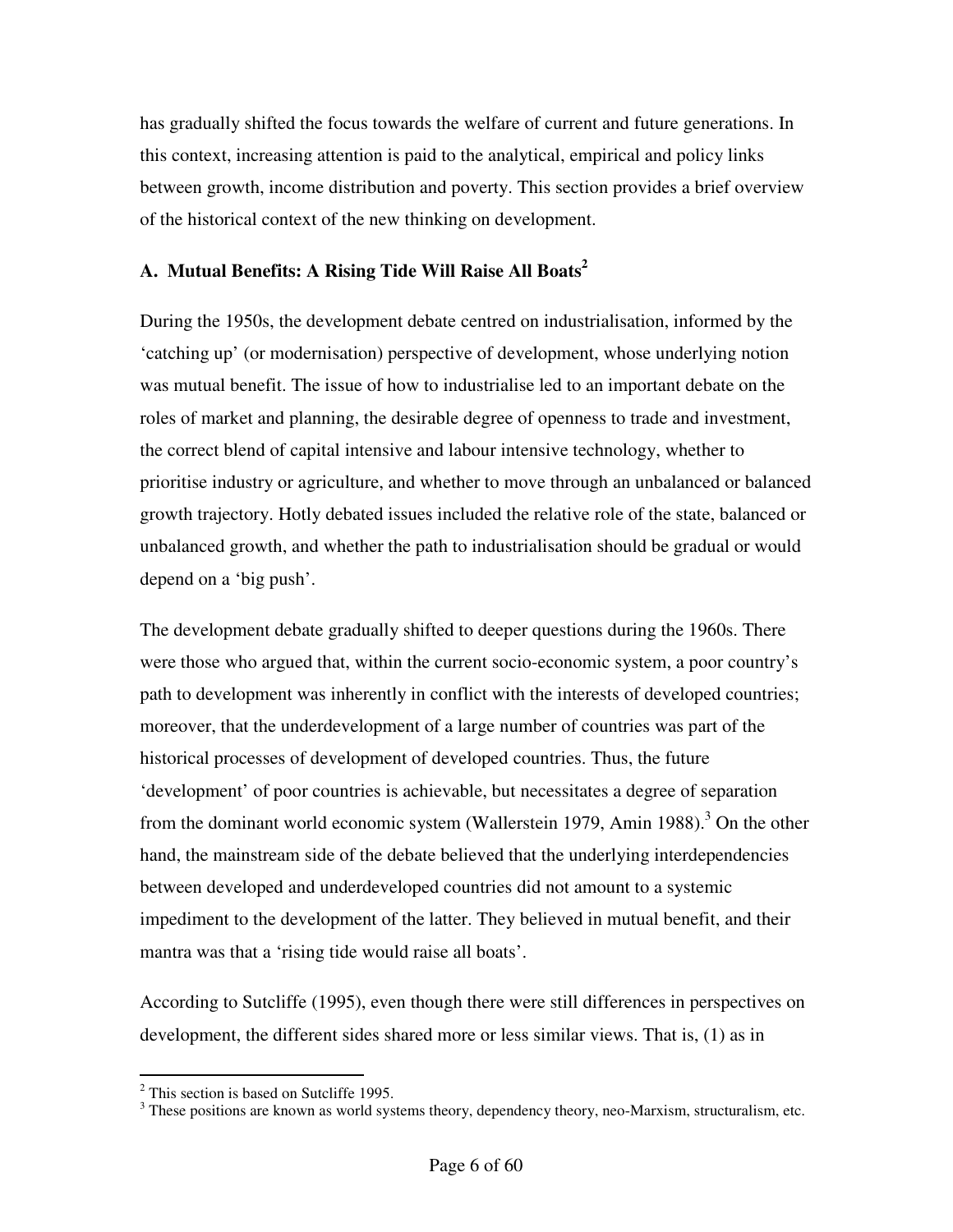developed countries, development would be characterised by industrialisation, the use of productive technology, high average standards of living, efficiency, etc; (2) there is a close or even automatic relationship between the economic aspects of development (e.g., growth and rise in productivity) and meeting basic needs and human welfare; (3) development involves social, economic and political (domestic or international) concerns, but not necessarily natural ones such as the physical environment; (5) development would implicitly lead to equalisation between countries through levelling up and not through redistribution, and (6) development would be a permanent state.

However, the above understanding of the prospect and processes of development, notwithstanding differences in views, found it difficult to explain the multifaceted development experiences of the 1960s and 1970s, which included some successes and many failures. More and more empirical data on country experiences showed persistence and even a worsening of inequality and poverty. This began to highlight the conceptual gap between the contemporary understanding of the benefits of 'development' and the human welfare benefits. This gradually gave way to the existing critical approach and the emergence of new thinking on development.<sup>4</sup>

#### **B. 'Human Development' is the End**

A new debate began to emerge, with different views on how the goal of development could be reached. Streeten (1981) and Stewart (1985) advocated the attainment of basic human needs as a primary rather than a secondary objective of development; others focused on the problems of individual and group poverty rather than the underdevelopment of nations (e.g. Lipton (1977). The common characteristic of these approaches was to view development in terms of "what happens to people rather than to abstractions like nations"<sup>5</sup>, and to define human well being as the purpose and goal of development. This reverses the earlier idea that welfare is a by-product or necessary outcome of economic development, as defined earlier. It argues instead that the need for economic development should be justified by its contribution to welfare.

 4 A series of articles by Dudley Seers (1977, 1979) were an important part of this process.

<sup>5</sup> Sutcliffe 1995, p.239.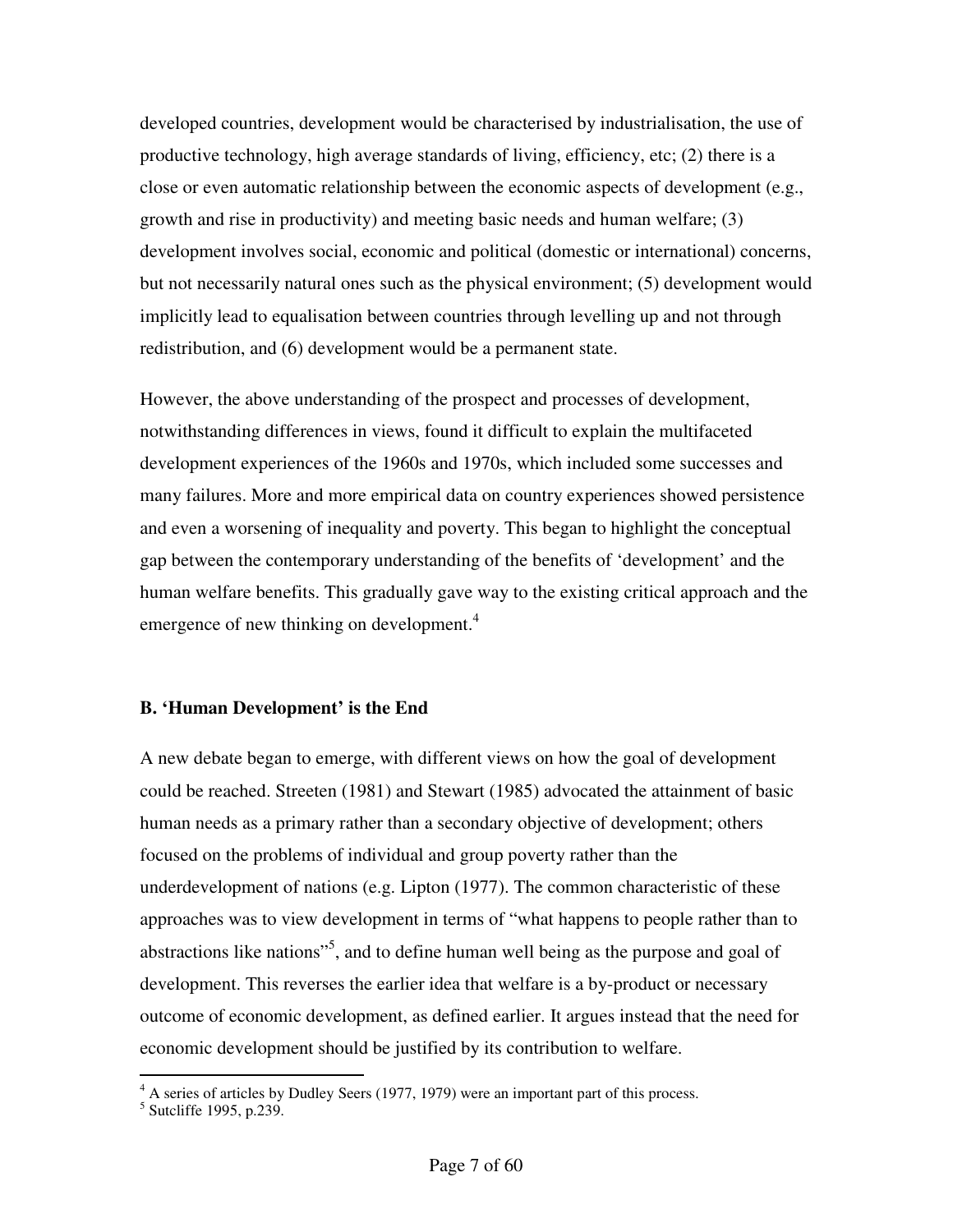A substantial body of literature has emerged during the last twenty years, generating lively debate on different aspects of human development (HD) among researchers and policymakers. The Human Development Report of the UNDP, published annually since 1990, has been a major contributor and driving force behind the new thinking on development.<sup>6</sup> It has contributed to the debate by demonstrating that development involves consideration of much more than just economics, and by focusing on 'human poverty' as distinct from 'income poverty' (HDR, 1997); capabilities and choices (HDR, 1995); public policies to make new technologies work for human development (HDR, 2001); globalisation and rising new insecurities in people's lives (HDR, 1999); the needs of 'under-consumers' against 'over-consumers' (HDR, 1998); human security rather than the security of national borders (HDR, 1994), and links between growth and human development (HDR, 1996).

There have, at the same time, been major coordinated international efforts to define the issues related to HD, and to urge national and international commitments to the realisation of its goals. Important amongst these was the 1992 United Nations Conference on Environment and Development (UNCED) in Brazil, which produced what has come to be known as the Earth Summit Agenda 21. Sustainable development became the organising principle for Agenda 21, attempting, as it did, to cover many areas of sustainability and development.

In the mid-1990s, the World Summit on Social Development (WSSD) adopted a Declaration and Programme of Action that "pledged to make the conquest of poverty, the goal of full employment and the fostering of stable, safe and just societies their overriding objectives."<sup>7</sup> Among the agreements of the WSSD were those dedicated to the eradication of poverty, support for full employment as a basic policy goal and the achievement of equality and equity between men and women.<sup>8</sup>

<sup>&</sup>lt;sup>6</sup> S. Fukuda-Parr *et al* (2002) provides an excellent review of contributions of HDR in the area of human development.

 $7$ United Nations, Copenhagen Declaration and Programme of Action, the World Summit for Social Development, 6-12 March 1995, United Nations Department of Public Information, p. vii.

 $\overline{\begin{array}{c} 8 \end{array}}$  Ibid, p. vii.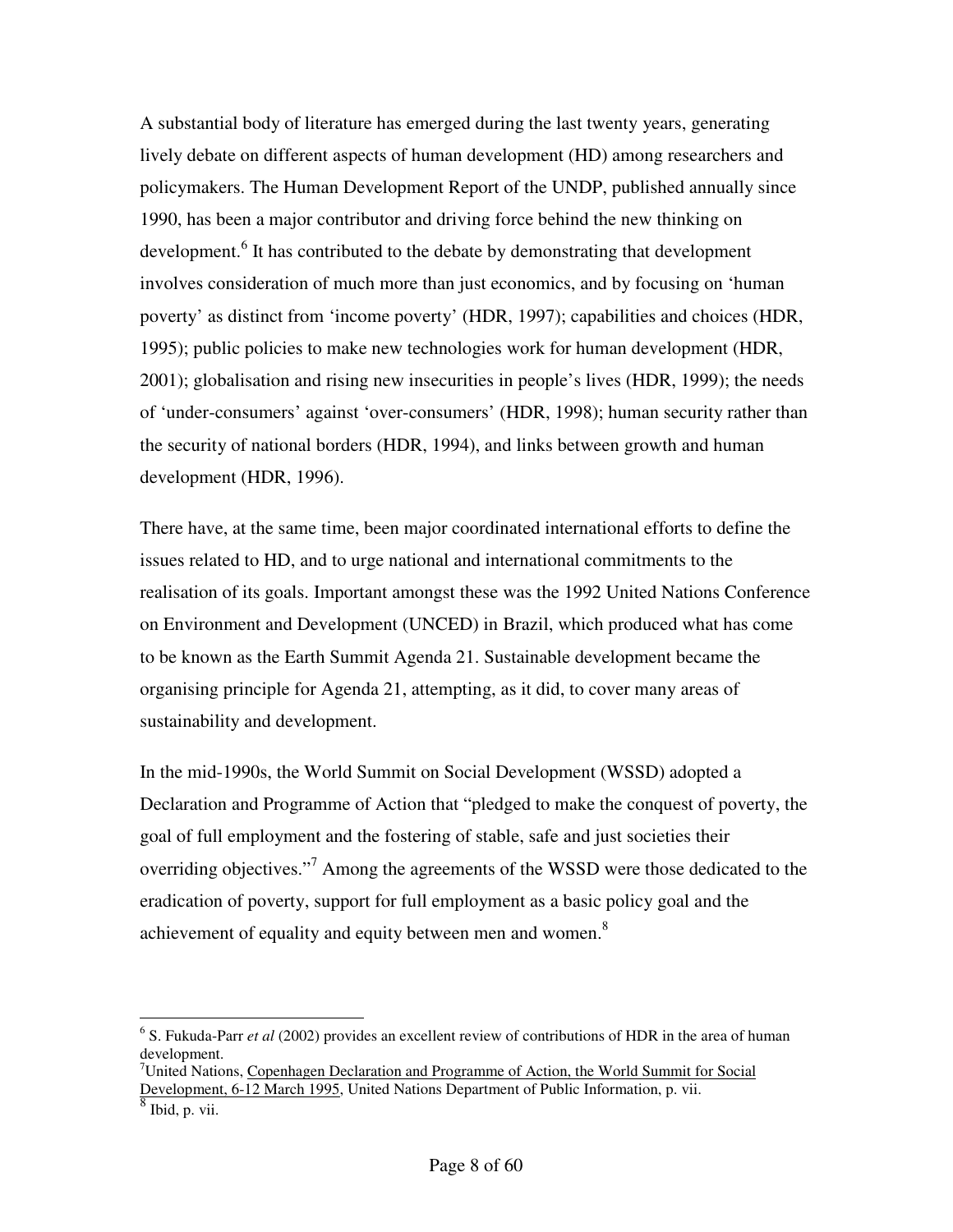At both these and other major conferences, poverty eradication was made a priority and became one of the major objectives. At the end of the last decade of the  $20<sup>th</sup>$  century, the world's political leaders committed themselves to a set of goals at the Millennium General Assembly in 2000. The principal objective of what became the Millennium Development Goals (MDG) was to bring about a significant reduction in human poverty. Therefore, a hallmark of the 1990s was to highlight the importance of eradicating poverty.

Despite its success in redefining the principle objective of development, the usefulness of HD as a developmental approach depends on analysis that explains how the current socio-economic system can be steered to respond effectively to human needs and provide for human wellbeing.

Thus, the recent emergence of a massive literature on pro-poor growth and pro-poor economic policies can be viewed as a response to calls for policy frameworks that internalise the realisation of HD objectives.

#### **3. Pro-Poor Economic Growth and Policies**

The historical context that underlies the literature on pro-poor growth and policies includes the widely recognised increased poverty and inequality outcomes of the trickledown development approach and the policy practices of structural adjustment programmes over the last three decades (Box1). However, the new literature represents a highly heterogeneous effort by both mainstream and non-mainstream analysts to define what is meant by 'pro-poor', and to incorporate the analysis of poverty in the traditional discourse on macroeconomic issues and policies.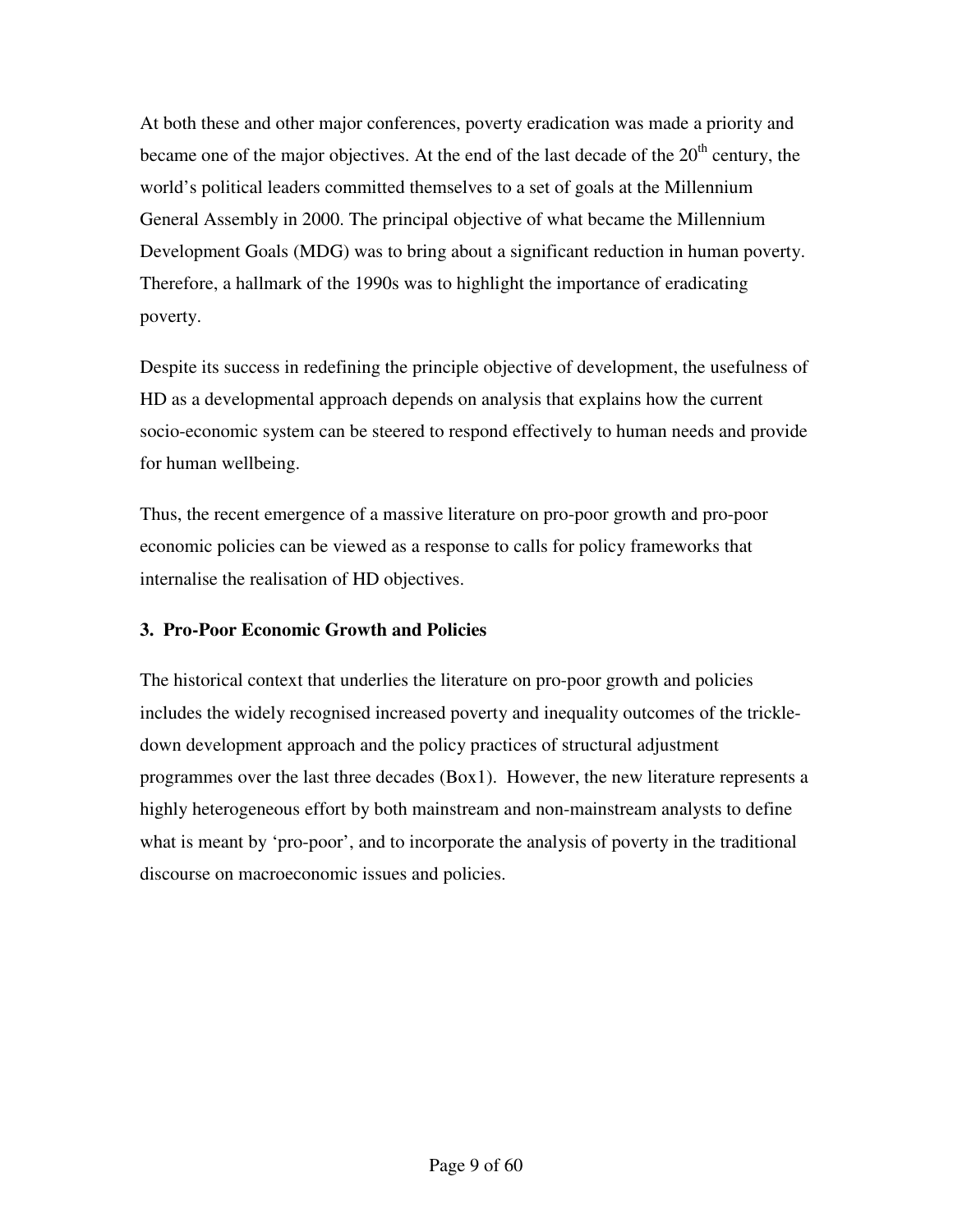#### **Structural Adjustment Program**

Structural adjustment policies encompass a set of short-run stabilisation measures and longer run adjustment policies that are implemented together or sequentially. The stabilisation policies include following measures:

- fiscal policies aimed at reducing the public budget deficit;
- monetary policies aimed at reducing the inflation rate or the money supply;
- wage and price policy to control inflation in support of the above policies;
- exchange rate policies to reduce the balance of payment deficits.

The adjustment policies comprise policies designed to alter the working of the product and factor markets by removing price controls and subsidies through a process of liberalization and deregulation. Structural adjustment programme (SAP) policies include trade liberalization to strive for freer trade; deregulation to make enterprises more profitable, and privatisation of publicly owned enterprises. Needless to say, some aspects of adjustment policies (e.g., privatisation of state enterprises) complement parts of stabilization policies (e.g., deficit reduction).

Historically, the stabilisation and adjustment policies of SAPs have, in many countries, produced low rates of economic growth, environmental degradation, together with increased unemployment rates, income inequality and poverty. These results have been linked to the dynamic outcomes of the overall framework and policies of SAPs. This includes, for example:

- setting monetary and fiscal objectives and targets that result in the undercutting of public services, reduce internal demand, aggravate unemployment, and frustrate efforts to increase investment in infrastructure, SMME development and human development;
- using tariff reductions as de facto industrial policy. Accelerated import tariff reductions often result in a flood of imports that undermine domestic industrial and agricultural producers;
- reducing labour protections and benefits by adopting labour market liberalisation measures.

#### **A. The Debate on Pro-Poor Growth**

Pro-poor growth refers to the interrelationship between growth, inequality and poverty (Kakwani, Khandker and Son 2003:4). There are at least two main views on what is meant by pro-poor growth. These are distinguished by the ways they utilise the 'absolute' or 'relative' notions of pro-poor growth. The former considers only the incomes of the poor and the rate at which absolute poverty is reduced. The latter refers to relative changes in the incomes of the poor and their impact on poverty.

Therefore, the position adopted by one group (advanced by the UNDP among others) argues that redistribution needs to take its place firmly beside growth as the means to address poverty. Kakwani and Pernia (2000) argue that, if the trickle-down development approach of the neo-liberal policies results in growth (rise in average per capita income),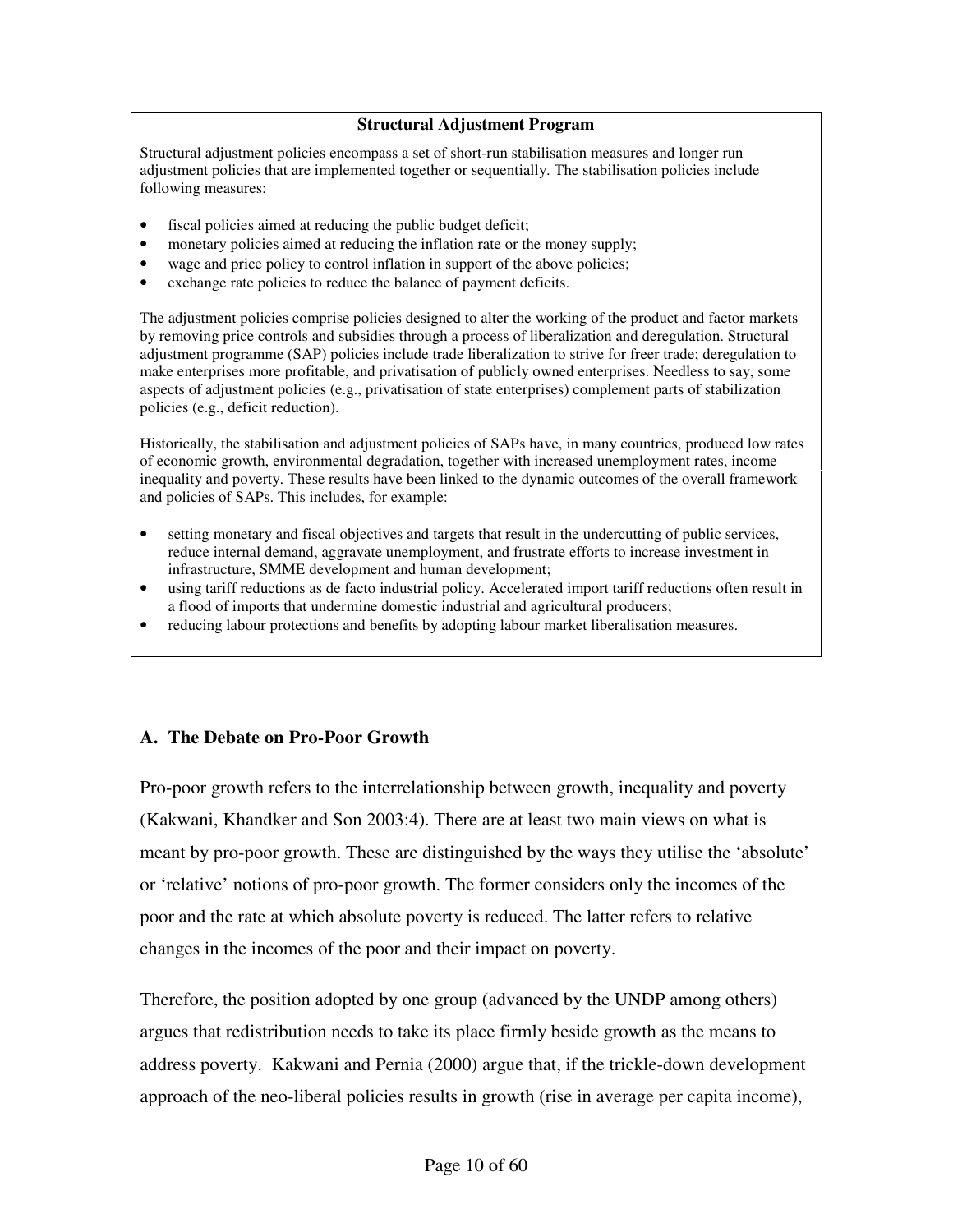it will also reduce poverty, but the rate of poverty reduction will be much slower. Rapid poverty reduction necessitates enhancing growth that delivers proportionally greater benefits to the poor than to the rich, i.e. a reduction in inequality (Kakwani et al 2003, HDR 2005). More recently, the Human Development Report also uses the concept of 'progressive growth' to define a growth pattern in which average incomes are growing, but the incomes of poor people are growing even faster. Therefore, progressive growth is viewed as a positive-sum process in which nobody loses and the poor gain proportionally more (HDR 2005).

The second position, which is frequently advanced by World Bank economists and the International Monetary Fund (IMF), is that any growth is pro-poor. Proponents of this position argue that increasing inequality is not a problem as long as the poor gain in the process.<sup>9</sup> In other words, any increase in the incomes of the poor is evidence of pro-poor growth (regardless of their gains relative to the income gains of the non-poor income gains). An influential paper in this group is by Dollar and Kraay (2000), published by the World Bank. Its central message is captured in its title, "Growth is good for the poor". Even though the paper does not claim that growth is the only factor that matters for poverty reduction, it centres on the primacy of growth as a means of addressing poverty.<sup>10</sup> This is consistent with the traditional neo-liberal view of income inequality, which is not really treated as a concern since, in well functioning markets, individuals earn rewards equal to their contribution to output, i.e., their marginal product. So the rich are rich because they are more productive, and the opposite holds for the poor.<sup>11</sup>

<sup>&</sup>lt;sup>9</sup> An example of this type of thinking is found in a World Bank sponsored comparative analysis of 21 case studies (Lal and Myint, 1996).

<sup>&</sup>lt;sup>10</sup> If the Dollar and Kraay paper had been a "just a research exercise", Oxfam observes, it could have been "dismissed as weak and largely irrelevant." Sending the message that it did ("leave it to the markets" and let the benefits of growth "trickle-down"), and bearing as it did, "the imprimatur of the World Bank", (Oxfam, 2000) it aroused a storm of protest (Dagdeviren *et al*, 2000; Lübker *et al*, 2000; Oxfam, 2000; Wade, 2001).

 $11$  The above two positions also underlie an intense ideological battle. For example, as Wade (2001) shows, the 'controversy' that followed the publication of the article by Dollar and Kraay (2000) reflected an ideological struggle within the Bank to push equity considerations well into the second place behind growth, even when research at the Bank was beginning to show that hoped-for impact of Bank lending on poverty was not being achieved (Easterly, 2001), and that "inequality … matters to the pace of poverty reduction that is achieved at any given rate of growth." (Ravallion, 2001, p.17).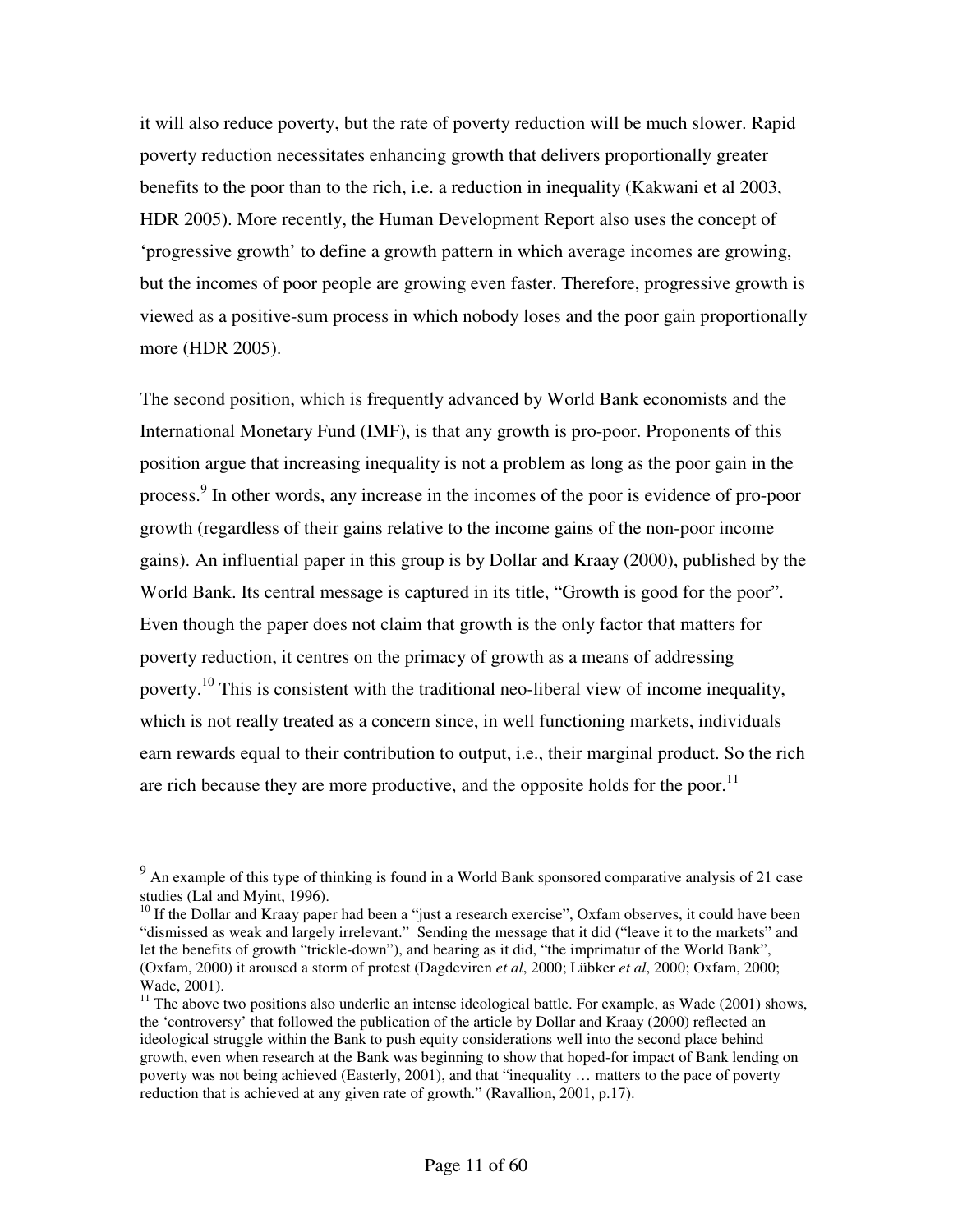The World Bank, which started with the 'weaker' definition of pro-poor growth (using the 'absolute' pro-poor growth approach) has, in recent years, gradually come to recognise the importance of reducing inequality as a means of fighting poverty. This is evident from the 'poverty-growth-inequality triangle' described by Bourguignon (2004), which points out that changes in poverty are a function of growth in mean income, changes in the distribution of income and initial distribution. Overall, as Klasen (2003) notes, the literature suggests that pro-poor growth policy should put a significant emphasis on reducing inequalities in order to accelerate poverty reduction, increase growth, and enhance the poverty impact of such growth.

The next section develops a formal presentation of a different nexus between growth and poverty, which is used in section 4 to analyse the implications of diverse growth scenarios for halving poverty and unemployment rates in South Africa by 2015.

#### **B. Channels to Pro-Poor Outcomes**

What are the channels through which growth and inequality impact on poverty? To answer this question, we need to be able to identify the relevant channels, develop a measure of the contribution of each channel to changes in poverty and, if possible, provide an aggregate measure of their overall effect on poverty. It is also desirable to go one step further and use the findings to develop the necessary conditions for a pro-poor growth path.

As discussed in the previous section, poverty reductions, especially rapid reductions in poverty, depend on two important factors. First, the size of the economic growth rate: that is, the higher (lower) the growth rate, the larger (smaller) the poverty reduction will be. Second, changes in inequality that generally accompany economic growth: that is, a rise (fall) in inequality decreases (increases) the impact of growth on poverty reduction. Kakwani *et al* (2003) derives a measure of *total elasticity of poverty* that captures the net effect of the above two factors on the overall poverty index, and uses it to define the formal conditions for pro-poor growth. In the following pages, we adopt a different formal approach to derive a similar measure of total elasticity of poverty and conditions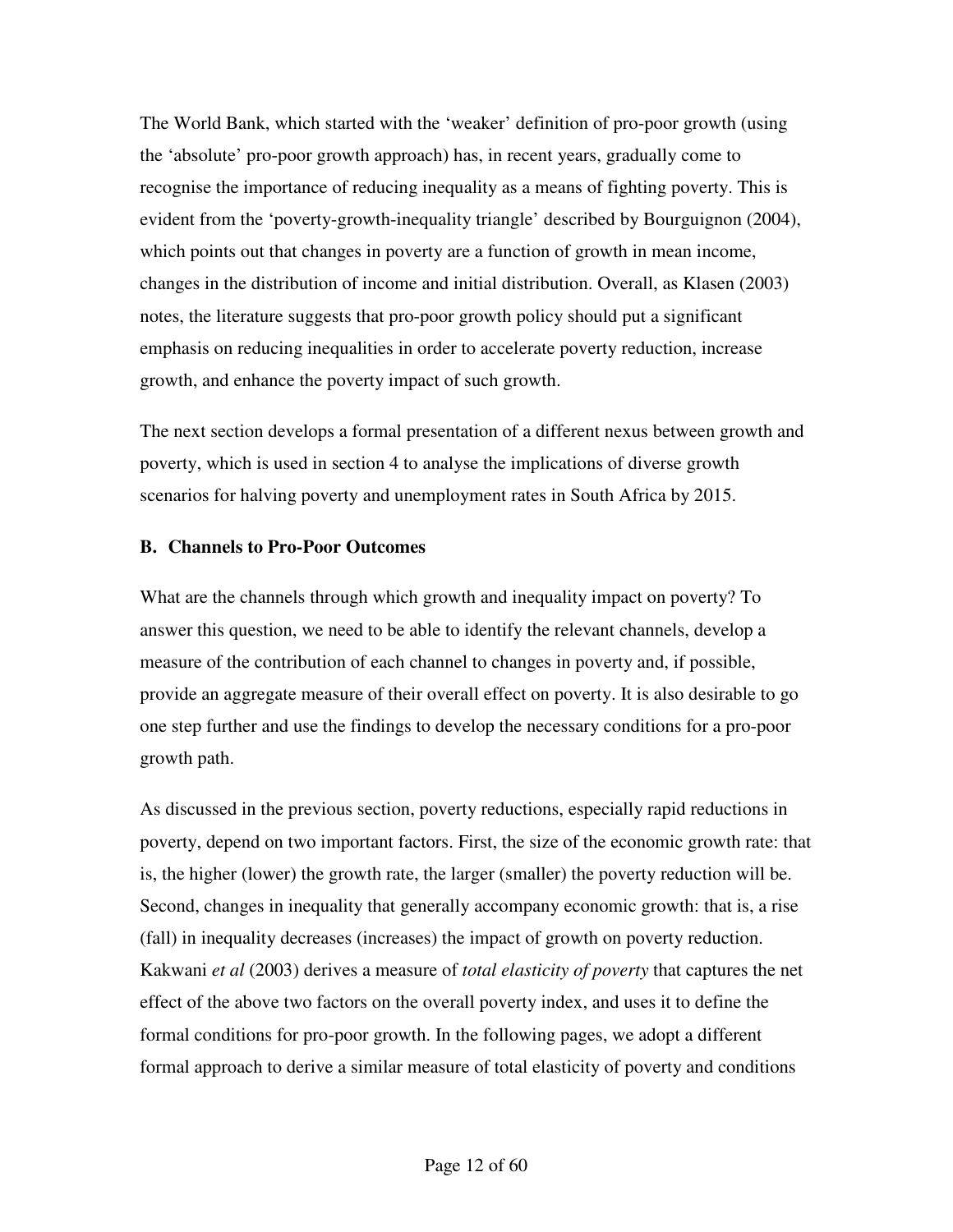for pro-poor growth.<sup>12</sup> The approach is informed by the need to include explicitly the links between poverty and both the labour market and government's poverty related expenditures. Osmani (2002) defines these channels as the personal income channel and social provisioning channel. The former refers to the growth of the economy, which through employment, translates into higher personal income amongst the poor. The latter refers to the resources generated by growth (e.g. taxes) that can potentially be used by a society to provide services to the poor.

Following Kakwani (1993, 2003), the general class of poverty measures (v) can be fully represented by a poverty line (z) that captures the country's minimum standard of living, the mean household income (y) and the Gini index (G) as a measure of inequality. Therefore:

$$
v = v(z, y, G)
$$
 with  $\partial v/\partial z > 0$ ;  $\partial v/\partial y < 0$ ;  $\partial v/\partial G > 0$  [1]

In equation 1, the mean household income (y) is defined as the average household income after tax and includes current transfers from general government.

The next equation expresses mean household income as a function of employment, E, and government's cash and in-kind transfers to households, S. Therefore, we can write:

$$
y = y(E, S) \qquad \text{with } \partial y/\partial E > 0; \ \partial y/\partial S > 0 \tag{2}
$$

In equation 2, variable E captures the impact of the level of employment in the economy and the associated rate of compensation (i.e. total compensation of employees) on the mean household income. It, therefore, reflects both the quantity and quality of employment in the economy.<sup>13</sup> Our assumption is that the average household income is a positive function of both the level of employment in the society and its quality. Therefore, for example, it is assumed that, *ceteris paribus* (all things being equal), the

 $\overline{a}$ <sup>12</sup> Kakwani *et al* (2003) uses a measure of the average deprivation in the society for which he uses  $f(x)$  as probability density function of individual income (x) that is a random variable.

<sup>&</sup>lt;sup>13</sup> The quality of employment refers to those attributes of employment that have potential impacts on returns on labour, such as formal versus informal employment, union membership, and sectoral and occupational differences.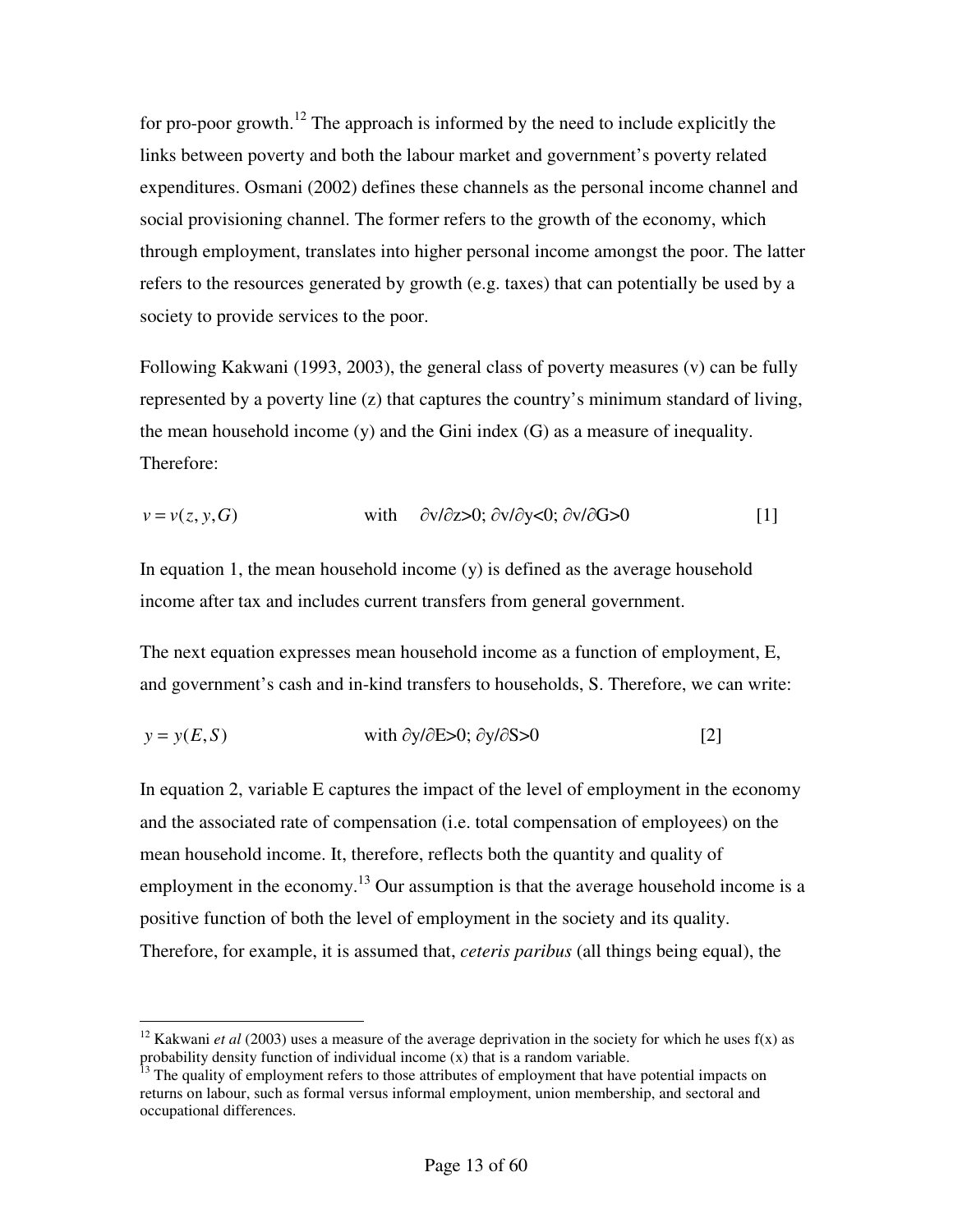average household income increases (decreases) when the share of total employment in formal, manufacturing or unionised sectors of the economy increases (declines).<sup>14</sup>

In equation 2, variable S captures the impact of cash and non-cash government transfers to households on the mean household income.<sup>15</sup> It is closely related to the concept of the social provisioning channel used by Osmani (2002 and 2004). According to equation 2, an overall rise in employment – *ceteris paribus* – is expected to be accompanied by an overall increase in mean household income. Similarly, mean household income is expected to increase – *ceteris paribus–* as a result of the state's cash and in-kind transfers to households.

The next equation expresses total employment (E) as a function of the size of the economy, which is represented by the *real* gross domestic product (GDP). It is assumed that employment will increase (decrease) with the rise (fall) of GDP and suggests that economic growth is central to any employment, and as we will see later, poverty reduction focused strategy.<sup>16</sup> Thus:

 $E = E(GDP)$  with  $\partial E/\partial GDP > 0$  [3]

Finally, the last equation of the model captures one of the basic empirical relationships between the Gini-coefficient measure of inequality (G) and mean household income. Since mean household income is directly related to the size of the economy, studies have found that a positive or negative relationship between inequality and growth implies a parallel relationship between inequality and mean household income (Kuznets, 1955; Blank, 1989;<sup>17</sup> Arnand and Kanbur, 1984; and Deininger and Squire, 1998). Therefore,

 $14$  In 2006, compensation of employees constituted a little less than three quarters of household current income (Reserve Bank, March 2007, S-128).

 $15$  In 2005, government's total cash and in-kind transfers to households amounted to about R220 billion. The cash transfer was almost R80 billion, or one third of the total amount (Reserve Bank, June 2006, S-137).

<sup>&</sup>lt;sup>16</sup> Osmani (2002) points out, without economic growth, there can be no sustained expansion in employment. Only a growth-induced shift in employment will make it possible for the poor to enjoy rising income – either through reduced unemployment/ underemployment or through higher returns on labour. The only way employment can be expanded in a stagnant economy is either by depressing the returns to labour or by increasing the rate of unemployment. Neither route is good for the poor.

 $17$  For reference see Chuhay (2004).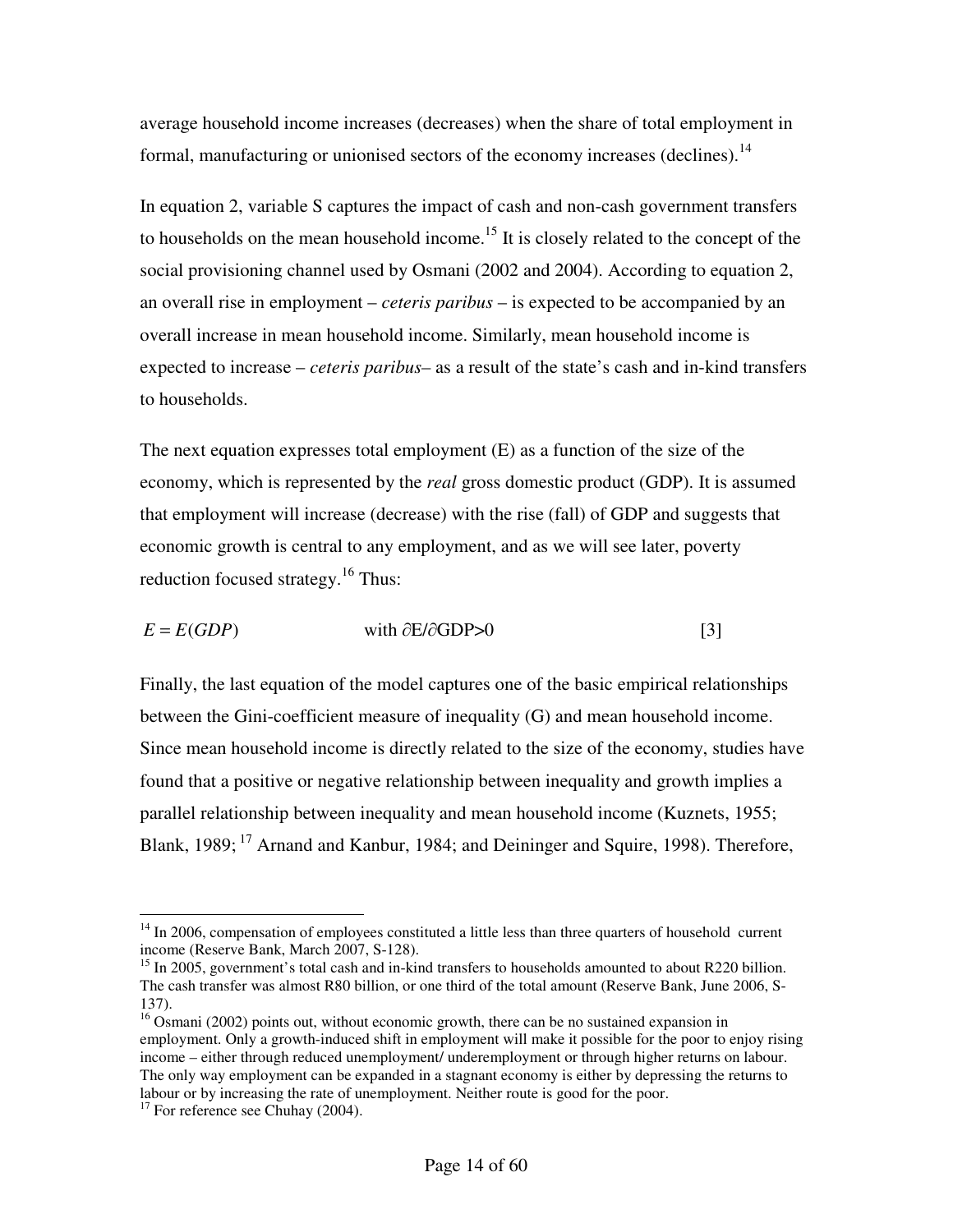equation 4 postulates that income distribution in a country is a function of mean household income:

$$
G = G(y) \qquad \text{with } \partial G / \partial y \ll 0 \tag{4}
$$

As will be discussed later, it is not possible to express *a priori* the sign of the relationship between mean household income and inequality.

The total differentials of the above equation system yield:

$$
dv = \frac{\partial v}{\partial z} dz + \frac{\partial v}{\partial y} dy + \frac{\partial v}{\partial G} dG
$$
  
\n
$$
dy = \frac{\partial y}{\partial E} dE + \frac{\partial v}{\partial S} dS
$$
  
\n
$$
dE = \frac{\partial E}{\partial GDP} dGDP
$$
  
\n
$$
dG = \frac{\partial G}{\partial y} dy
$$

Assuming that the poverty line (z) is kept constant in real terms, the above system can be reduced to one central expression that captures the channels through which changes in the real growth rate of the economy impact on the poverty index:

$$
\rho = \frac{dv/v}{dGDP/GDP} = (\varepsilon_y^v + \varepsilon_c^v \varepsilon_y^G) \varepsilon_z^v \varepsilon_{GDP}^E + (\varepsilon_y^v + \varepsilon_c^v \varepsilon_y^G) \varepsilon_z^v \varepsilon_{GDP}^S + \varepsilon_c^v \varepsilon_{GDP}^G
$$
 [6]

Where:

- $\rho$  = total elasticity of poverty as a measure of the overall rate of decline in the poverty index, due to a 1 percent real increase in GDP.
- *v*  $\varepsilon_y^v$  = poverty elasticity (partial elasticity) of mean household income as a measure of the rate of decline (increase) in the poverty index, as a result of a small increase (decrease) in mean household income. It is expected to be negative,  $(\partial v/v) / (\partial y/v) < 0$ .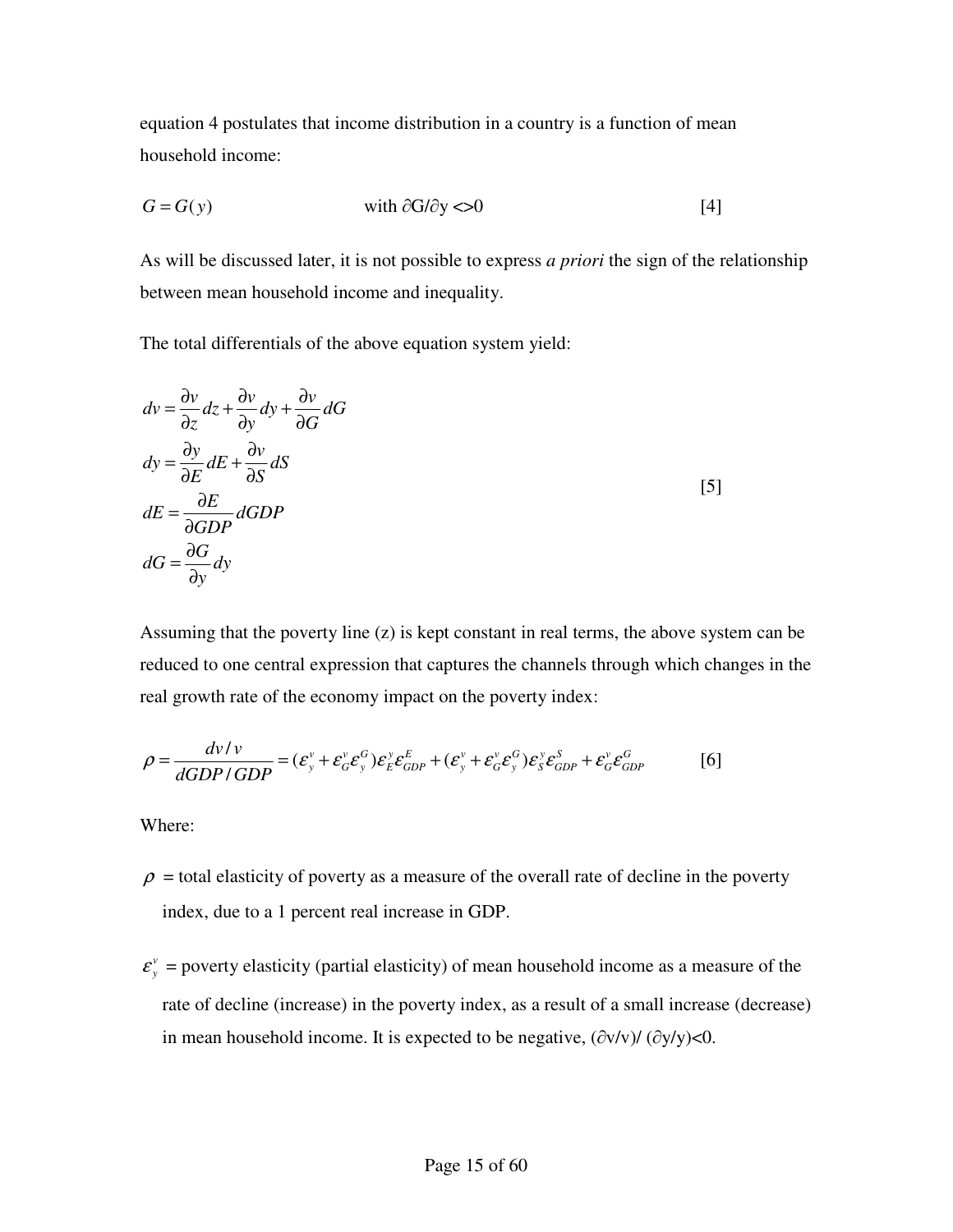- *v*  $\varepsilon_G^v$  = poverty elasticity of the inequality index, using Gini index. ( $\partial v/v$ )/( $\partial G/G$ )>0 is expected to be positive, suggesting that the poverty index declines (increases) with reductions (rises) in inequality.
- *G*  $\varepsilon$ <sup>*G*</sup> = inequality elasticity of mean income can be either positive or negative.
- *y*  $\varepsilon_E^y$  = income elasticity of employment is expected to be positive (equation 2).
- $\varepsilon_{GDP}^E$  = employment elasticity of growth is assumed to be positive (equation 3).
- *y*  $\varepsilon_s^y$  = income elasticity of social provisioning is assumed to be positive (equation 3).
- $\varepsilon_{GDP}^S$  = social provisioning elasticity of growth can be either positive or negative.

 $\varepsilon_{GDP}^G$  = inequality elasticity of growth which can be either positive or negative.

Equation 6 can be expressed in a more compact form as:

$$
\rho = \psi + \varphi + \kappa \gamma \tag{7}
$$

Where:

- ψ represents a combination of elasticities related to the employment nexus between growth and poverty. It is a measure of how much a small increase in GDP reduces poverty through employment. It captures both the income and the inequality effects. In the rest of this paper, we refer to ψ as the *poverty elasticity of employment.*
- ϕ represents a combination of elasticities related to the social provisioning nexus between growth and poverty. It is a measure of how much a small increase in GDP reduces the poverty rate through the social provisioning channel. It captures both the income and the inequality effects. In the rest of this paper, we refer to  $\varphi$ as the *poverty elasticity of social provisioning.*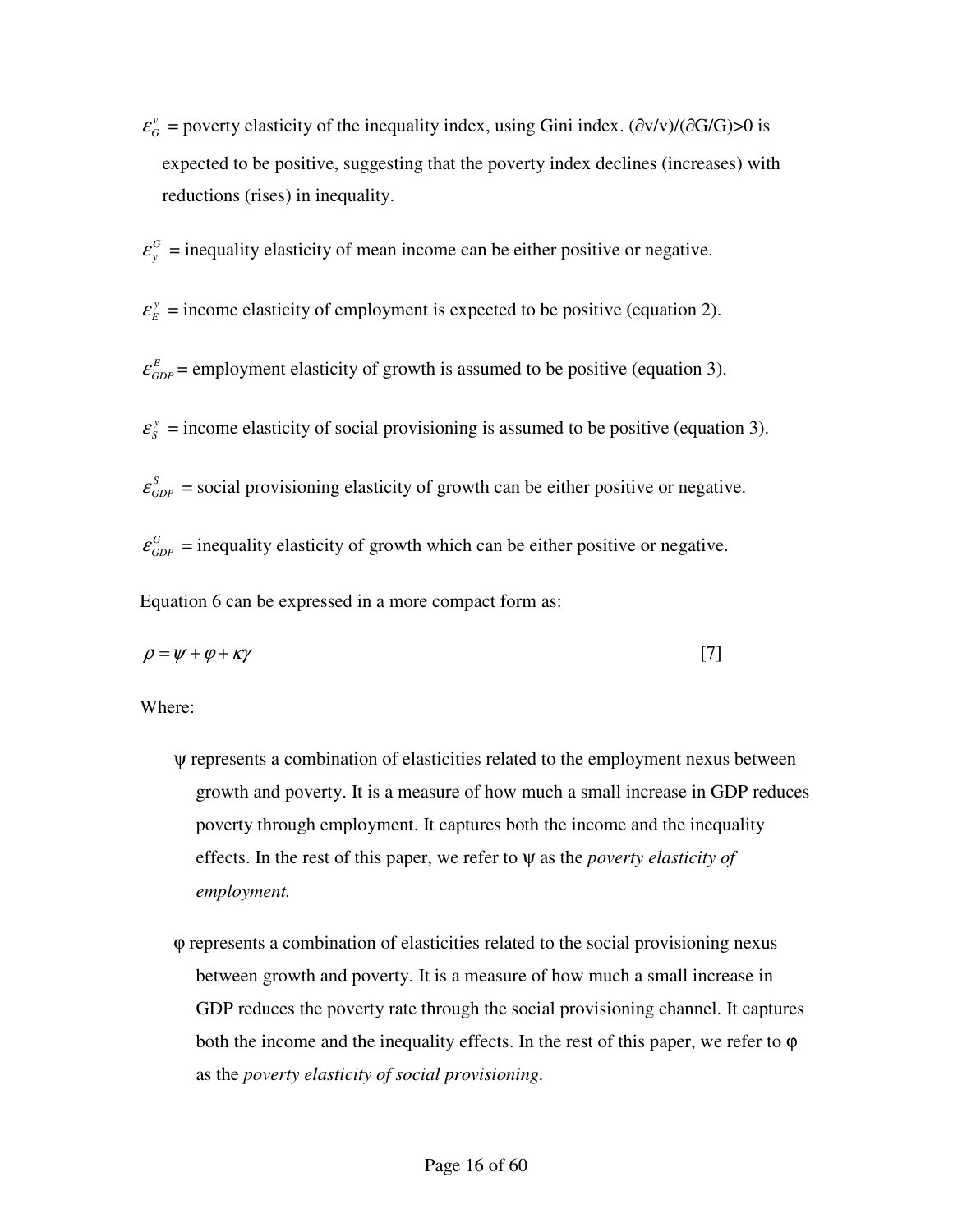κ measures the direct effect of 1 percent increase in GDP on inequality (Gini index).

γ measures the increase in the poverty index as a result of a small increase in the inequality index.

Equation 7 shows clearly how a 1 percent increase in GDP is channelled through employment and social provisioning to impact on mean household income and inequality, which in turn impacts on the total poverty rate.

In Equation 7, κ captures whether growth is inherently accompanied by rising or declining inequality. Kuznets (1955) suggests that inequality initially worsens as economic development takes off; but, in the later stage of development, inequality begins to improve. Recent empirical studies have questioned this proposition (Anand and Kanbur 1984; Deininger and Squire 1998) and have found no support for Kuznets' inverted U-shaped pattern of income inequality. Recent studies (Kakwani and Son 2002, Bourguignon 2004) have argued that it is not possible to state *a priori* the sign and magnitude of κ, since how κ changes depends on a country's initial level of economic development, inequality and policies.

In order to separate the channels through which changes in inequality impact on poverty, equation system [5] is summarized differently to derive the following equations:

$$
\rho = \frac{d\nu/v}{dGDP/GDP} = \varepsilon_y^v(\varepsilon_z^v \varepsilon_{GDP}^E + \varepsilon_y^v \varepsilon_{GDP}^S) + \varepsilon_G^v(\varepsilon_y^G \varepsilon_z^v \varepsilon_{GDP}^E + \varepsilon_y^G \varepsilon_y^v \varepsilon_{GDP}^S) + \varepsilon_G^v \varepsilon_{GDP}^G \tag{8}
$$

or

$$
\rho = \mu + \sigma \tag{9}
$$

Where:

 $\mu = \mathcal{E}_{\rm v}^{\rm v}(\mathcal{E}_{\rm E}^{\rm v}\mathcal{E}_{\rm GDP}^{\rm E} + \mathcal{E}_{\rm S}^{\rm v}\mathcal{E}_{\rm GDP}^{\rm S})$  represents the *growth elasticity of poverty* (Kakwani, 1993), which is the percentage change in poverty due to a 1 percent increase in economic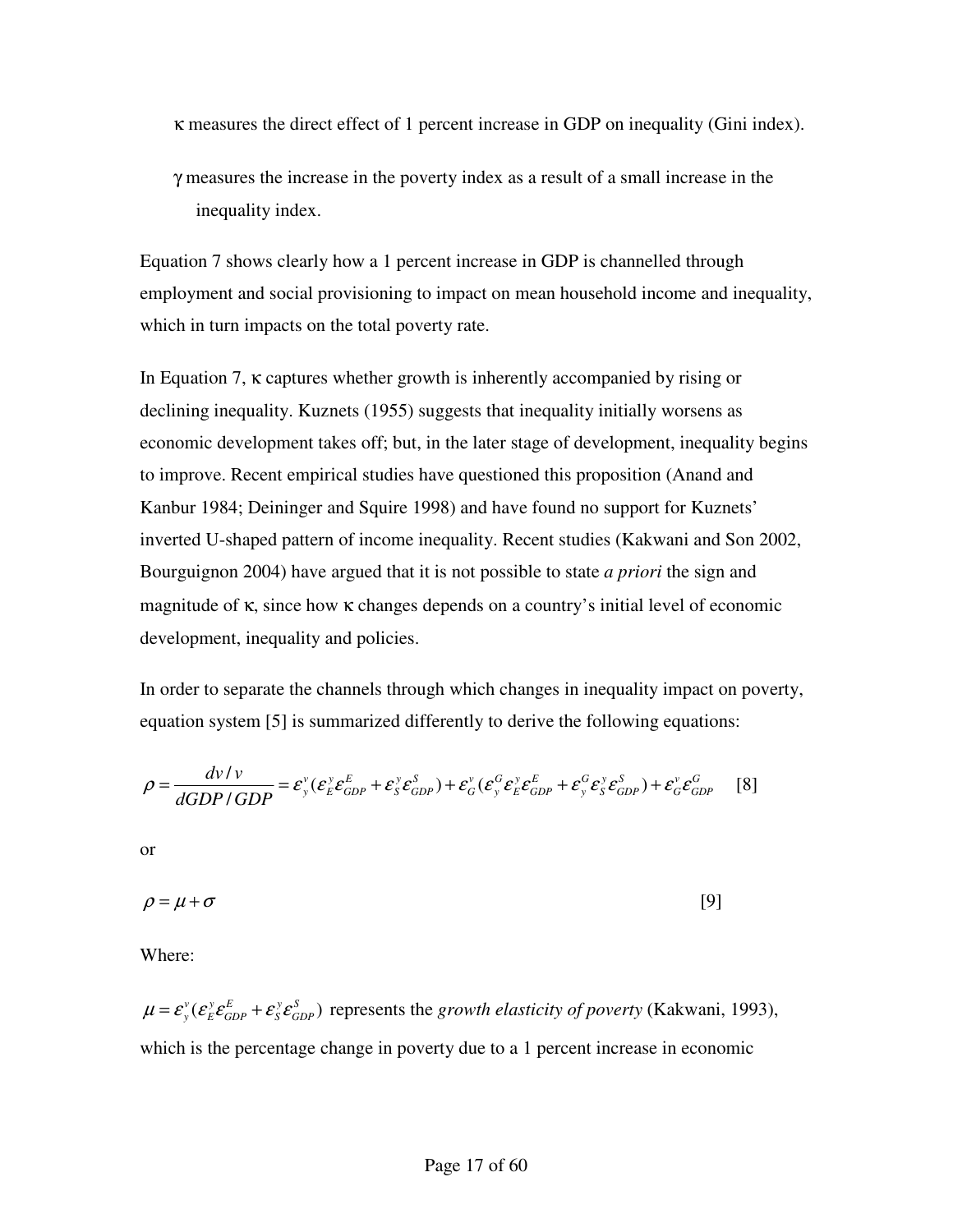growth, provided that the growth process does not change inequality (i.e. the benefits of growth are distributed equally among everyone in the country).

 $\sigma = \varepsilon_G^v (\varepsilon_g^G \varepsilon_g^y \varepsilon_{GDP}^E + \varepsilon_g^G \varepsilon_g^y \varepsilon_{GDP}^S) + \varepsilon_G^v \varepsilon_{GDP}^G$  represents the *inequality elasticity of poverty*. It is an aggregate measure of all the channels through which a 1 percent increase in GDP impacts on poverty through its impact on inequality. In other words, it is a measure of how much the changes in the total poverty index relate to changes in inequality, given a 1 percent increase in GDP.

Equation 9 shows that the total poverty index is equal to the sum of two combinations of elasticities. The first  $(\mu)$  is an extension of Kakwani's concept of growth elasticity of poverty (Kakwani, 1993). It measures percentage change in the poverty index that results from the impact of a 1 percent increase in GDP on employment and social provisioning, provided that the growth process does not change inequality.

The second combination of elasticities ( $\sigma$ ) – a measure of the inequality elasticity of poverty – is the sum of different channels through which a 1 percent increase in GDP impacts on poverty through its net effects on inequality.  $\sigma$  captures three channels through which growth impacts on inequality. The first and second measures capture the impacts of growth on inequality through employment and social provisioning channels  $(c_j^G \varepsilon_j^y \varepsilon_k^g \varepsilon_{GP}^g, \varepsilon_j^g \varepsilon_{GP}^g)$ . The third measures the direct effect of growth on inequality  $(\,\mathcal{E}^G_{GDP}) .$ 

Kakwani, Khandher and Son (2003) show that economic growth is pro-poor (pro-rich) if the change in inequality that accompanies growth reduces (increases) total poverty. In the above system, this implies the growth is pro-poor if both total elasticity of poverty  $(\rho)$ and the growth elasticity of poverty  $(\mu)$  are negative and  $|\rho| > |\mu|$ . These two criteria for pro-poor growth are satisfied under the following conditions and assuming that the mean household income elasticity of growth is positive  $({\varepsilon}_{GDP}^y > 0)^{18}$ .

 $18$  This implies that total household income in the economy is expected to grow at a faster rate than the growth rate of the number of households in the country.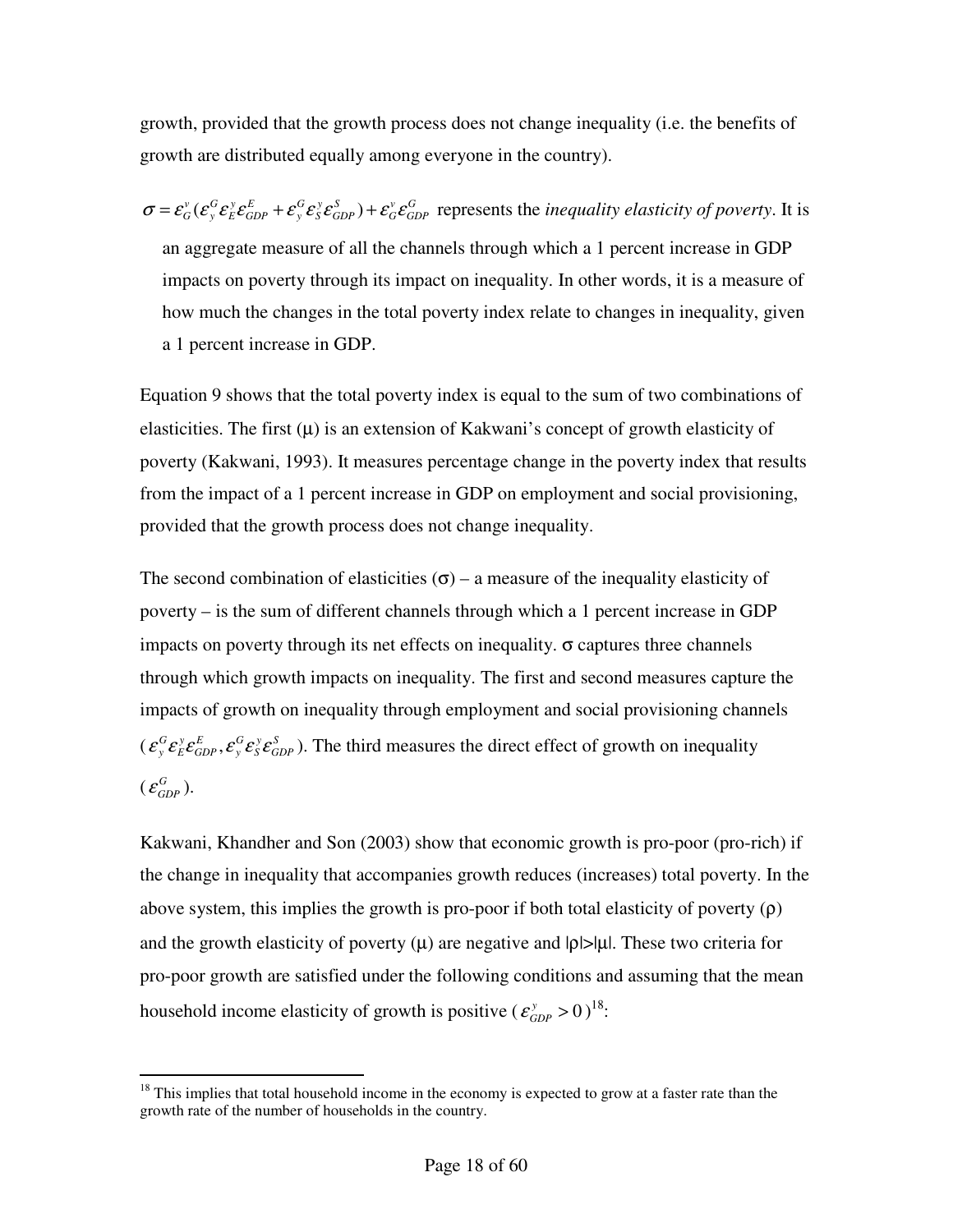a) if  $\varepsilon_{GDP}^S > 0$  and  $\varepsilon_{GDP}^G < 0$  (therefore  $\varepsilon_{y}^G < 0$  $\varepsilon_{y}^{G}$  < 0), both  $\mu$  and  $\sigma$  will be negative, which implies that  $|\rho| > |\mu|$ . This implies that the pro-poor growth conditions are met if government's spending on social provisioning increases with economic growth, and if, at the same time, economic growth is accompanied by a decline in inequality. Relative to other possibilities, under these conditions, *ceteris paribus*, the pro-poorness channels of the growth process will be the most extensive.

b) if  $\varepsilon_{GDP}^S > 0$  but  $\varepsilon_{GDP}^G > 0$  (therefore  $\varepsilon_{y}^G > 0$  $\varepsilon_{y}^{G} > 0$ ), both  $\mu$  and  $\sigma$  will be positive, which implies that ρ>µ>0. This implies that the growth process is not pro-poor (is pro-non poor) because poverty is expected to worsen through economic growth, both directly and through the increase in inequality.

c) if  $\varepsilon_{GDP}^S < 0$  but  $\varepsilon_{GDP}^G > 0$  (therefore  $\varepsilon_{y}^G > 0$  $\varepsilon_{y}^{G}$  > 0), most probably,  $\sigma$  will be positive, which implies that a direct effect of a 1 percent increase in GDP is to worsen (increase) inequality, i.e. growth is not pro-poor. The growth elasticity of poverty  $(\mu)$  is also weakened due to a decline in social provisioning as the economy grows by 1 percent. Overall, the growth path is not pro-poor.

d) if  $\varepsilon_{GDP}^S < 0$  and  $\varepsilon_{GDP}^G < 0$  (therefore  $\varepsilon_{y}^G < 0$  $\varepsilon_{y}^{G}$  < 0),  $\sigma$  will be negative. The negative social spending elasticity of growth means that one component of  $\mu$  will be positive and the second part will have a negative value. The overall value of  $\mu$  will, most likely, be negative, thus satisfying one of the conditions for pro-poor growth. This combined with negative  $\varepsilon_{GDP}^G$  implies that the second condition ( $|\rho| > |\mu|$ ) is also satisfied. Therefore, even without a negative correlation between changes in social provisioning and economic growth, as long as the employment intensity of growth is relatively high, the economic growth path will be pro-poor. In this case, a strong poverty elasticity of employment ensures that the poverty elasticity of growth is negative (i.e., reduces poverty) and the negative inequality elasticity of growth ensures that economic growth, by reducing inequality further, facilitates reductions in the poverty index.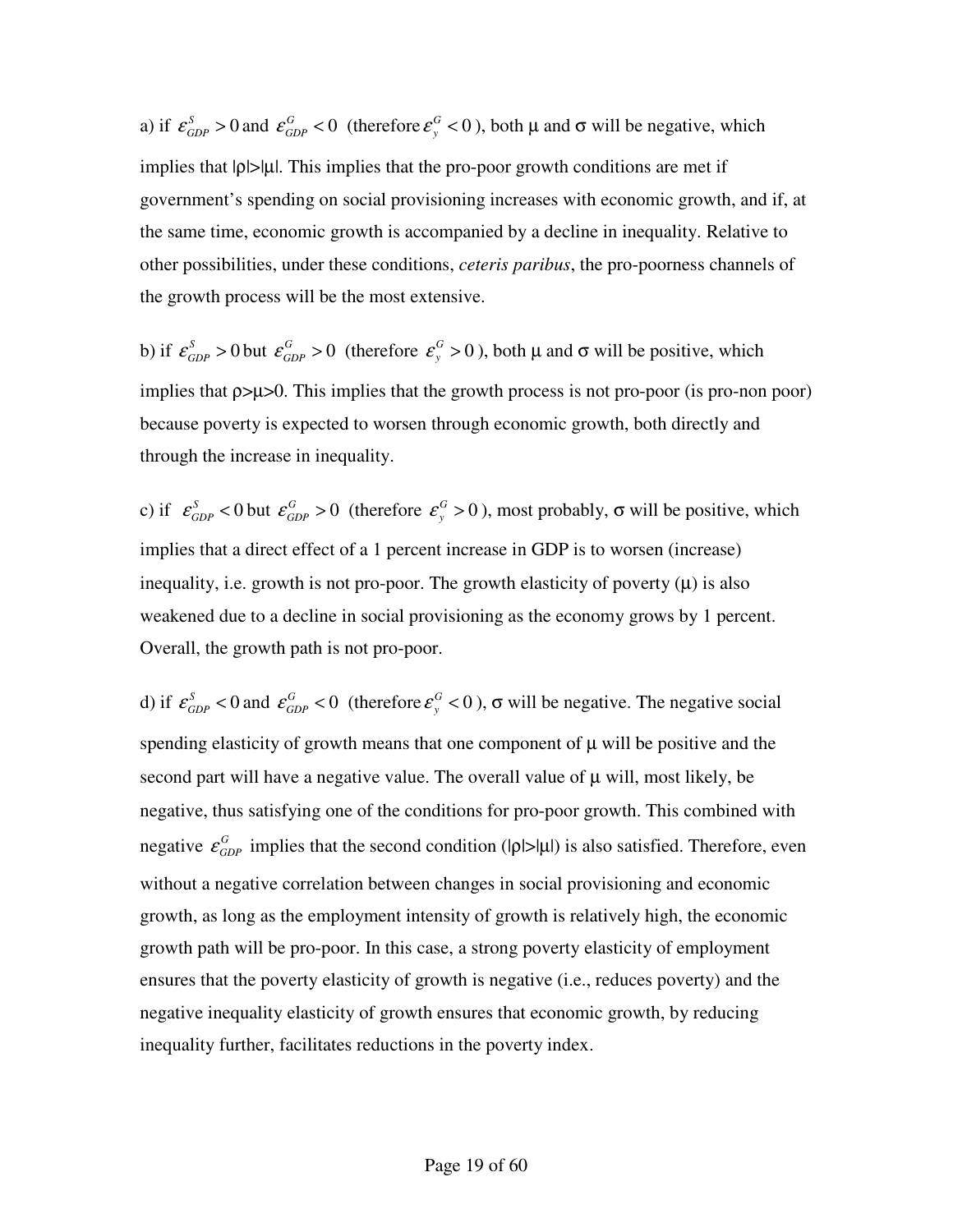#### **C. Growth-Employment Nexus**

The third equation in the equation system 5 reflects the total change (the total differential) of the employment equation 3. It can be written as:  $19$ 

$$
\hat{E} = \varepsilon_{GDP}^E \stackrel{\frown}{GDP} \tag{10}
$$

where  $\hat{E}$  and  $G\hat{D}P$  represent the growth rates of employment and the economy, respectively; and  $\varepsilon_{GDP}^E$  is the employment elasticity of growth.

Equation 10 suggests that the growth rate of employment is proportional to the real growth rate of the economy, where its proportionality is determined by the size of the employment elasticity of growth. Therefore, for a given rate of economic growth, the higher the employment elasticity of growth, the larger will be the rate of growth of employment.

Using equation 10, it is also possible to derive the relationship between the unemployment rate and economic growth. Let:

```
LF represent the labour force,
```

```
\phi equal the employment rate (E/LF)
```
 $\theta$  equal the unemployment rate, (LF-E)/LF

Using the definitions of employment and unemployment rates and equation 10, we derive equation 11 for the rate of change of the employment rate:

$$
\hat{\phi} = \varepsilon_{GDP}^E G \hat{D} P - \hat{L} \hat{F}^0
$$

Given,

 $\overline{a}$ <sup>19</sup> Equation 10 is derived by dividing both sides of the expression dE in equation 5 by E, multiplying the right side by GDP/GDP, and defining  $\mathcal{E}_{GDP}^E = (\partial E / \partial GDP)(GDP / E)$ .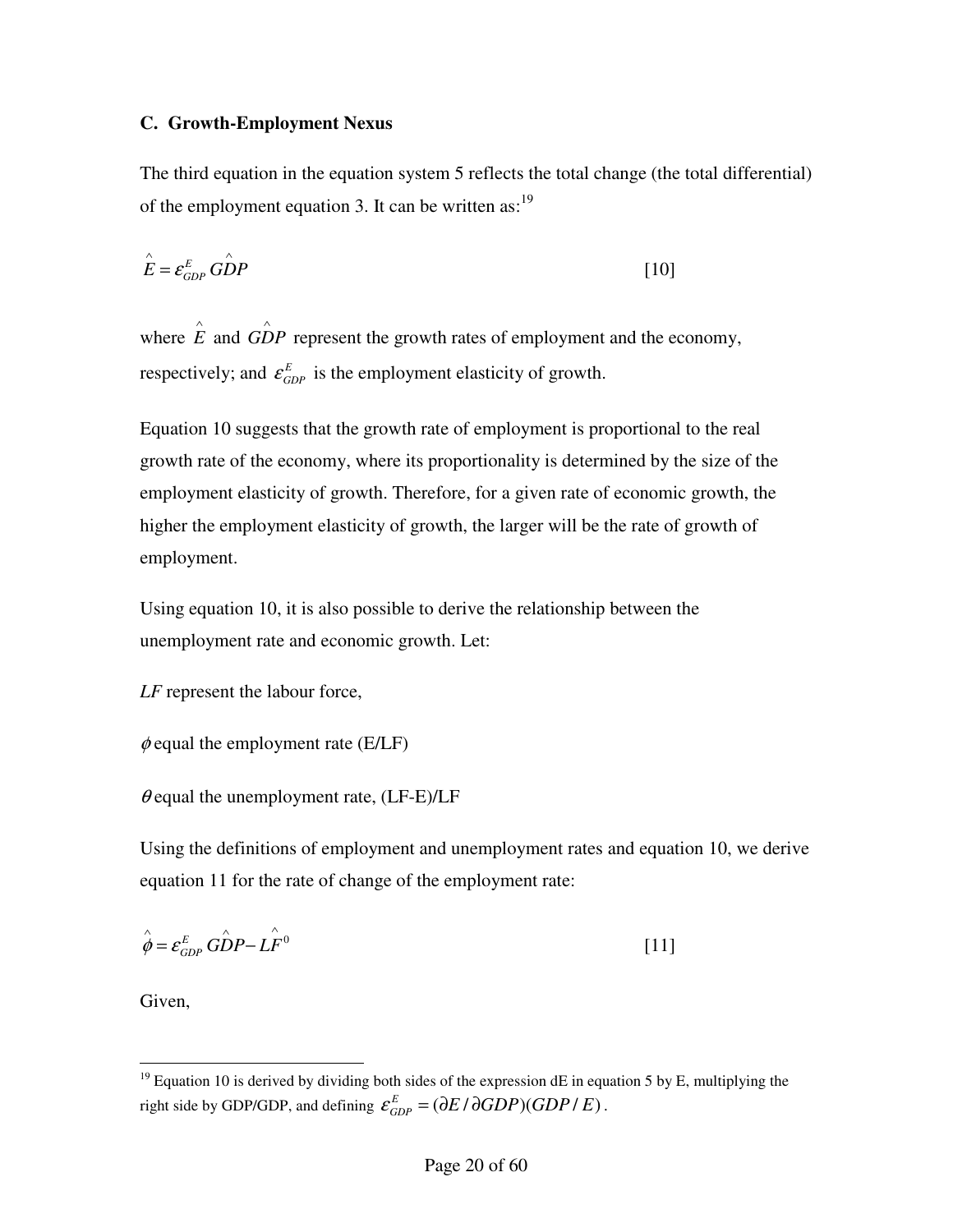$$
\hat{\theta} = -\beta_0 \hat{\phi} \qquad \beta_0 = E/(LF - E) \qquad [12]
$$

that is, as the employment rate increases (decreases), the unemployment rate proportionally declines (increases).

Substituting equation 12 in equation 11 provides:

$$
\hat{\theta} = \beta_0 (L\hat{F}^0 - \varepsilon_{GDP}^E \hat{GDP})
$$
\n[13]

Equation 13 implies that, for a given growth rate of the labour force, the unemployment rate declines (increases), with a higher rate of economic growth and higher employment elasticity of growth. It also implies that the rate of change of the unemployment rate is affected by the initial ratio of employment to unemployment  $(β)$ . In other words, for a given rate of economic growth, employment elasticity of growth, the growth rate of the labour force, if initially β is high (low), the unemployment rate declines faster (slower).

Our analysis of channels through which growth and inequality impact on poverty highlights the complexity of the underlying relationships and the conditions for pro-poor growth. Moreover, equation 13 captures the relationship between economic growth and the evolution of the unemployment rate. In the next section, we apply the above methodology to examine the implication of diverse growth scenarios for the evolution of poverty and unemployment in South Africa.

#### **4. PROSPECTS FOR HALVING UNEMPLOYMENT AND POVERTY RATES IN SOUTH AFRICA**

The South African government is committed to halving unemployment and poverty rates by the year 2015.<sup>20</sup> The presentation in section 3 lays the analytical foundation for an empirical examination of the potential of different economic paths to achieve these objectives. In this section, we define four distinct groups of economic scenarios that are

 $20$  ANC 2007:3.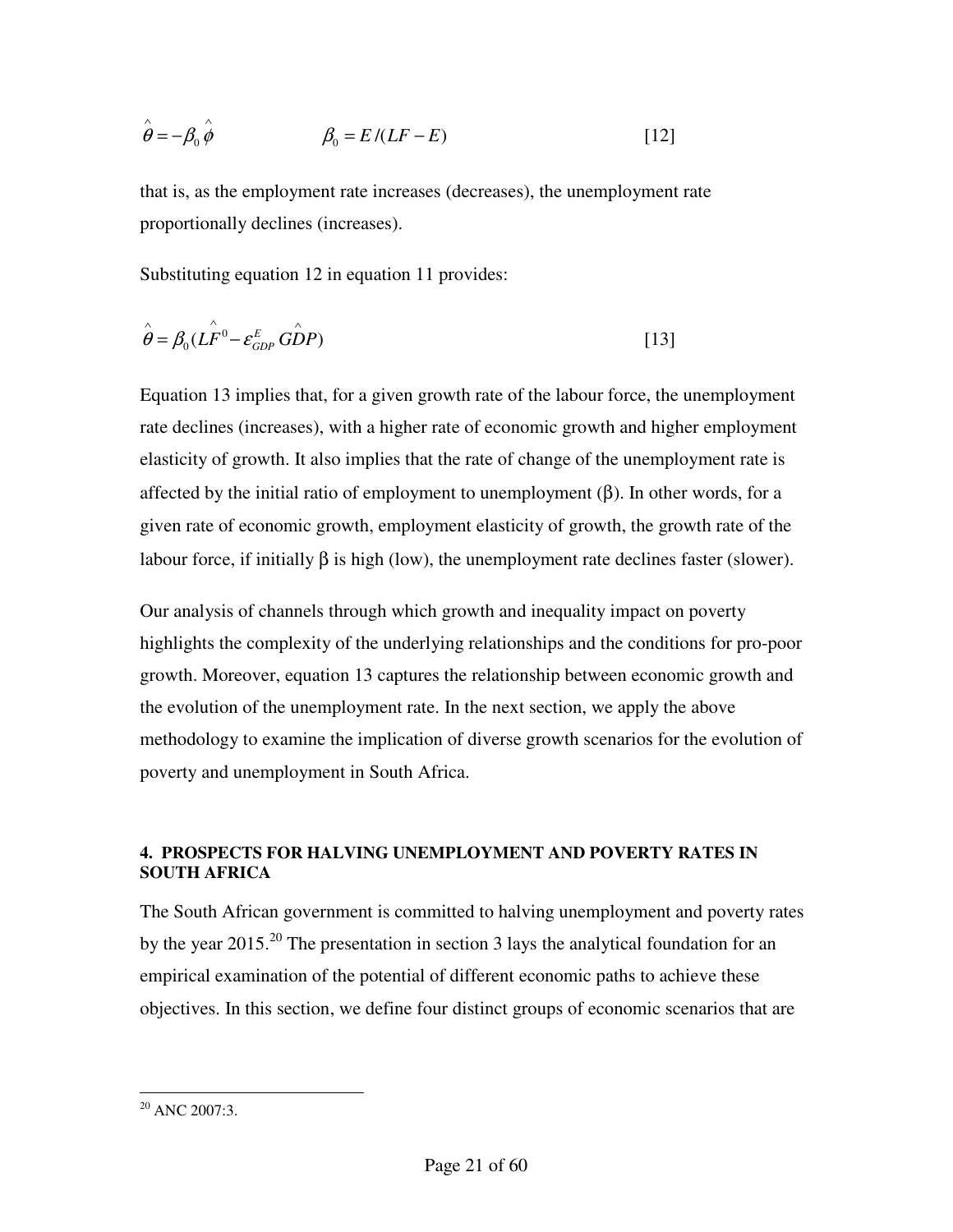designed to open and widen the poverty reduction channels identified in section 3 and estimate their effects on unemployment and poverty rates.

#### **A. The Approach**

We use a micro-simulation model of South Africa to simulate the impacts of different scenarios and compare their potential outcomes. The criteria we use are: (a) lowering the poverty rate, the faster the better; (b) reducing the unemployment rate, the faster the better, and (c) decreasing income inequality, the more the better. Moreover, the acceptable paths are expected to (d) possess positive per capita growth, and (e) follow a sensible fiscal position. The model, South African Tax and Transfer Simulation Model (SATTSIM-Plus), was built by Applied Development Research Solutions (ADRS) for the quantitative assessment of the impacts of alternative macroeconomic, tax and transfer scenarios on poverty, distribution and budget trends in South Africa. It includes a macroeconomic performance module, two tax modules (income tax and value added tax), and six social security modules (child support grant, old age pension, disability grant, care dependency grant, basic income grant, and care giver grant). We have used this model to generate projections for the period 2007 to 2015.

The model allows us to specify values for a number of exogenous variables to define and run a new policy scenario. These can be divided into the variables that are subject to policy control and those that fall outside such control. For a given set of future values for a particular macroeconomic trend and policy variable, the model predicts the time paths (within the next ten years) of its endogenous variables. These include: the poverty rate and the poverty gap; income inequality, represented by the Gini-coefficient; the distribution of employment and income among poor and non-poor households; the allocation of social security grants among eligible groups within the population; the budgetary implications of current and alternative grant programmes; government revenues from income tax and value added tax, and the employment and unemployment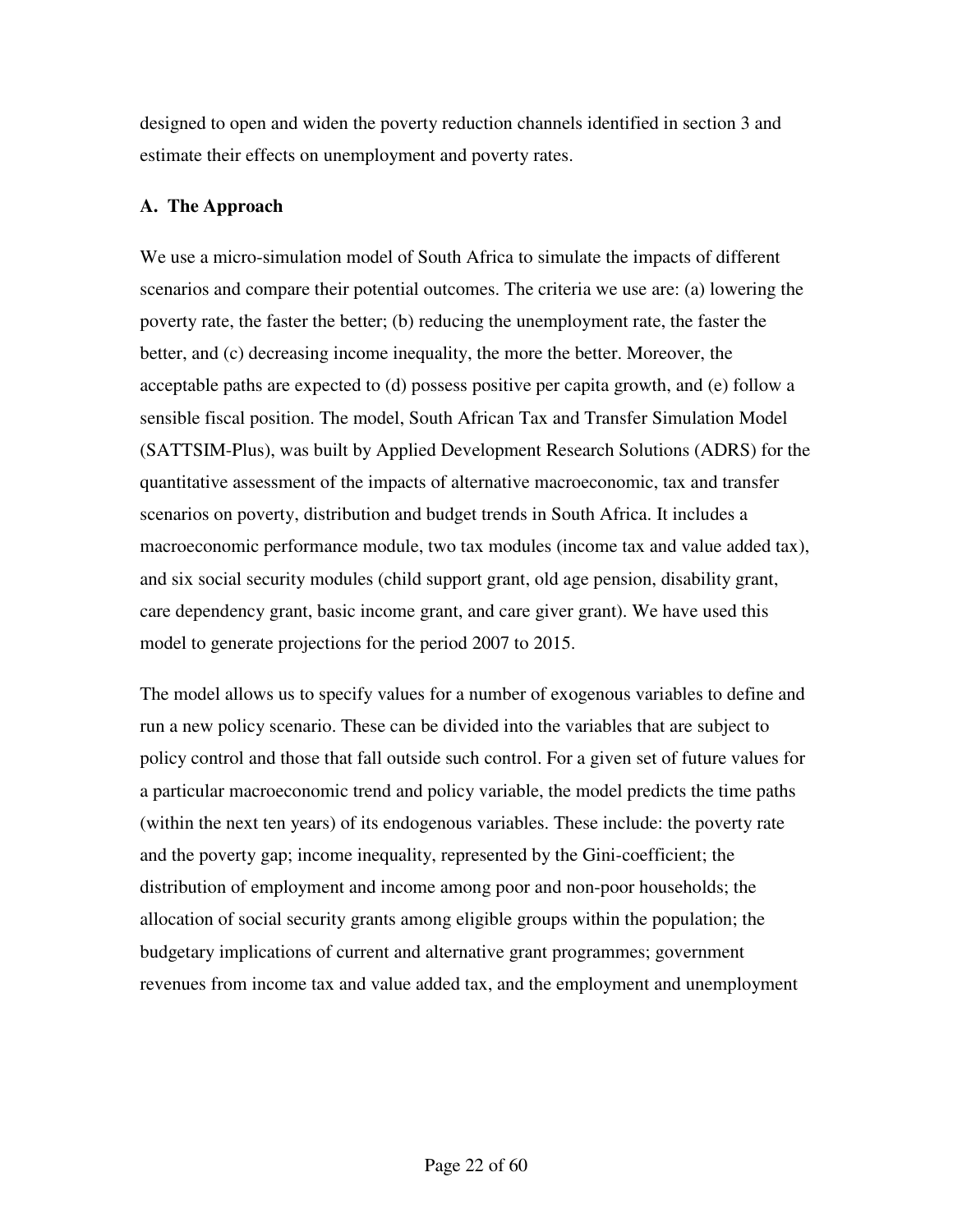rates. In short, the model links the welfare outcomes of alternative tax and social security policies with different assumptions about the country's macroeconomic performance.<sup>21</sup>

#### **B. How Can the Unemployment Rate Be Halved by 2015?**

The South African population is expected to grow by about 3.5 million between 2007 and 2015, or by an average annual rate of less than 1 percent  $(0.8\%)$ <sup>22</sup> During the same period, it is estimated that the labour force will grow by about 1.65 million, assuming that the labour force participation rate remains at the 2006 rate of 56 percent.

Given these basic demographic trends, and assuming that the economy will grow at an average annual real rate of 5 percent between 2007 and 2015,  $^{23}$  how can the economy generate enough jobs to gradually reduce the unemployment rate by half by 2015? Secondly, what are the poverty and inequality effects of different employment creating scenarios?

To answer these questions, Group A scenarios are designed, using different assumptions about the employment intensity of the growth paths  $(\varepsilon_{GDP}^E)$ :

#### **Scenario A1: Low employment intensive growth path**

The specifics of scenario A1 are as follows:

- The economy will grow in real terms at an annual rate of 5 percent.
- The average annual inflation rate will be 5 percent.
- The employment elasticity of growth,  $\epsilon_{\text{gdp}}^E$ , will be 0.20 between 2007 and 2015. This means that a 1 percent increase in the real growth of the economy is expected to generate a 0.2 percent increase in total employment.

 $\overline{a}$  $21$  For more information about the model used for this paper, please contact the author at asghar@wider.unu.edu.

 $22$  We have used the population projections of Statistics South Africa for 2007 to 2011. For the period 2012 to 2015, we have used own population projection using StatsSA data.

 $^{23}$  The government's growth projections for the next 9 years, including 2007, are as follow: 5 percent growth until 2009 followed by 6 percent growth rates for the period 2010 to 2015. To simplify, we have adopted 5 percent average annual real growth rate between 2007 and 2015.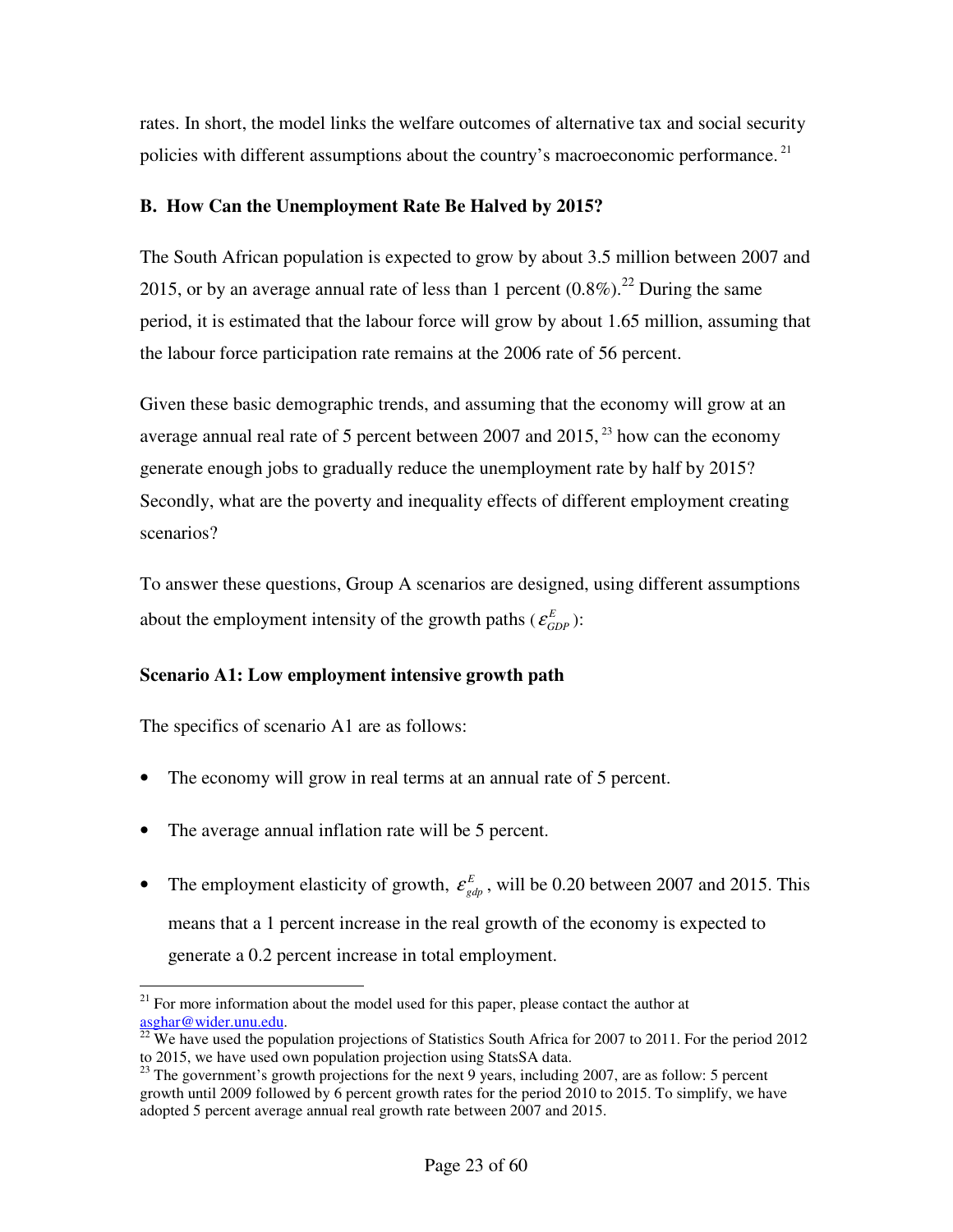- The poverty line of R669 per month per adult equivalent for 2006 will be annually adjusted to the inflation rate. $24$
- The current distribution of income between poor and non-poor households and government's current income tax, value added tax and social welfare programmes remain unchanged over the next nine years.
- The real value of different grants and their related means tests remain constant over the next nine years. This implies that the grant amounts and the means test are adjusted annually to the inflation rate.
- The annual additions to total employment are allocated between the poor and the nonpoor, using their current share of employment – about 15 percent and 85 percent respectively.
- The differences between the average salaries of the employed poor and the employed non-poor remain constant in real terms. Salaries of both groups are assumed to increase annually in real terms by 3.5% percent.

#### **Scenario A2: Medium employment-intensive growth path**

Scenario A2 is the same as scenario A1, with only one exception. The growth process is assumed to be twice as job creating as in scenario A1. Specifically, the employment elasticity of growth is assumed to be 0.40.

# **Scenario A3: High employment-intensive growth path**

 $\overline{a}$ 

The specifics of scenario A3 are the same as for scenario A1, except that the growth path of the economy is associated with much higher job creation. For scenario A3, the

 $24$  The estimation of the poverty line is based on (a) the calculation of the minimum dietary requirements of adult individuals, (b) the estimation of the share of food in total expenditure of the bottom 20 per cent of the South African population, and (c) the application of the Orshansky (1965) method of estimating poverty thresholds by dividing the cost of the minimum dietary requirement for a person by the above share.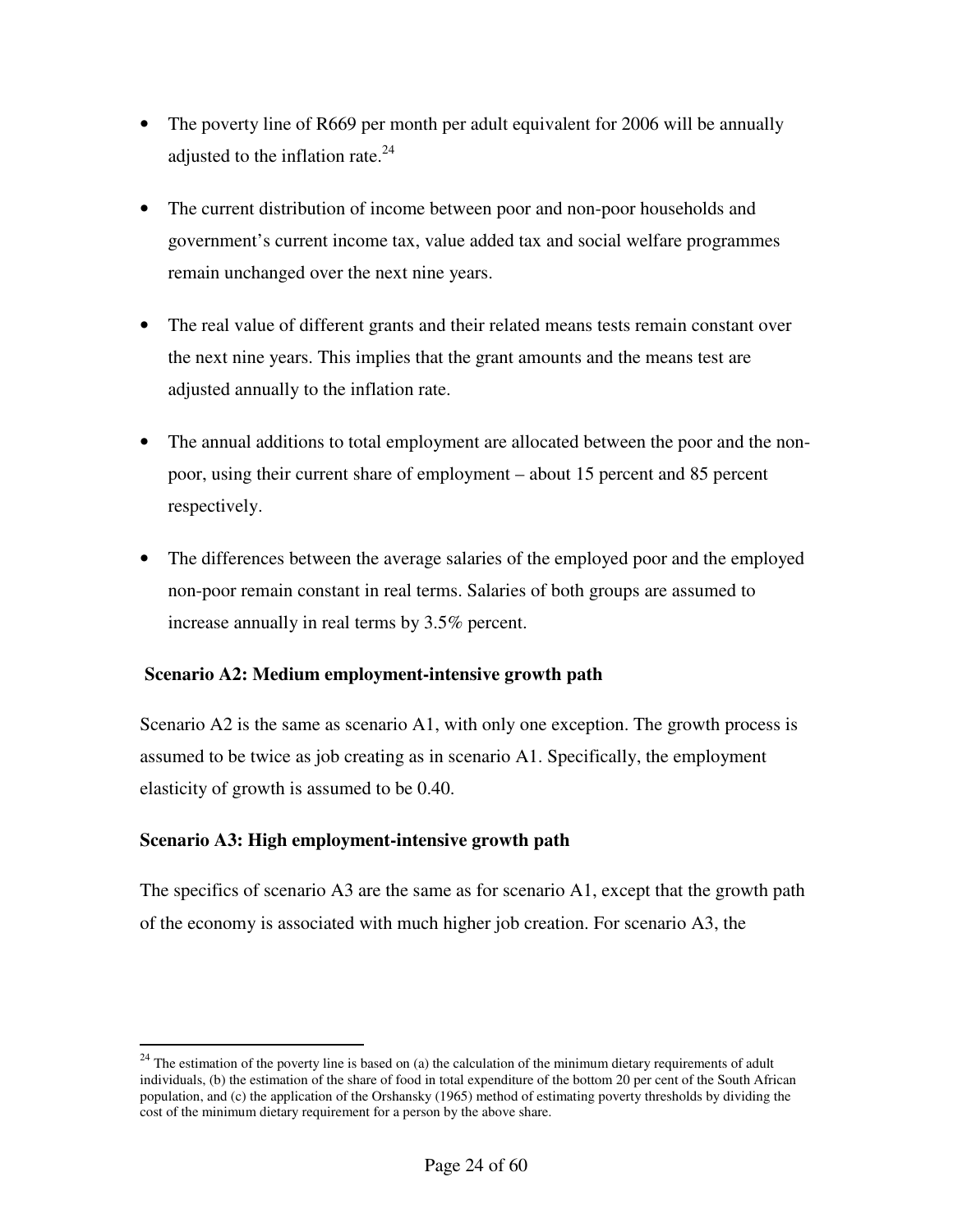employment intensity of growth is set at 0.60, which is considered high by international standards.<sup>25</sup>

## *Findings on the impact of Group A scenarios on employment:*

- The first scenario (A1) will generate about 1.1 million new employment opportunities between 2007 and 2015. This is about half a million fewer than the expected increase in the size of the labour force in the same period. Therefore, under this scenario, the unemployment rate is expected to increase by 0.6 percent by 2015, which is an undesirable outcome.
- By doubling the employment-intensity of growth from 0.20 to 0.40, simulation results show that scenario A2 will be able to create more employment opportunities than the expected increase in the labour force in the next nine years. As a result, the unemployment rate is expected to decline from 25.8 percent in 2006 to 19.7 by 2015 (Table 1). Therefore, scenario A2 will also be unable to reduce the unemployment rate by half by 2015.
- It is only when the growth process is associated with a much higher rate of employment every year that the economy will be able to create enough jobs to halve the unemployment rate by 2015. Scenario A3 reflects a growth path that is capable of generating about 3.7 million additional employment between 2007 and 2015, and reducing the unemployment rate from 25.8 percent to 12.4 percent during this period (Table 1). Therefore, with scenario A3, the economy will generate enough employment annually to gradually reduce the unemployment rate by half by 2015.

# *Findings on impact of Group A scenarios on poverty*

The simulation results show that:

The doubling and tripling of the employment intensity of growth in Group A scenarios partially expands employment opportunities for the unemployed poor. However, since the pattern of allocation of new employment is unchanged, the

 $\overline{a}$  $25$  For a cross country comparison of employment elasticity of growth see Islam 2004.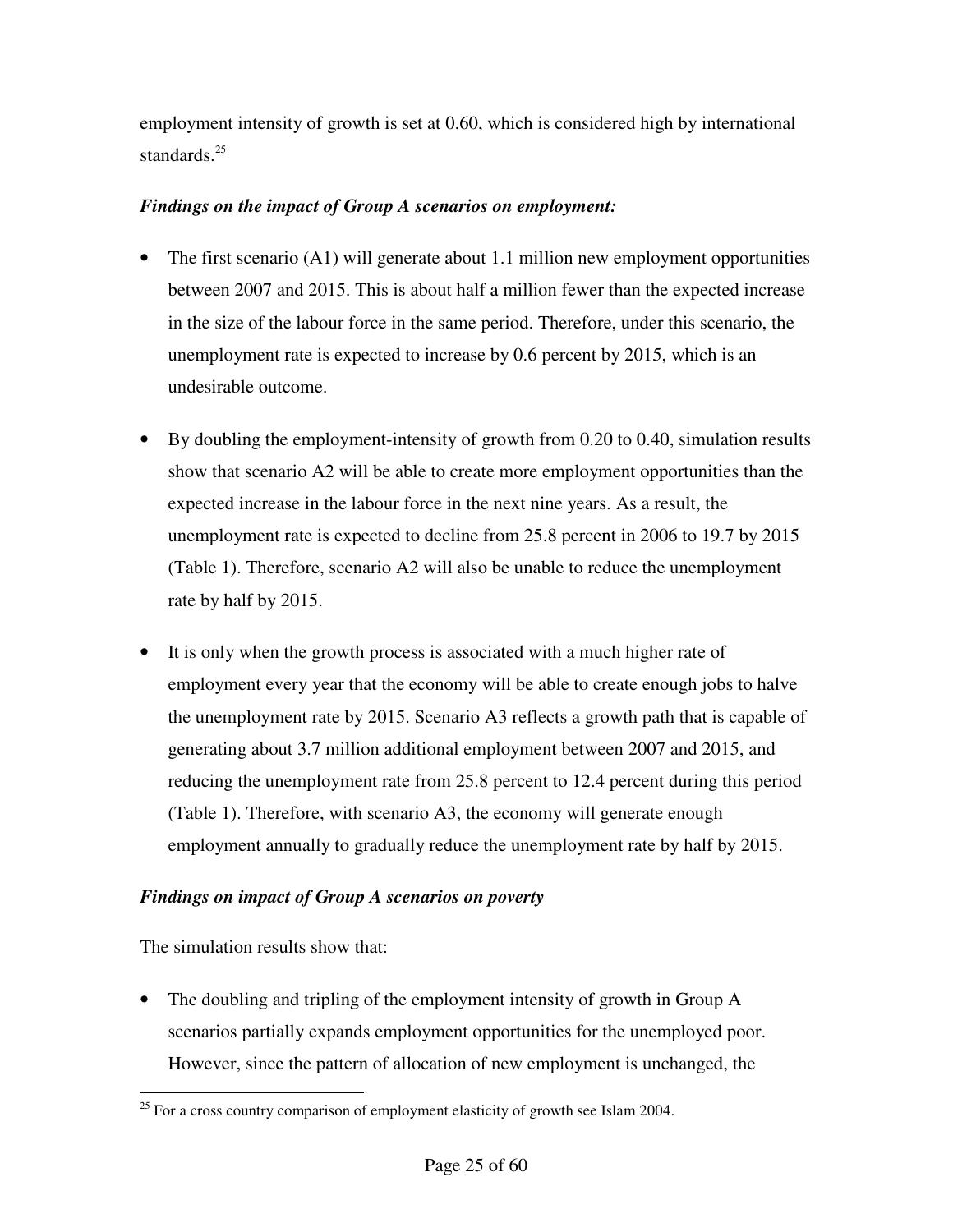economic paths that underlie Group A scenarios benefit the non-poor proportionally more than the poor. Consequently, only 15 percent of new employment opportunities and their related income are allocated annually to poor families.

- Higher employment intensity of growth results in higher mean household income (equation 2), which in turn directly and indirectly helps increase the pace of poverty reduction (equation 1) (Table 2). The direct effect is through poverty elasticity of income  $(\varepsilon_y^{\nu})$ , which is relatively higher (in absolute value terms) in scenario A3; the indirect effect is through income inequality, which is also relatively higher (in absolute value terms) in scenario A3 (Table 3).
- Higher employment-intensive growth is also accompanied by the greater effectiveness of growth in reducing poverty through the social provisioning channel. This is mainly due to the decline in the unemployment rate. As a larger number of jobs are created and members of poor households obtain employment, the depth of poverty declines, increasing the ability of social welfare programmes to move poor households out of poverty. Therefore, simulation results show that the poverty elasticity of social provisioning  $(\varphi)$ , which in this case captures the ability of social grants to move poor households out of poverty, is higher for the economic path that is more job creating (Table 3).
- The economy in scenario A3 is also more effective in reducing inequality than the low employment-intensive growth path (scenario A1). Therefore, the Gini-coefficient will be lower with scenario A3 in 2015 than with scenarios A1 or A2 (Table 2). This is mainly due to a relatively larger increase in household mean income as the economy generates a high level of new employment opportunities every year under scenario A3.
- Scenario A3 is more effective as it reduces the overall poverty index through a reduction in income inequality. This is reflected in scenario A3's higher (in absolute value term) inequality elasticity of poverty  $(\sigma)$  (Table 4).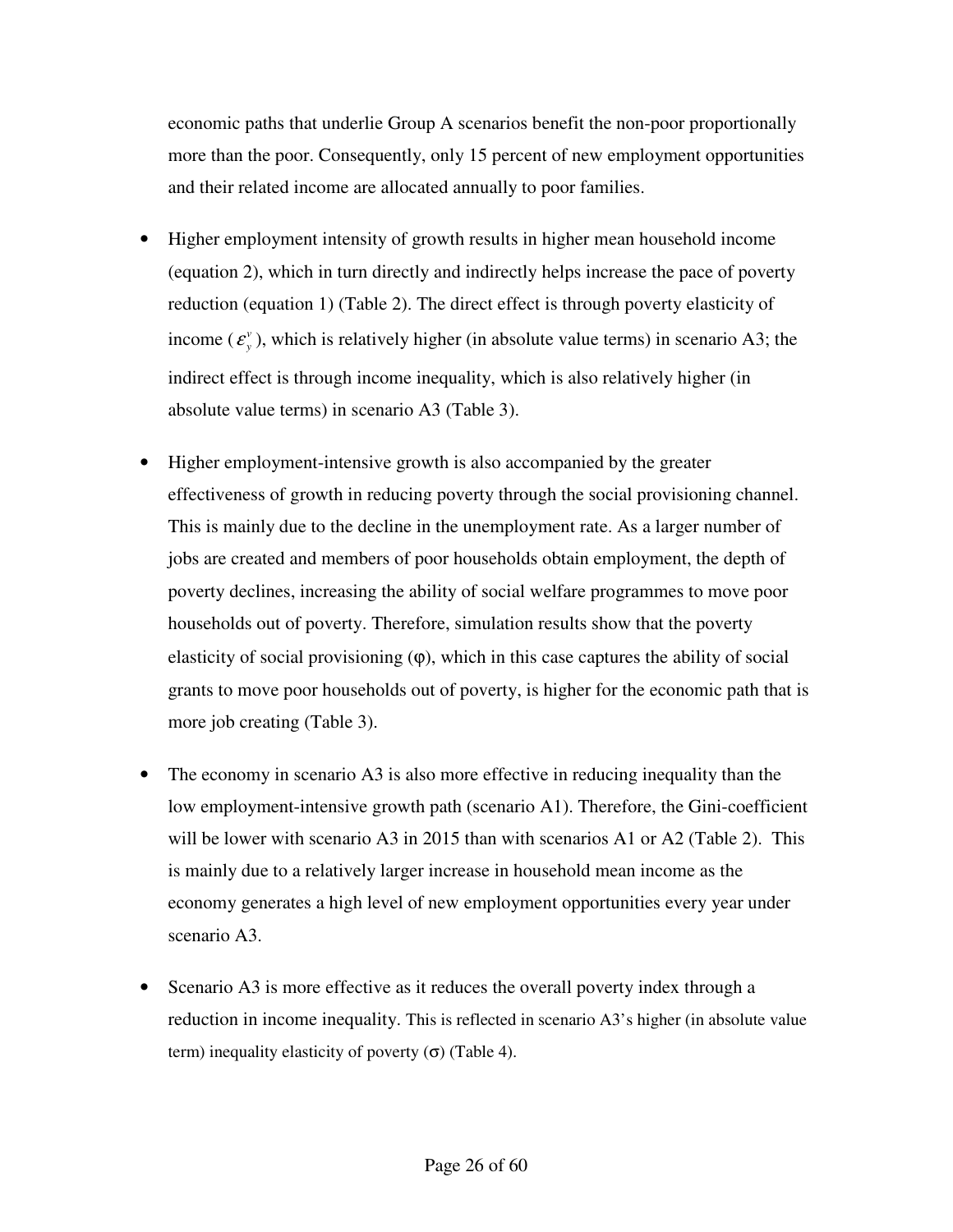Overall, the economic path with the highest employment intensity of growth (scenario A3) is almost twice as effective as scenario A1 in reducing poverty (Table 2);<sup>26</sup> but it is also quite insufficient to halve the poverty rate by 2015. The three scenarios in group A demonstrate that, given the current structure of the labour market, halving the unemployment rate by creating large numbers of employment opportunities (about 3.7 million between 2007 and 2015) will be insufficient for halving the poverty rate at the same time.

Moreover, the economic path of scenario A3 may be unsustainable, since about threequarters of the annual new employment opportunities are expected to go to non-poor households already experiencing a much lower rate of unemployment. This means that the dynamic of the current scenarios is predicted to generate further expansion of the wage gap and worsening inequality and poverty. The solution is to make the employment creation process more pro-poor in order to (a) avert increases in the excess demand for employment in the non-poor households, and (b) accelerate the pace of poverty reduction.

#### **C. From Halving Unemployment to Halving the Poverty Rate**

The focus of the next set of scenarios (Group B) is to explore further the potential of using labour market reforms to achieve our twin goals. Specifically, the question is: if the job creation process becomes significantly pro-poor, will that be sufficient to halve both the unemployment and poverty rates by 2015?

In section 3, we showed that the evolution of the poverty index relates, in a complex manner, to the dynamic of inequality. Due to its underlying assumptions, Group A scenarios have a relatively low impact on reducing inequality. Their impact on poverty is mainly the result of employment-induced poverty elasticity of growth (ψ).

The Group B scenarios build on scenario A3 and add two types of pro-poor measures to the labour market. The measures are designed to make both the annual allocation of new employment opportunities and the wage rates associated with different types of employment gradually pro-poor. This would change the thrust of the economic path so

 $\overline{a}$ <sup>26</sup> The relevant total elasticity of poverty are  $-1.095$  and  $-1.923$ .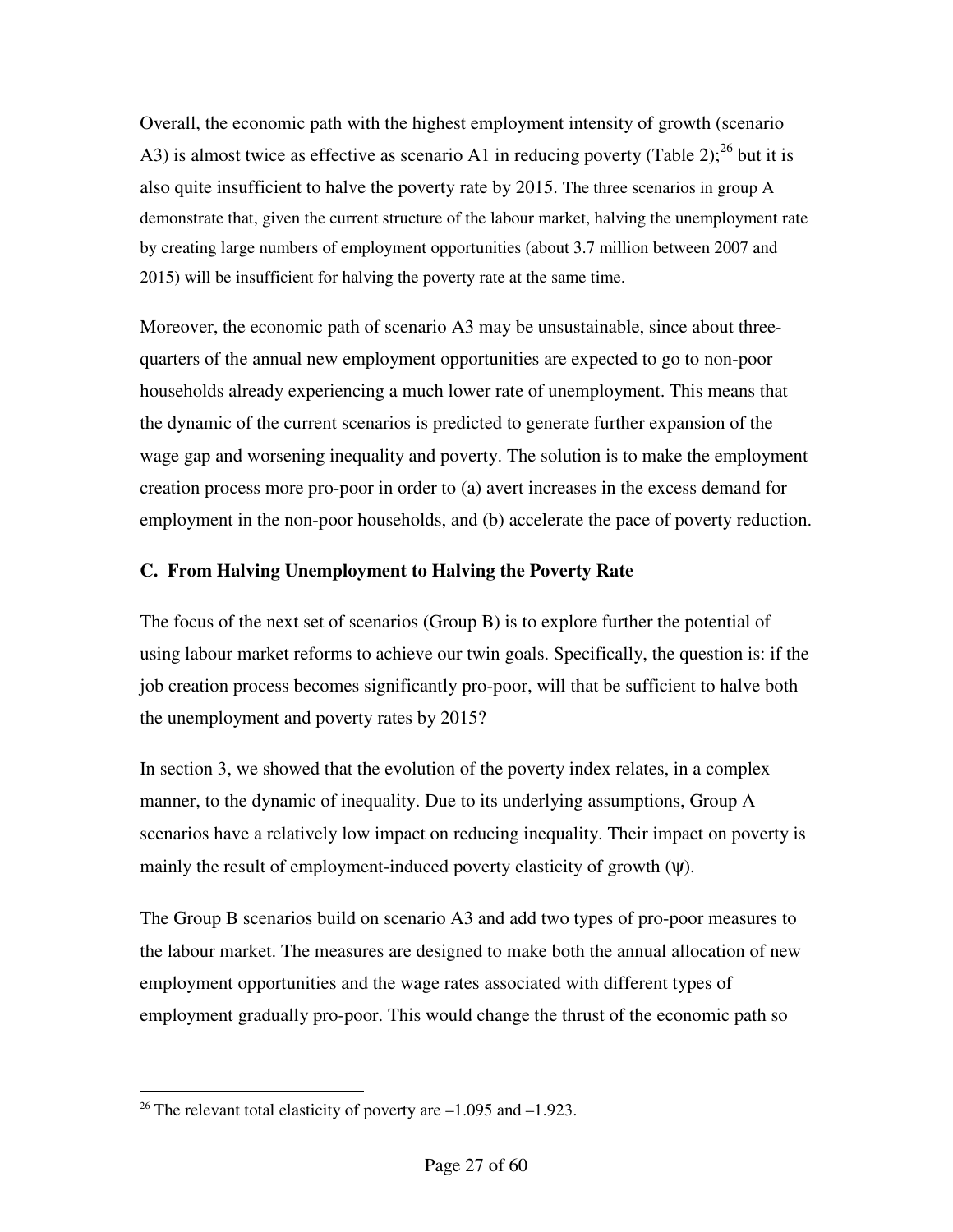that the poor begin to benefit proportionally more than the non-poor from the expansion of the labour market (Table 5).

#### **Scenario B1:**

Scenario A3, with an annual 1 percent increase in the allocation of new employment opportunities to the unemployed from poor families, and an annual 0.5 percent increase in the average real salary of new employment opportunities for the unemployed poor. Therefore, the poor households' share of total new employment increases from 15 percent in 2006 to 24 percent in 2015 (Table 5).

#### **Scenario B2:**

Scenario A3, with an annual 2 percent increase in the allocation of new employment opportunities for the unemployed from poor families, shows an annual 1 percent increase in the average real salary of new employment opportunities for the unemployed poor. Therefore, the poor households' share of total new employment increases from 15 percent in 2006 to 33 percent in 2015 (Table 5).

#### *Analysis of Findings*

Since Group B scenarios are built on scenario A3, they meet the goal of halving the unemployment rate by 2015. At the same time, relative to scenario A3, the pro-poor measures in Group B help increase the effectiveness of the three poverty channels:

- The poverty elasticity of employment  $(\psi)$  increases (in absolute value terms) from -1.009 in scenario A3 to -1.125 in scenario B2. This implies that the increased pro-poor allocation of new employment and the annual real increase in the average salary of the employed from poor families make the job-creating aspect of the growth process more poverty reducing (Table 3).
- The increase in the poverty elasticity of social provisioning  $(\varphi)$  implies that the social security system will become relatively more effective in moving recipient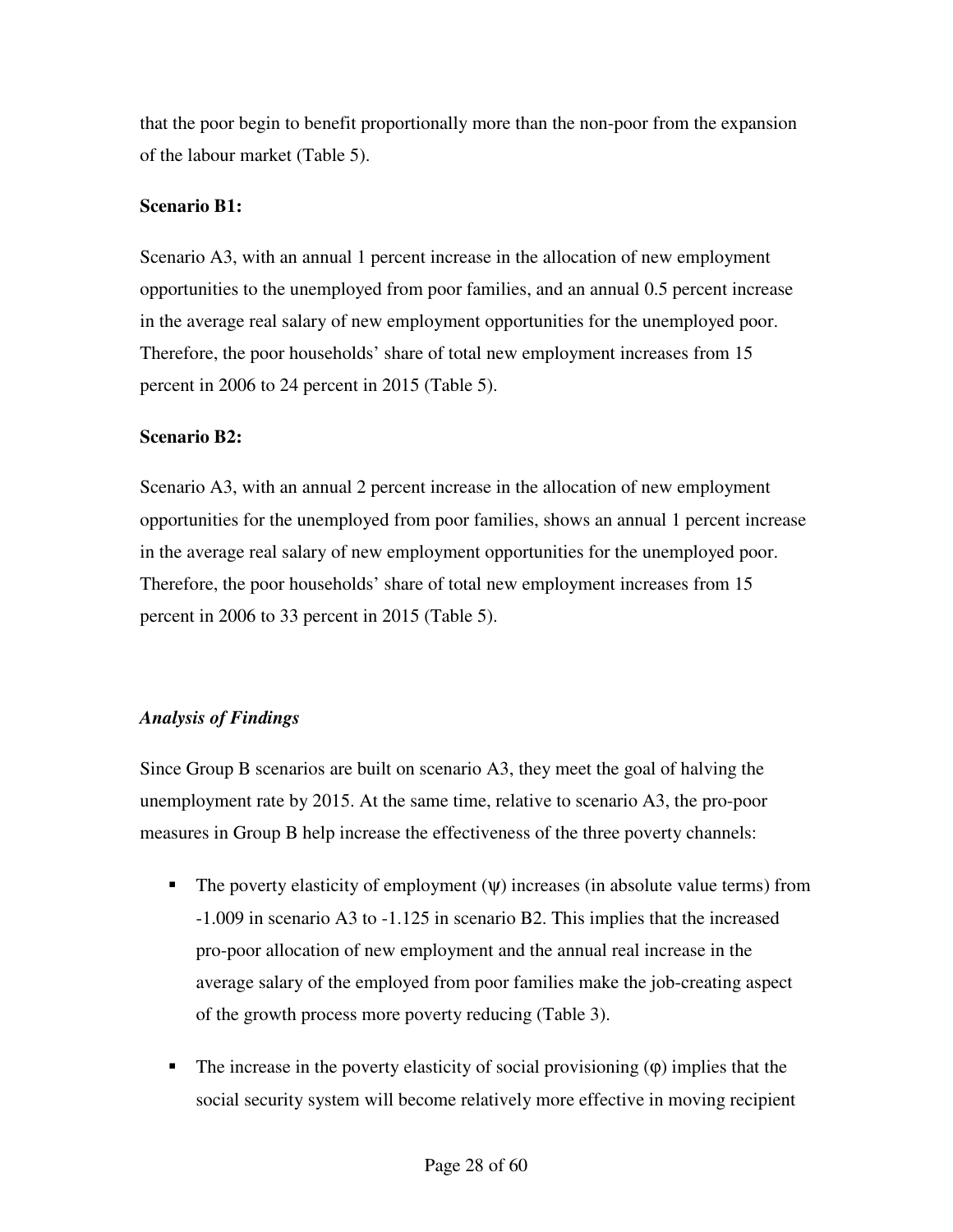families out of poverty, as more and better employment opportunity for the poor help reduce the depth of poverty. $27$ 

Finally, relative to scenario A3, Group B scenarios, especially scenario B2, decrease income inequality due to their higher mean household income and gradual reductions in the wage gaps between the poor and the non-poor. Consequently, Group B scenarios are relatively more effective in reducing poverty through the inequality channel. This implies relatively higher inequalityelasticity of poverty ( $\sigma$ ) and  $\lambda = \gamma \kappa$  (Tables 3 and 4).

Overall, the results of Group B scenarios show that the economic path that includes a more pro-poor labour market measures embodies a stronger employment, social provisioning and inequality nexus between poverty and growth  $(\psi, \varphi, \lambda)$ . Therefore, relative to scenarios A3 and B1, the growth process in scenario B2 is more effective in reducing poverty ( $\rho_{B2} > \rho_{B1} > \rho_{A3}$ ). However, even though poverty rate declines from 44 percent to 30.4 percent in scenario B2, the pace of poverty reduction is not sufficient to halve the poverty rate by 2015 (Tables 2 and 3).

The results of Group B scenarios suggest that we need to go beyond labour market reform and examine the possibilities of releasing the capacity of social provisioning to help directly (through raising the income of the poor, i.e., increasing the growth elasticity of poverty,  $\mu$ ) and indirectly (through reduction in inequality, i.e., increasing the inequality elasticity of poverty,  $\sigma$ ) increase the pace of poverty reduction.<sup>28</sup>

#### **D. Effective Ways to Halve Both Unemployment and Poverty Rates**

In South Africa, there is an ongoing debate about the need to establish a comprehensive social security system that expands current government programmes.<sup>29</sup> The social provisioning component of the model presented in section 3 captures the links between social welfare programmes and reductions in inequality and poverty. Group C scenarios

 $^{27}$  Poverty gap remains basically unchanged in scenario A3. However, in scenario B2, poverty gap declines by 1.3 percent.

 $2<sup>8</sup>$  Please note that changes in the elasticities are in terms of their absolute values.

<sup>&</sup>lt;sup>29</sup> Department of Social Development 2002.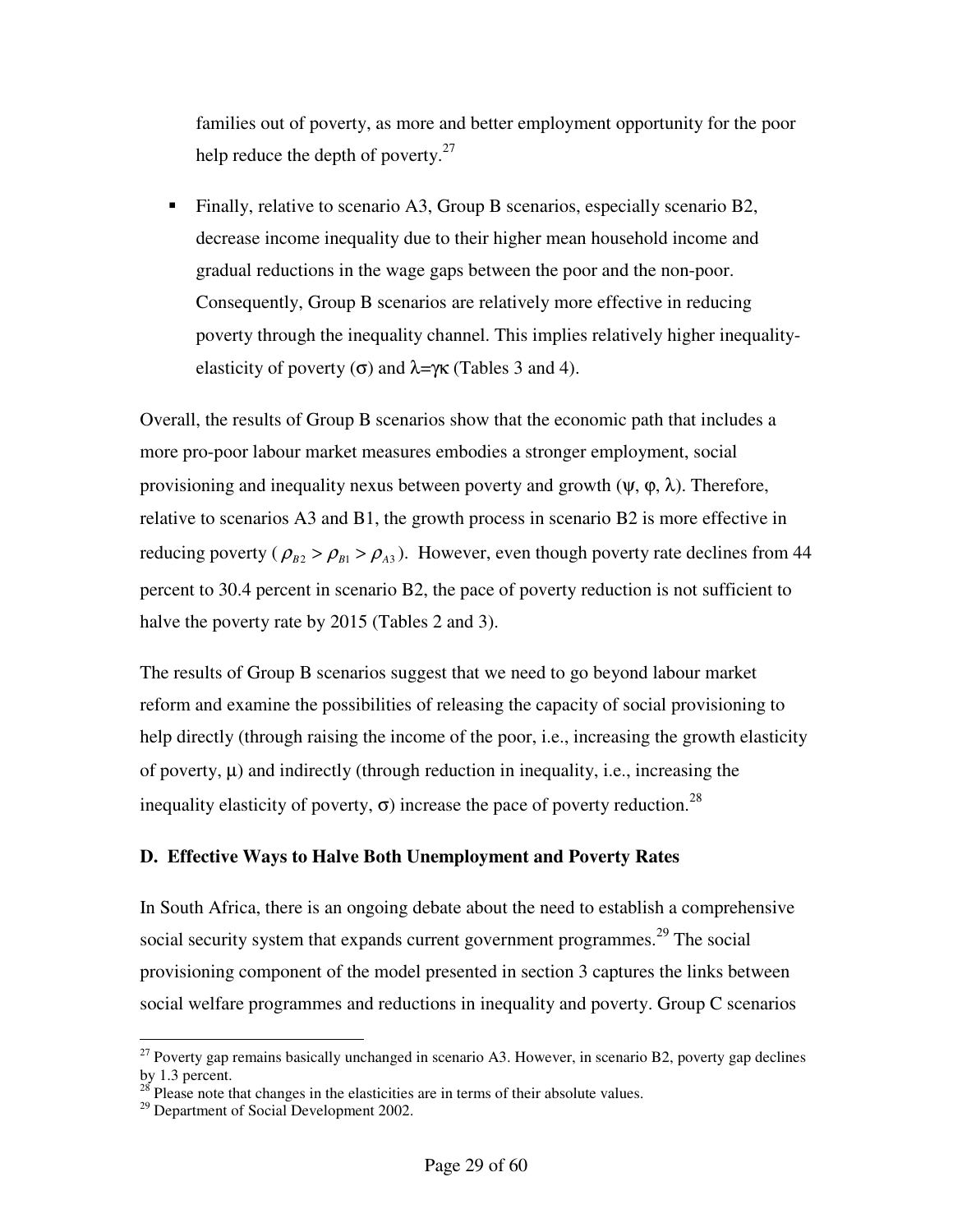explore the implications of expanding the current social protection system in South Africa, in terms of both coverage and financial support. Since the current South African social security system has been a successful policy tool in reducing poverty, our working assumption is that the expansion of the current social security system has the potential to help achieve an economic path capable of achieving the goal of halving the poverty rate. Therefore, the key question is whether reasonable extensions of the social security system can help halve the poverty rate by 2015.

#### **Scenario C1***:*

The same as scenario B2, except that the age requirement for the child support grant is extended to include children younger than 18 years old, starting in 2007. The amount and adjustment of all grants remain the same as in scenario B2 (Table 5).

#### **Scenario C2:**

Scenario C2 adds to scenario C1 a new grant programme for unemployed adults (i.e. adult grant). For the purposes of simulation, scenario C2 adopts the adult grant programme from 2007, setting the amount of the grant at R500 a month. The annual adjustment of the adult grant will be the same as for the other grants (Table 5).

#### **Scenario C3:**

The same as scenario C2, except that all grant amounts are allowed to increase by 2 percent above the inflation rate every year, starting in 2007 (Table 5).

#### *Analysis of Simulation Results (Scenario C1)*

Scenario C1 brings an additional 1.9 million children from poor families under the social grant umbrella. Consequently, the budget for the child support grant increases by about R5 billion a year. However, the extension of the child support grant, which also increases the disposable income of poor families, is estimated to raise value added tax revenue by about R0.5 billion a year in the earlier periods, and by about R1 billion a year in the later periods. Therefore, the net budgetary impact of scenario C1 is between R4 billion and R4.5 billion a year.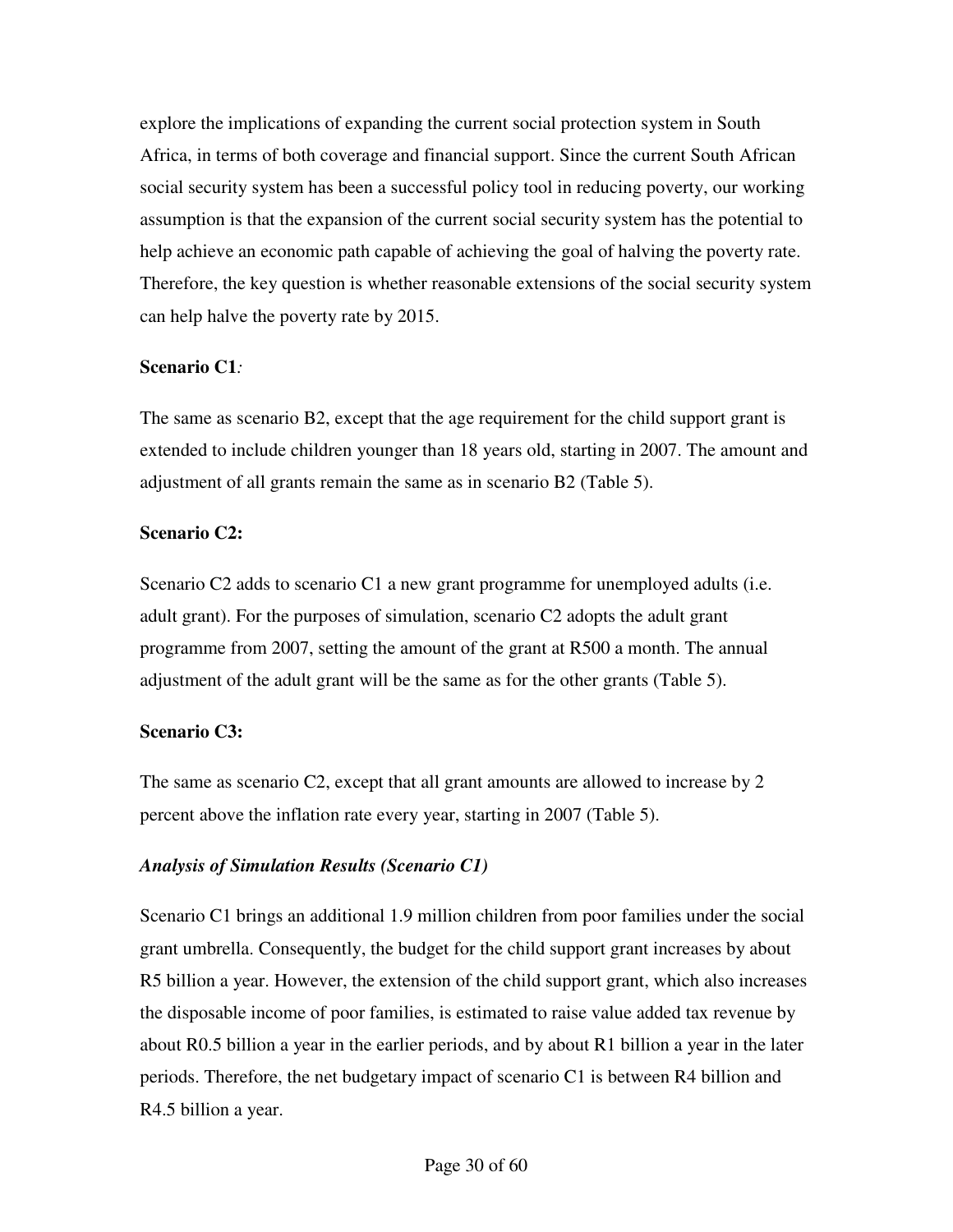Given the pro-poor bias of the child support grant, scenario C1 helps increase the average income of poor families by about R1,000 a year, and reduces overall income inequality, the poverty rate and the poverty gap by 2015. Therefore, relative to scenario B2, the poverty rate will be 0.7 percent lower in 2015 (Table 2).

Overall, the economic path that reflects scenario C1 is a more effective route to halving the current poverty rate than are the earlier scenarios, which did not include the expansion of the child support grant. This is reflected in a higher, in absolute value terms, total elasticity of poverty ( $\rho = -2.313$ ) than the corresponding elasticity for scenario B2 ( $\rho$ ) = -2.145). The main contributions to this outcome are the increases in the poverty elasticity of social provisioning  $(\varphi)^{30}$ , and the inequality-linked poverty elasticity of growth  $(\lambda = \gamma \kappa)^{31}$  Relative to scenario B2, the absolute value of the former elasticity increased from 0.457 to 0.493; in the latter case, it increased from 0.563 to 0.607. Overall, the poverty rate declines from 44 percent in 2006 to 29.3 percent in 2015 (Tables 2 and 3).

Scenario C1 highlights the relative importance and potential of social security to combat poverty. At the same time, it shows that the extension of the scope of child support is not a sufficient measure to help halve the current rate of poverty by 2015. Therefore, scenario C1 paves the way for the next scenario.

#### *Analysis of Simulation Results (Scenario C2)*

 $\overline{a}$ 

The debate on the need for a comprehensive social security system in South Africa includes the call for the expansion of the current grant system to provide support to poor or unemployed adults between 18 years old and the retirement age. The purpose of scenario C2 is to add an adult grant programme to the current social security system and assess its impacts. Therefore, in scenario C2, in addition to the extension of the child support grant (scenario C1), we introduce an adult grant programme for unemployed men and women. The grant is designed to help 'broadly defined' unemployed adults and to

 $30$  which captures the social provisioning nexus between poverty and growth.

<sup>&</sup>lt;sup>31</sup> The referred increases in the elasticities are in terms of their absolute values.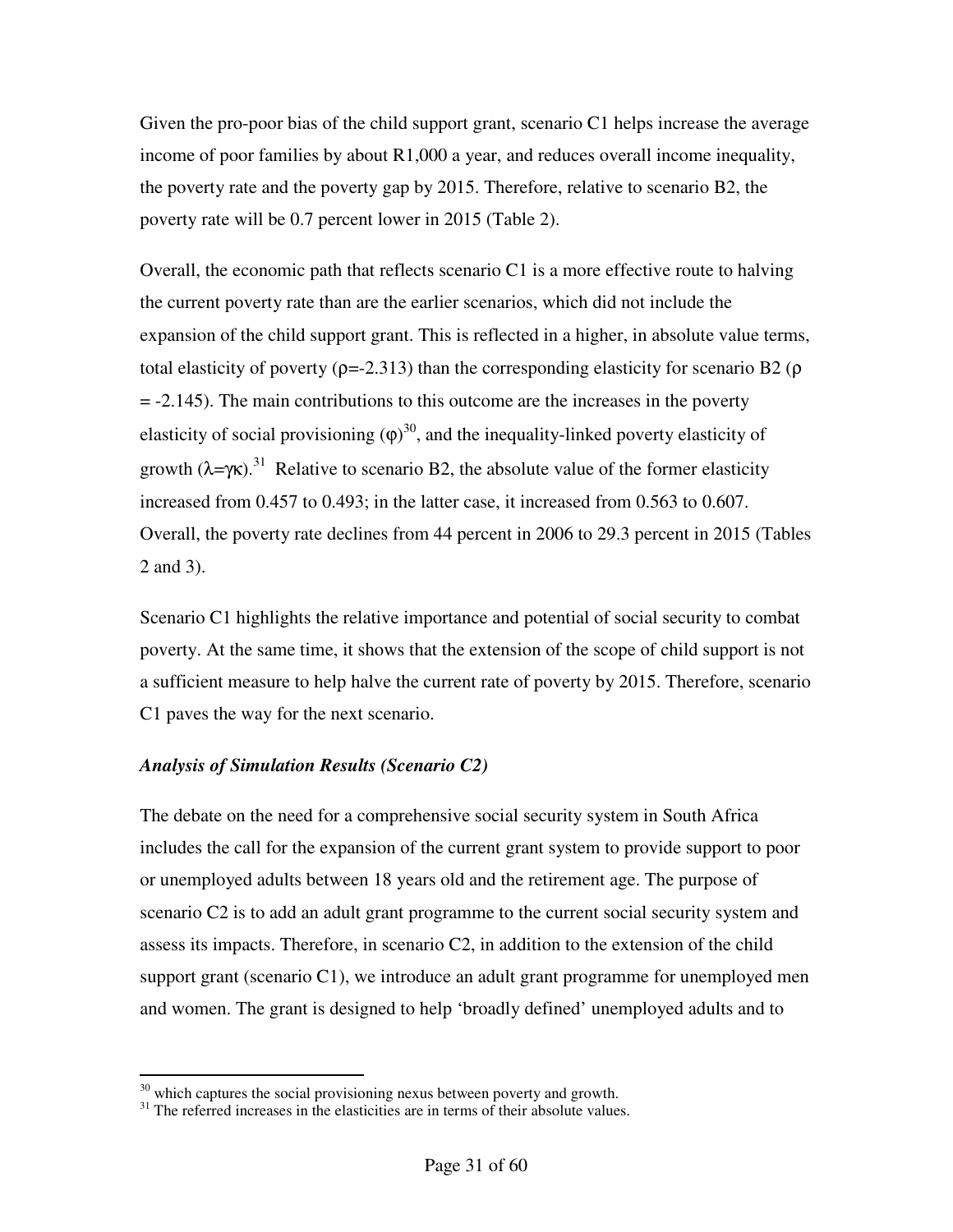cover men aged between 18 to 64 and women aged between 18 and  $59$ .<sup>32</sup> The grant amount starts at R500 a month in 2007 and is expected to adjust annually to the inflation rate, like the other grants (Table 5).

For 2007, the model estimates that there are almost 5.6 million unemployed adults.<sup>33</sup> Over time, however, the net effect of the evolution of the population and the rise in employment that underlies scenario C2 show a gradual decline in the overall number of those eligible for the adult grant. By 2015, the number of those eligible for the adult grant is estimated to have decreased by about 2 million persons.

The adult grant requires an initial disbursement of R33.6 billion in the first year of its introduction. However, even though the nominal value of the grant adjusts annually to the inflation rate, the total cost of the grant is expected to decline gradually, due to the gradual fall in the number of those eligible for the grant. Therefore, in 2015, the cost of the adult grant is estimated at R32.8 billion. At the same time, the disbursement of the grant generates an estimated annual increase of between R2.5 and R3 billion in total revenue from income tax and value added tax.

The adult grant helps establish an economic path with a faster rate of poverty reduction. As a result, by 2015, the poverty rate is expected to be 1.6 percent lower than the result from scenario C1. The poverty gap also declines substantially (by 3.1 percent relative to scenario C1) between 2007 and 2015 (Table 2).

Overall, the economic path of scenario C2 results in lower poverty rates than previous scenarios, since it embodies multiple improvements in poverty reduction channels. In this case, all the three composite elasticities associated with the employment, social provisioning and inequality nexus between growth and poverty ( $\psi$ , $\varphi$ , and  $\lambda$ ) improve with the introduction of the adult grant. Consequently, with scenario C2, the total elasticity of poverty (ρ) will be higher than for previous scenarios and poverty rate declines from 44 percent to 27.7 percent by 2015. Despite its desired effects, the

 $32$  The 'broad' definition was used since the objective is to reduce poverty. At the same time, the scenario can be redefined in terms of who should receive such a grant.

 $33$  The estimated number of unemployed adults does not include the disabled adults.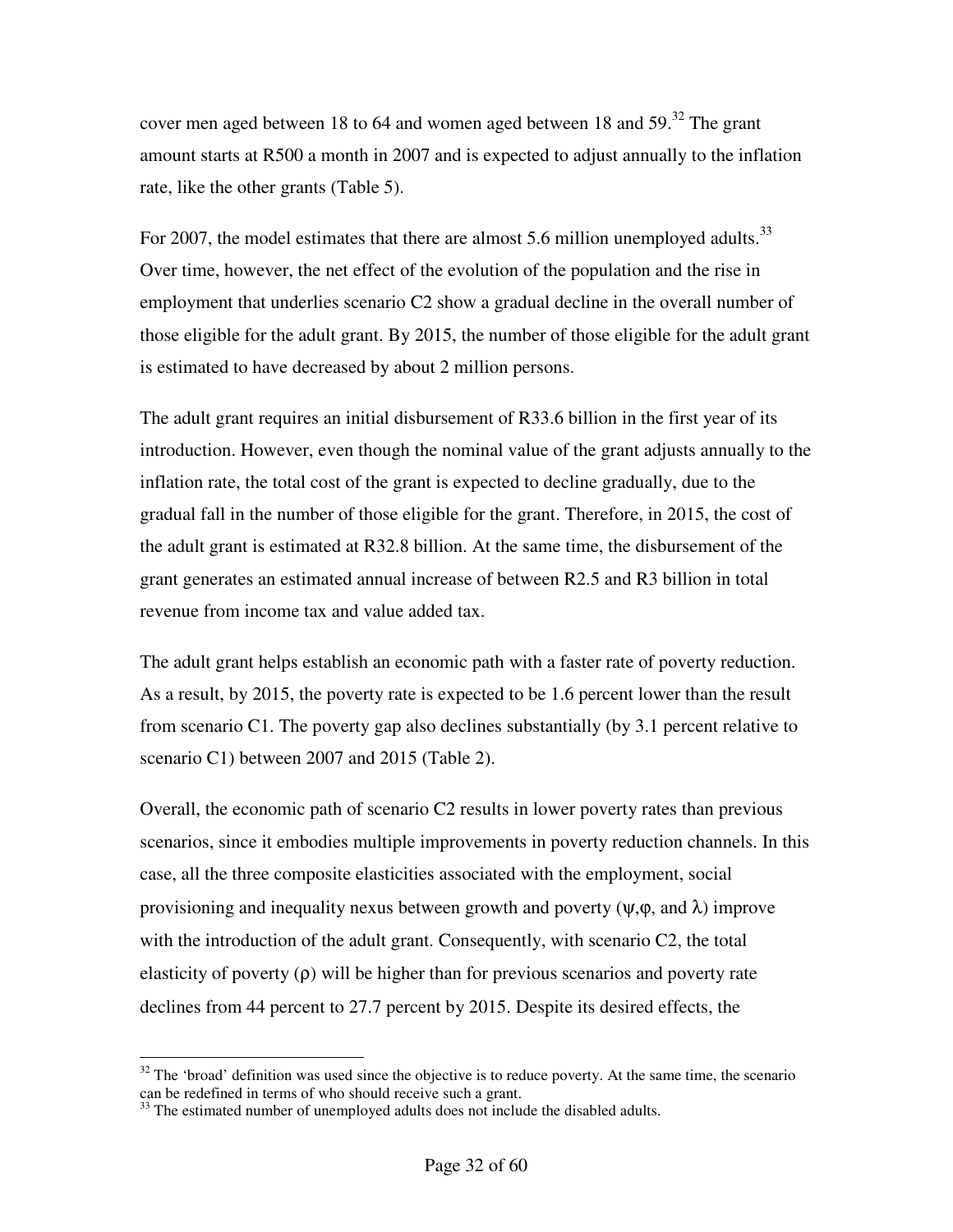simulation results show that the introduction of an adult grant programme in scenario C2 is not sufficient to lower the poverty rate sufficiently to reach the objective of halving the poverty rate by 2015.

#### *Analysis of Simulation Results (Scenario C3)*

The simulation results of scenario C2 show that, despite the expansion of the social security system and the annual full adjustment of all grants to the inflation rate, the magnitude of social grants relative to GDP declines gradually from its peak of 5.7 percent in the first year of implementing the measures (2007) to 3.7 percent of GDP in 2015.<sup>34</sup> Similarly, the share of total grants to the sum of income tax and value added tax declines substantially. The reason for the relative decline in the cost of social grants is that scenario C2 (and all the previous scenarios) keeps the real value of grants constant, even though the economy is assumed to grow in real terms at an average annual rate of 5 percent.

Scenario C3 takes note of this finding and expands on scenario C2 by allowing the amount of all grants, including the adult grant, to adjust partially to the real rate of growth of the economy. The partial adjustment is set at 2 percent annually. This is considered a financially acceptable measure.

#### *The simulation results of scenario C3 include:*

- A relatively larger increase in the average income of poor families and their share of total household income.<sup>35</sup> As a result, the income inequality index declines from 0.584 to 0.575. The growth elasticity of poverty  $(\mu)$  and specially the inequality elasticity of poverty  $(\sigma)$  are higher with scenario C3, indicating the increased propoorness of the scenario (Table 4).
- A sharp rise in the cost of total grants relative to GDP in the first year of implementing scenario C3. However, the cost of the grants relative to GDP declines

 $\overline{a}$  $34$  The total amount of all grants increases from 3.8 percent of GDP in 2006 to 5.7 percent of GDP in 2007 since we have assumed that the above measures will all be implemented from 2007.

 $35$  This is relative to results of scenario C2.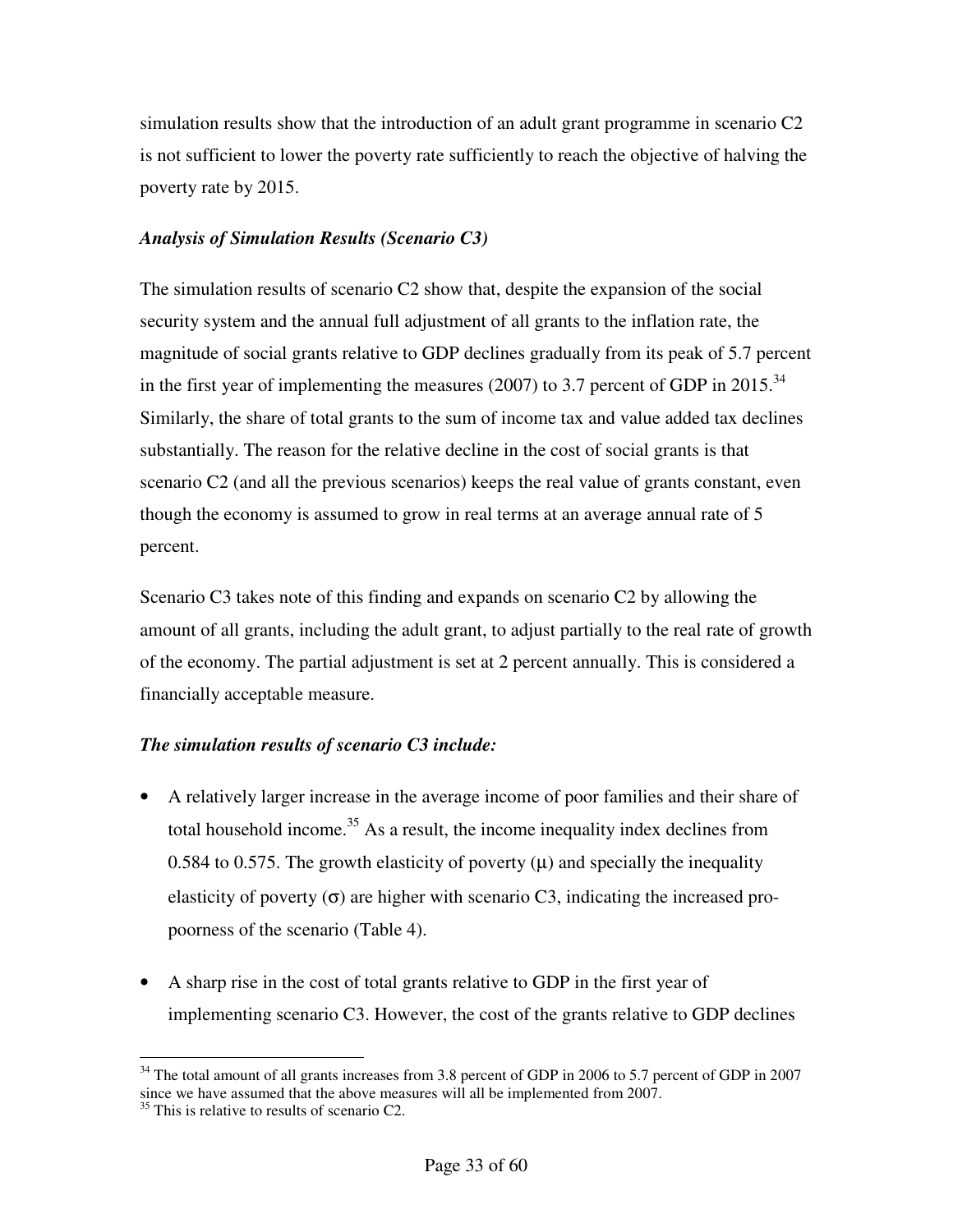gradually to about 4.4 percent of GDP in 2015, which, compared to 2006, is only 0.7 percent higher. Therefore, the economic path that supports scenario C3 annually provides larger resources for social provisioning through social welfare programmes, which is reflected in a relatively higher social provisioning elasticity of  $\text{growth}(\varepsilon_{GDP}^S)$ .

• As a result of the increase in the real value of grants, and relative to scenario C2, the poverty rate declines by 2.2 percent – from 27.7 percent under scenario C2 to 25.4 percent. The depth of poverty, measured by the poverty gap, also declines by a little more than 2 percent.

Overall, relative to scenario C2, the economic path of scenario C3 is more effective in reducing poverty. This is reflected in its relatively higher overall total elasticity of poverty  $(\rho)$ , which implies that, compared to scenario C2, the same rate of economic growth is expected to reduce the poverty index by a larger amount  $((\rho_{c_3} \models 2.917 \rightarrow \rho_{c_2} \models 2.566)$ . This is due to scenario C3's relatively stronger employment, social provisioning and inequality nexus between poverty and growth, which are reflected in the greater magnitude of the relevant elasticities ( $\psi$ ,  $\varphi$ , and  $\lambda$ ) (Table 3).

Scenario C3 reflects an economic path that realises the objective of halving the unemployment rate and, at the same time, brings the economy closer to meeting the objective of halving the poverty rate. However, scenario C3's projection of the poverty rate for 2015 (estimated at 25.4 percent) still falls short of the expected target of 22 percent (Table 2). Following are two final scenarios that incorporate additional measures to scenario C3 in order to meet the two goals.

#### **Final Scenarios**

If the amounts of the different grants are allowed to grow annually at the rate of 4 percent in real terms, this revised version of scenario C3 will be sufficient to reduce the poverty rate to 22.6 percent, which is almost half of the estimated current poverty rate of 44 percent (Table 2). The measure initially adds a little more than one billion rand to the cost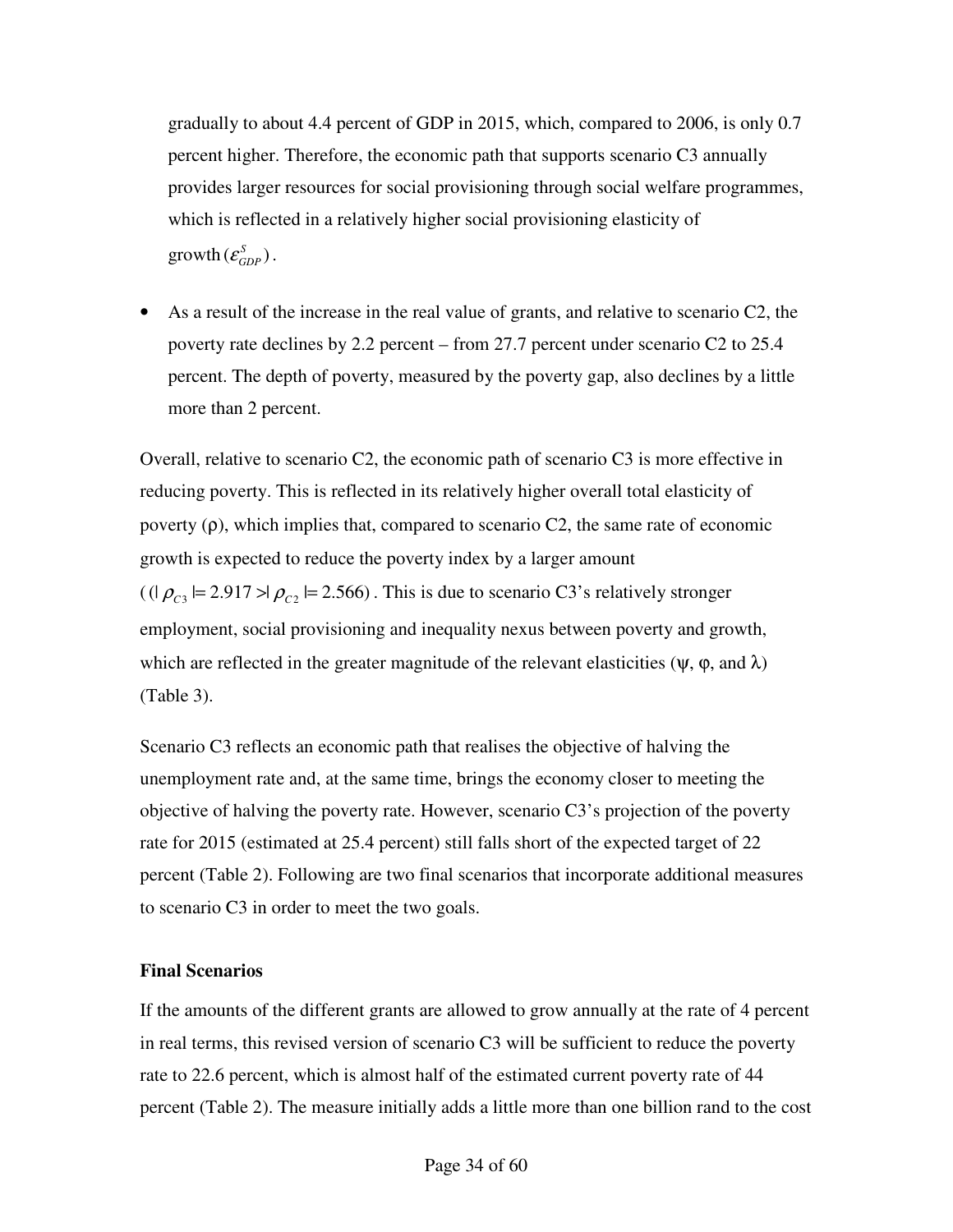of the social security system. Overtime, however, as the amounts of grants grow, the overall social security budget for this scenario will be R30 billion higher than scenario C3 by 2015.

Another approach would be to augment scenario C3 with non-cash transfers to poor households. The Group D scenario examines the impacts of in-kind social transfers on poverty.

In equation 1, the variable 'mean household income' (y) was defined to include income from employment and both the cash and in kind government transfers to households.<sup>36</sup> Social transfers in-kind consist of individual goods and services that are provided as transfers in-kind to individual households by government entities. They can be divided into two types: those where beneficiary households actually purchase the goods or services themselves and are then reimbursed, and those that the relevant services provide directly to the beneficiaries. The appeal to policy makers of transfers in-kind over transfers in cash is that the resources transferred can be targeted towards meeting specific needs, such as education or health, and must be used in the ways that their providers intend. The South African government spent R150 billion on social transfers in-kind to households in  $2006.<sup>37</sup>$ 

In equation 2, we used the concept of social provisioning  $(S)$  as one of the determinants of the household mean income. Group C scenarios used one category of social provisioning (i.e. cash transfers) to examine the effectiveness of South Africa's current grant system and its extension to help halve the poverty rate by 2015. For the next scenario (scenario D), we examine the impact of expanded in-kind social transfers to poor households as part of social provisioning.

 $36$  To measure the value of goods and services provided to households as transfers in kind, the government's final consumption expenditure is divided into collective consumption expenditure (defence, justice, etc) and individual consumption expenditure (education, health, etc.).

<sup>&</sup>lt;sup>37</sup> This is recorded in the Current Income and Expenditure of General Government and also in the Current Income and Expenditure of Households (Reserve Bank, Quarterly Bulletin).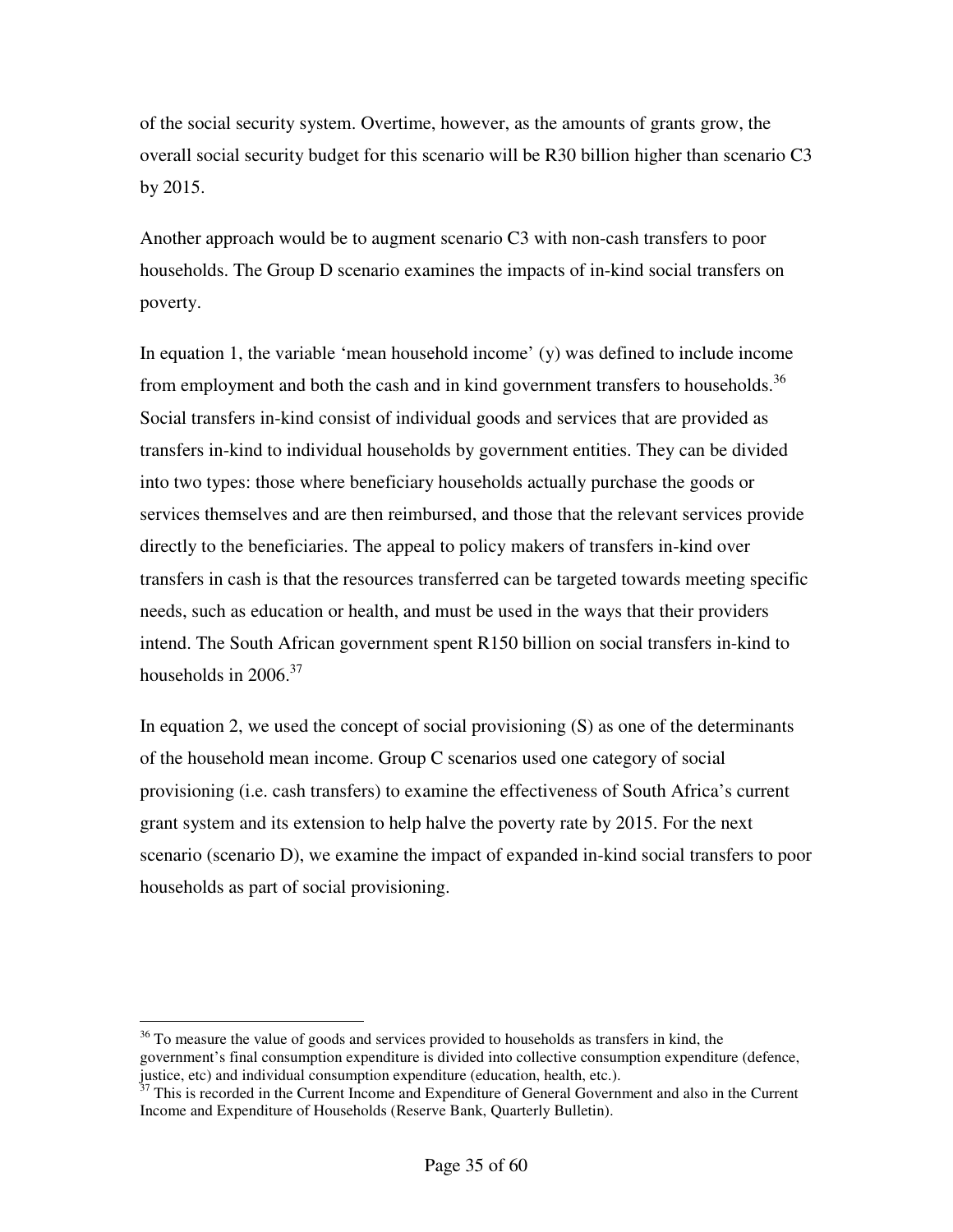#### **Scenario D:**

Scenario D is the same as scenario C3, plus an annual lump sum addition to the current social transfers in-kind to fund specific government targeted (near-cash) basic services to mainly poor households. The scenario includes an initial injection of R20 billion (1 percent of estimated nominal GDP for 2007) into the government's in-kind transfer budget to expand current government services and introduce new services to poor households. The amount is expected to increase by 2 percent in real terms every subsequent year. This injection is expected to reach R34.4 billion (0.86 percent of nominal GDP) by 2015. We have assumed that the adjusted disposable income of the poor will benefit by an equivalent of 80 percent of the above addition to the government's in-kind expenditure (Table 5).

In terms of areas of support to poor families, the above injection to the in-kind budget is expected to be used as a transportation subsidy or transportation voucher for the unemployed, and to include other types of in-kind support to poor households that indirectly help increase their disposable income, such as subsidies for medicine, food aid (school feeding), and expanded free essential services.<sup>38</sup>

#### *Analysis of Simulation Results (Scenario D)*

Relative to scenario C3, the simulation results of scenario D show:

- A greater decline in the inequality measure (Gini index) and the poverty gap. Relative to scenario C3 (with a Gini coefficient of 0.575 and a 14 percent poverty gap), Gini coefficient declines to 0.560 and the poverty gap declines to 8.3 percent (Table 2).
- An increased contribution of the social provision channel to poverty reduction, which is evident from relatively higher poverty elasticity of social provisioning, ϕ. It increases (in absolute value terms) from 0.621 in scenario C3 to 1.492 in scenario D (Table 3).

 $\overline{a}$ <sup>38</sup> See Meth 2007 for a detailed analysis of important gaps in current services to the poor.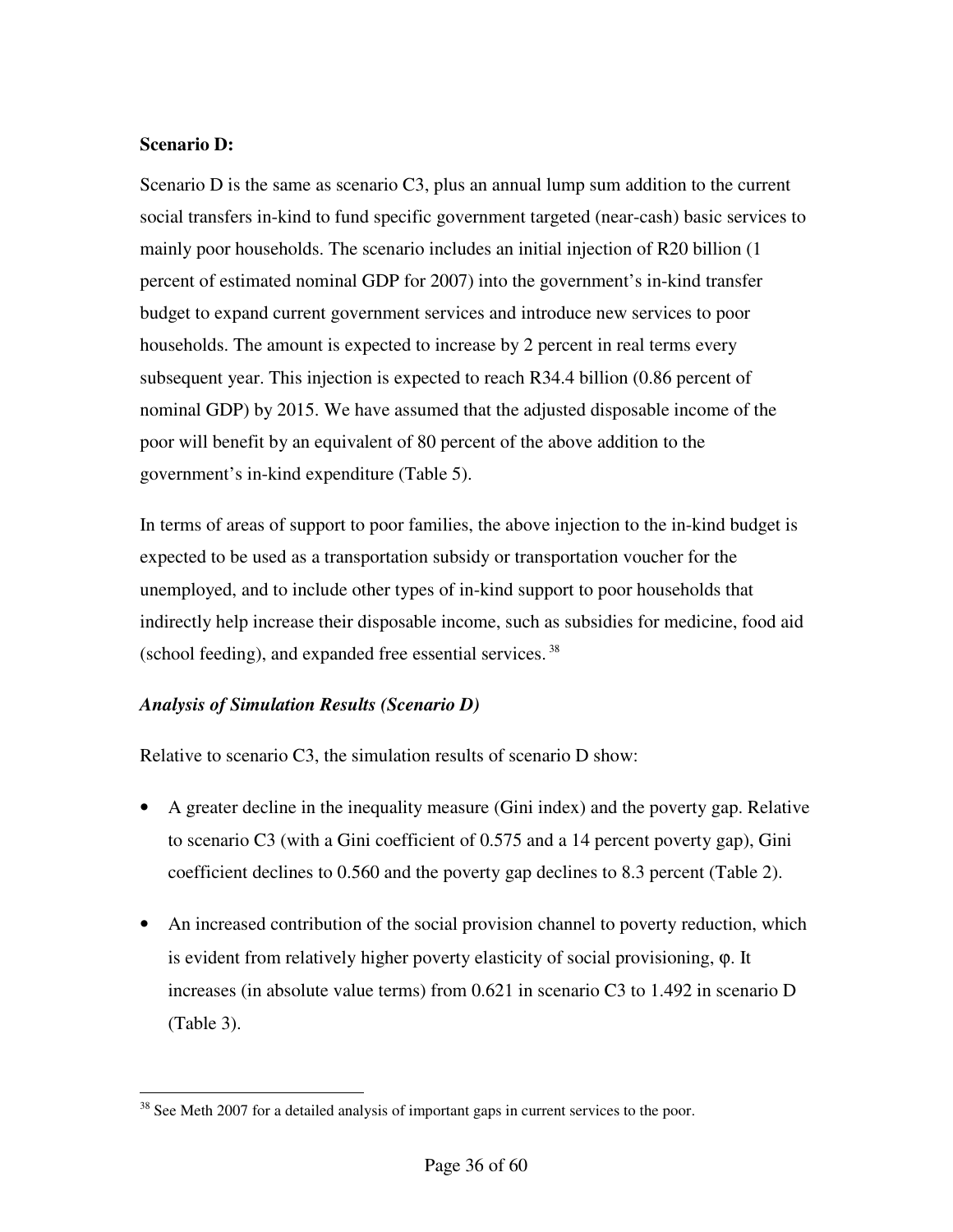- A stronger redistributive thrust, which underlies the increased effectiveness of the scenario in reducing poverty. The growth elasticity of poverty for this scenario is - 1.320 while the distribution elasticity of poverty is -2.258. This suggests that the inequality reducing channels of the scenario have greater effects on reducing the total poverty index than do the increasing mean household income channels of the scenario (Table 4). To express this differently, in scenario D the impact of the decline in income inequality on poverty is 1.7 times the poverty effect of the increase in mean household income.
- An increased effectiveness of the employment creation to reduce poverty. This is important since it shows how scenario D, that has significantly larger impacts on reducing the poverty gap, makes it possible for a larger number of poor families to move out of poverty as they find employment. This is captured by the relative increase in poverty elasticity of employment  $(\psi)$ , compared to scenario C3.<sup>39</sup>

Overall, the rate of poverty declines from 44 percent in 2006 to 21.2 percent in 2015 (Table 2). This means that the economic path that underlies scenario D has the potential to reduce both the unemployment and poverty rates by half by 2015. As a reminder, scenario D is based on and requires (Table 5):

- (a) an annual real growth rate of 5 percent between 2007 and 2015;
- (b) employment elasticity of growth of at least 0.60 to generate 3.7 million new jobs during the period;
- (c) transformation of the economy so that the labour market benefits the poor proportionally more than the non-poor, in terms of distribution of new employment and employment related income;
- (d) extension of the child support grant to poor children between the ages of 14 and 17;

 $39$  Poverty elasticity of employment increased (in absolute value terms) from 1.531 in scenario C3 to 2.985 in scenario D.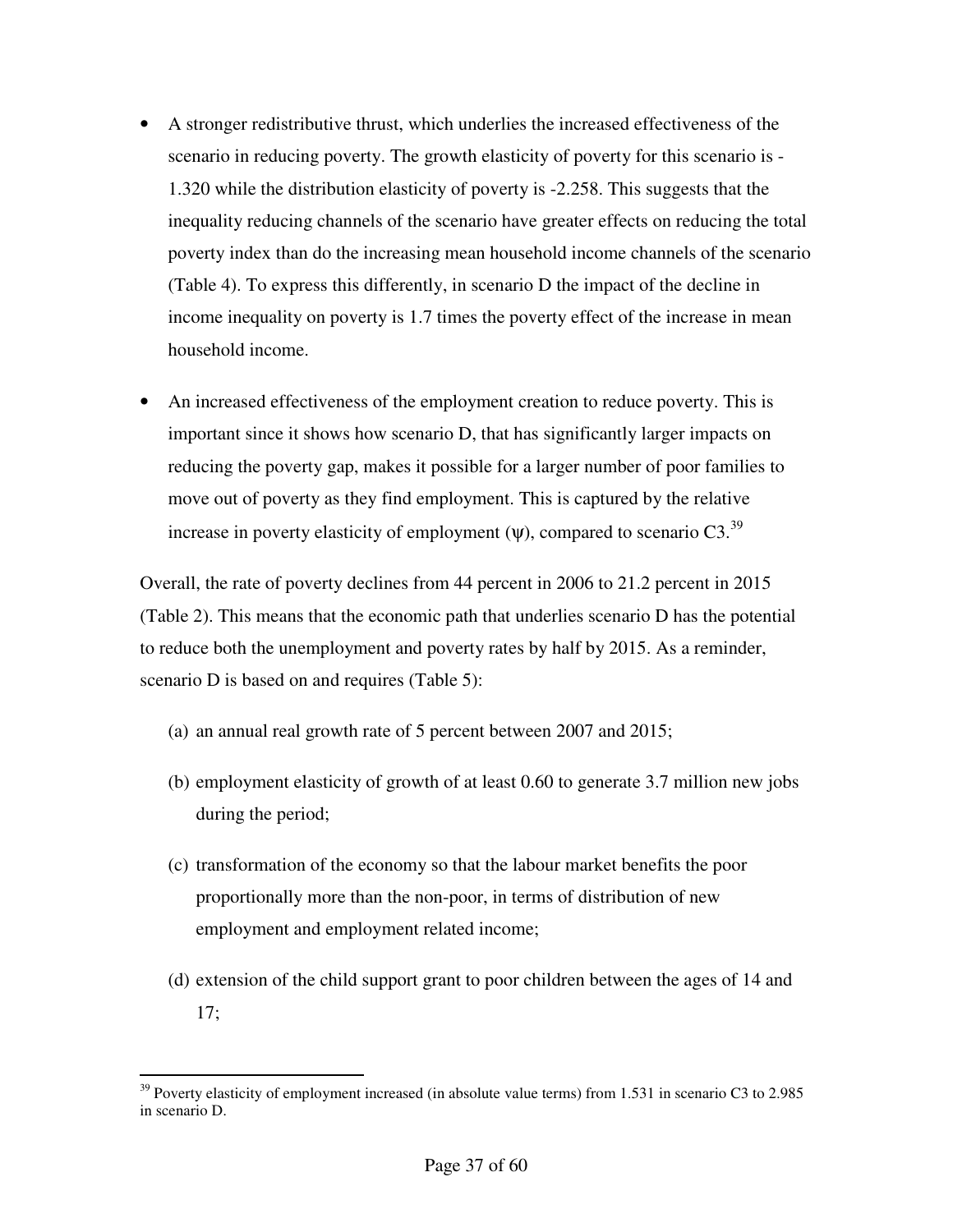- (e) introduction of an adult grant programme for unemployed adults, with an initial grant amount of R500 per month;
- (f) a real annual increase in the value of all grants by 2 percent;
- (g) expansion of the current government in-kind transfers to poor households in the form of transportation subsidies, food aid, subsidy for essential services, etc. The proposal is to increase the budget for in-kind social transfers by R20 billion in the first year, followed by an annual real increase of 2 percent.

The implementation of scenario D has important implications for macroeconomic, industrial and social security policies, and for the allocation of resources. For the economy to grow in real terms at 5 percent a year, to generate a high rate of employment (about 3.7 million new jobs) that is pro-poor, and to provide for a major expansion of the social security system, the government will need to play an active role in designing and implementing growth, employment and social security policies that are strongly pro-poor. For example, financing the expansion of the social security system along the lines of scenario D requires the adoption of a combination of measures that include deficit financing (e.g. equivalent to about 2 percent of the GDP), budget reprioritisation, elimination or major curtailing of programmes that effectively subsidise the income of non-poor households, and changes in income, wealth and value-added taxes.

In this context, the next section is devoted to important features of a pro-poor policy framework with the potential to implement policies – such as scenario D policies – to achieve the twin goals of halving the poverty and unemployment rates by 2015.

#### **5. TOWARDS A PRO-POOR DEVELOPMENT POLICY ARCHITECTURE**

Sections 3 and 4 showed that, on the one hand, the combined goals of halving the unemployment and poverty rates depend on both the magnitude of the growth rate (the higher the growth rate, the larger the decline in poverty) and the distribution of the benefits of growth (poverty declines faster when more growth benefits go to the poor than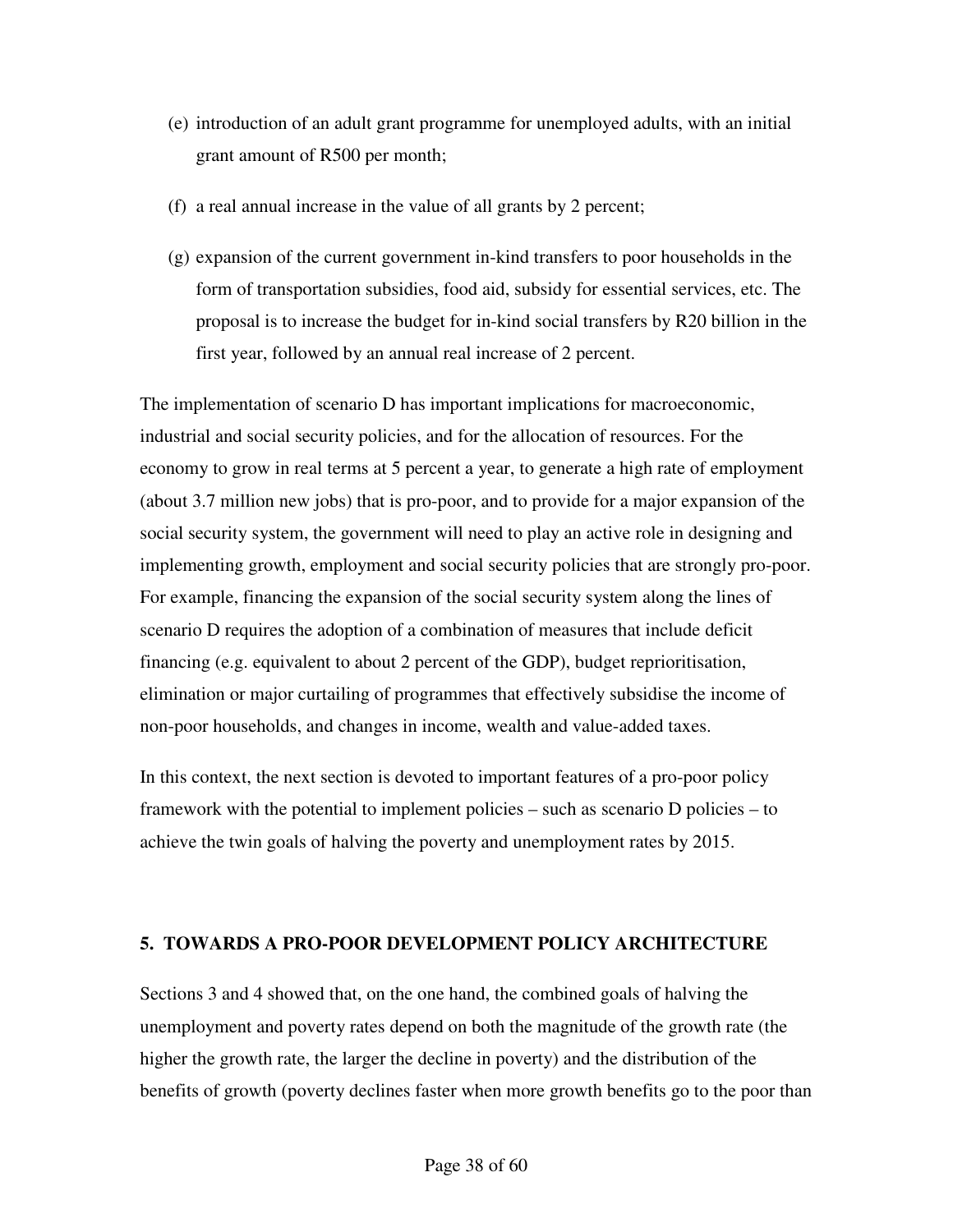to the non-poor). Therefore, achieving high growth rates does not necessarily translate into a high reduction in poverty. On the other hand, the scenarios clearly highlight the relative importance of policy interventions to foster pro-poor growth and outcomes.

The aim of this section is to present an economic policy approach that can be considered a pro-poor approach, since it internalises the requirements for fostering growth that delivers proportionally greater benefits to the poor than to the non-poor. This is important as many discussions on pro-poor policies effectively reflect the orthodox macroeconomic policy prescriptions. In these presentations, it is usually the requirements of the orthodox macroeconomic framework that are prioritised and allowed to define a poverty reduction agenda. Moreover, in many instances they also ignore or insufficiently integrate policy issues related to high employment creation.

We need, therefore, to overcome the intellectual hurdles of mainstream views and policy prescriptions if we are to open up the space to design a developmentally suitable policy framework. Our aim is to present a basic guideline that will inform the specifics of a propoor set of policies. To the extent that halving the poverty and unemployment rates depend on the macroeconomic policy framework, the approach to industrial development, labour market reforms and the establishment of comprehensive social security system, our basic policy guideline needs to reflect the coordination of these policies.

#### **A. Pro-Poor Macroeconomic Policies**

In South Africa, macroeconomic policy was significantly biased towards stabilisation and liberalisation from 1996 to 2001. In recent years, however, fiscal policy has become relatively less restrictive. The importance of growth and redistribution for employment creation and poverty reduction underscores the pertinent role of a macroeconomic policy framework to foster high rates of growth and channel a disproportionate share of its benefits to the poor.

Pro-Poor Fiscal Policy: The central aim of a pro-poor fiscal policy should be to help establish a growth path that embodies simultaneous progress towards minimising income inequality and achieving full employment. Its necessary elements are (a) counter-cyclical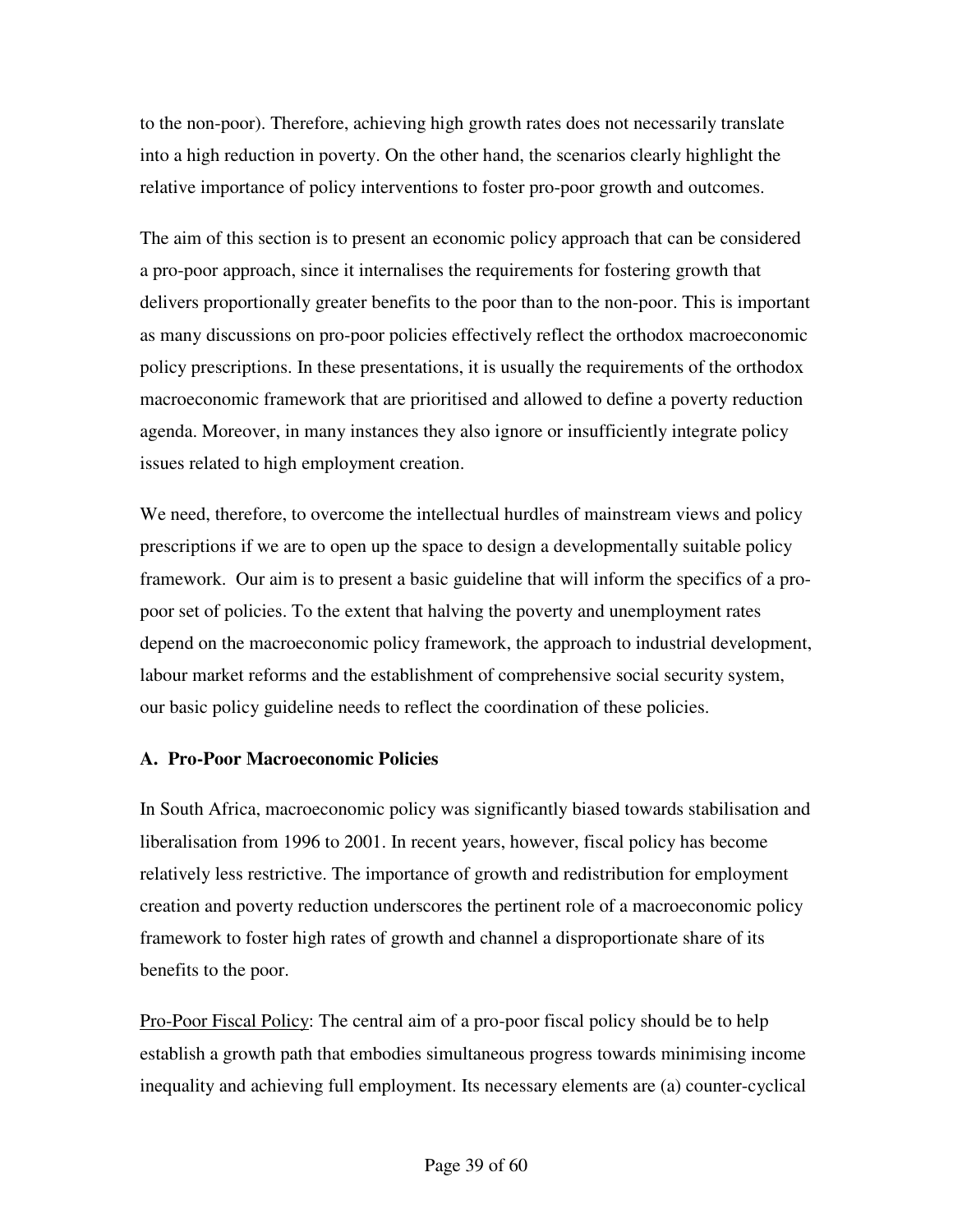policies, (b) a strong public investment programme, and (c) measures to re-orient the private sector.

(a) Counter-cyclical policies: A major challenge is to avoid pro-cyclical fiscal policy, either to cushion the impact of adverse shocks, or to adapt to government revenues that are pro-cyclical, drop during recessions and increase during expansions.

In this context, how can the government establish a counter-cyclical fiscal policy? On the one hand, this requires that the monetary authorities support the pro-poor fiscal policy goal and, together with the fiscal authorities, design a coordinated counter cyclical macroeconomic policy framework for the country. On the other hand, it is necessary to establish the needed 'fiscal space' to sustain strong public investment and expanded social security programmes over economic cycles (see below). One suggestion is to create a fiscal stabilisation fund that could be used to smooth public spending over economic cycles (Islam 2003). This can be financed from excess revenues that are collected by the government during a given year (e.g. SARS's overshooting of its projected tax collection) or during periods of growth (e.g. current fiscal surplus) or during commodity price boom (e.g. rise in gold prices). $40$ 

(b) strong public investment: another defining element of a pro-poor fiscal policy is a strong public investment programme. Given the historical under-investment in new infrastructure and the low maintenance of existing social infrastructure, many of the capital inputs required – education, training, communications, transportation and other elements of social and physical infrastructure – have a significant 'public good' character that precludes their being adequately supplied by private firms. Only the public sector (at national, provincial and local levels) can realistically be expected to take responsibility for the necessary social and infrastructure investment.

Public sector investment can become even more pro-poor by, for example, ensuring that such investment is relatively less capital intensive than private sector investment. This helps increase the employment-creating thrust of the growth process. To foster such an

 $40$  This is similar to holding international reserves in liquid foreign assets to safeguard the economy against fluctuations in capital flow (Islam 2003).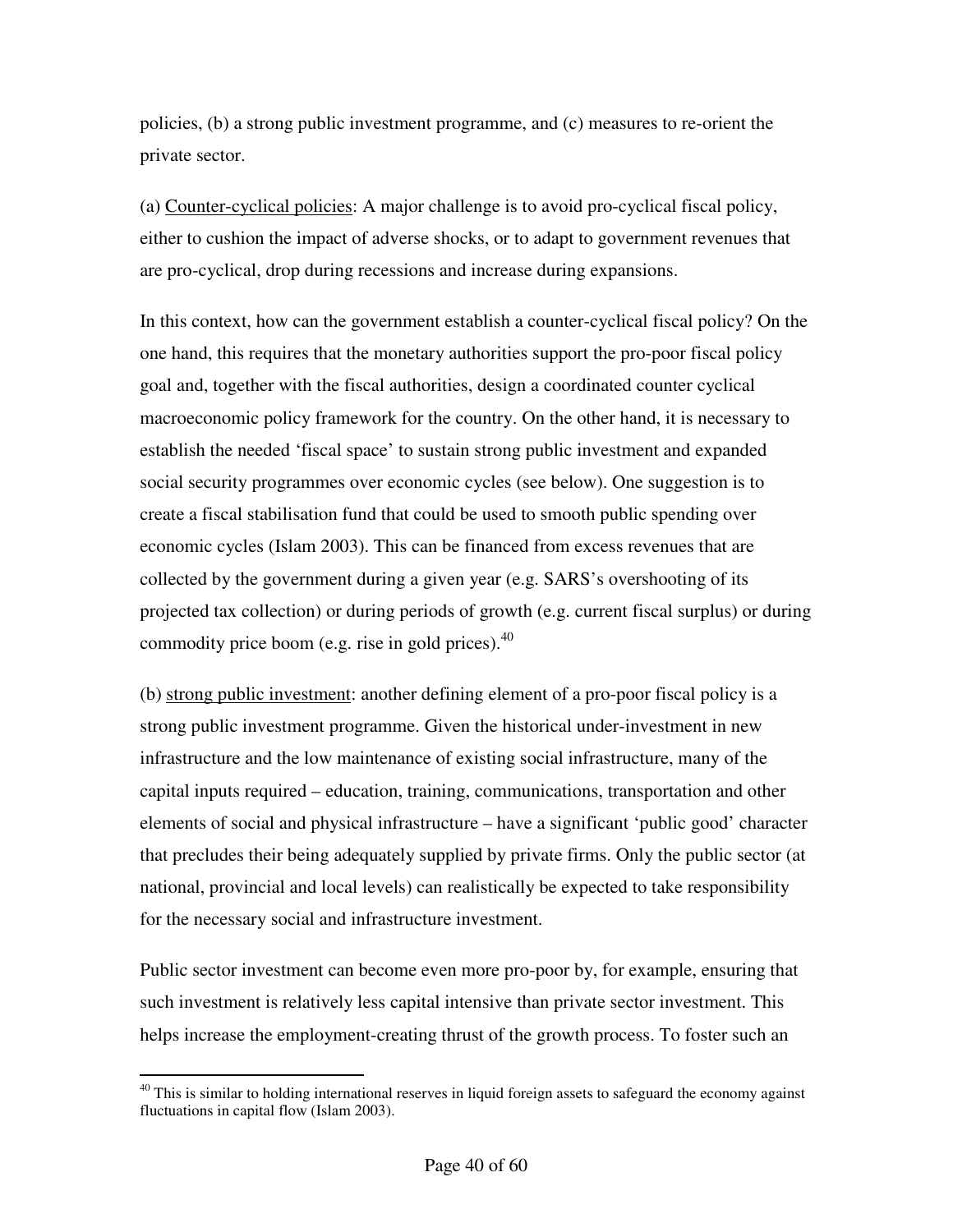outcome, public investment needs to include: a) public works projects that directly hire the poor; b) the creation of infrastructure assets that give the poor access to markets and lower their production costs, and c) social sector assets such as schools and health clinics that increase the productiveness of the poor. $41$ 

It is within this overall context that the UN Millennium Project (2005) emphasises the need for a 'big push' strategy in public investment to help countries break out of their poverty traps, meet the MDG goals and set economies on a sustainable growth path. The Project identifies seven main areas for public investment: rural development; urban development; health systems; education; gender equality; environment and science, and technology and innovation.

Given the importance of strong public investment for pro-poor fiscal policy, it is necessary to complement the idea of creating a fiscal stabilisation fund with additional measures to generate the required fiscal space. This can be made possible through one or more of the following two options: raising the revenue share in GDP and/or using the fiscal deficit.

Increasing the revenue share in GDP is the most effective way to create fiscal space and, at the same time, reduce inequality. The very high income and wealth inequality in South Africa makes it possible to press for a strong progressive income and company tax, value added tax and wealth tax systems. The high-income section of the population, who are expected to increase their contribution to the fiscal space for pro-poor public investment, will be considerably compensated in a number of ways. As the main owners of small and larger private sector enterprises, they will be important beneficiaries of public investment in many of the capital inputs required for efficient productive activity in a modern economy. Such investments, along with a counter cyclical policy approach, will help their sources of income through increased capacity utilisation, capital and labour productivities and profitability.

Finally, using the fiscal deficit to finance social and infrastructural investments to create the necessary financial space for pro-poor fiscal policies is currently a viable option in

<sup>41</sup> Roy *et al* 2005.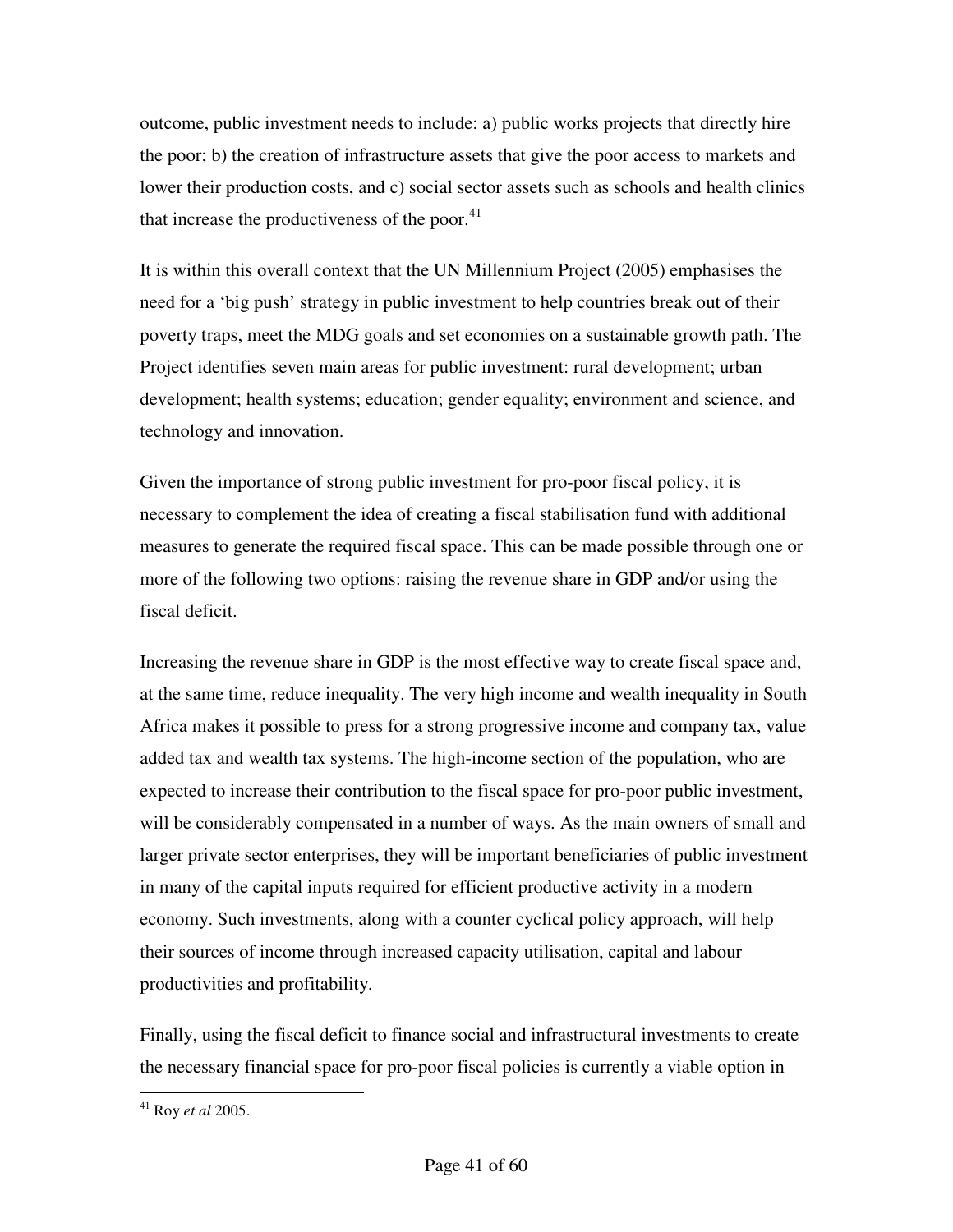South Africa. An important guiding principle is that increasing expenditure on social sectors, especially in terms of a relative increase in allocations to these sectors, is almost always pro-poor. At the same time, it helps increase both the rate and sustainability of the country's long-term growth.

(c) Measures to reorient the private sector: The third element of a pro-poor fiscal policy includes government procurement policies and investment incentive measures to increase the volume of private sector investment, influence the composition of investment, and increase the chances of future growth patterns being redistributive and job creating.

Pro-poor investment needs to go beyond the public sector. There is a need to reward investment by businesses whose activities reflect support for a more broadly based transformation of ownership, improved income distribution and a reduction in the unemployment rate. Specific criteria can be developed to determine the eligibility and extent to which businesses can be given differential tax incentives, access to subsidies and access to government procurement.<sup>42</sup>

Monetary Policy: If the above fiscal policy measures are to produce the desired outcomes, monetary policy authorities need to balance their concern for inflation with a concern for economic growth.<sup>43</sup> Ensuring the monetary policy commitment to foster growth is of prime importance.<sup>44</sup> This is because, as a major macroeconomic instrument, monetary policy has limited influence in terms making growth pro-poor. However, in support of an expansionary fiscal policy, it can indirectly foster growth that is pro-poor. As a general rule, if inflationary pressures are weak, this support should take the form of

 $42$  The South Africa Human Development Report (2003) proposes that businesses can be given above benefits depending on the extent to which (a) they have restructured, or are going through an ownership restructuring process that is resulting in a broad-based distribution of company ownership amongst their employees and the public as a whole; (b) their capital productivity growth rates exceed increases in their after-tax rates of profit (i.e., as a measure of improvement in income distribution), and (c) their real output grows faster than their labour productivity growth rates (i.e., as a measure of significant employment generation).

<sup>&</sup>lt;sup>43</sup> Similarly, Weeks *et al* (2005) suggests the following guideline for the monetary policy, 'foster growth and counter inflation when necessary'.

<sup>&</sup>lt;sup>44</sup> In scenarios that were developed in section 4, we assumed 5 percent real annual growth rate during 2007 to 2015. Reaching such a rate and sustaining it over years require monetary policy commitment to directly promote growth and policy coordination with the Treasury.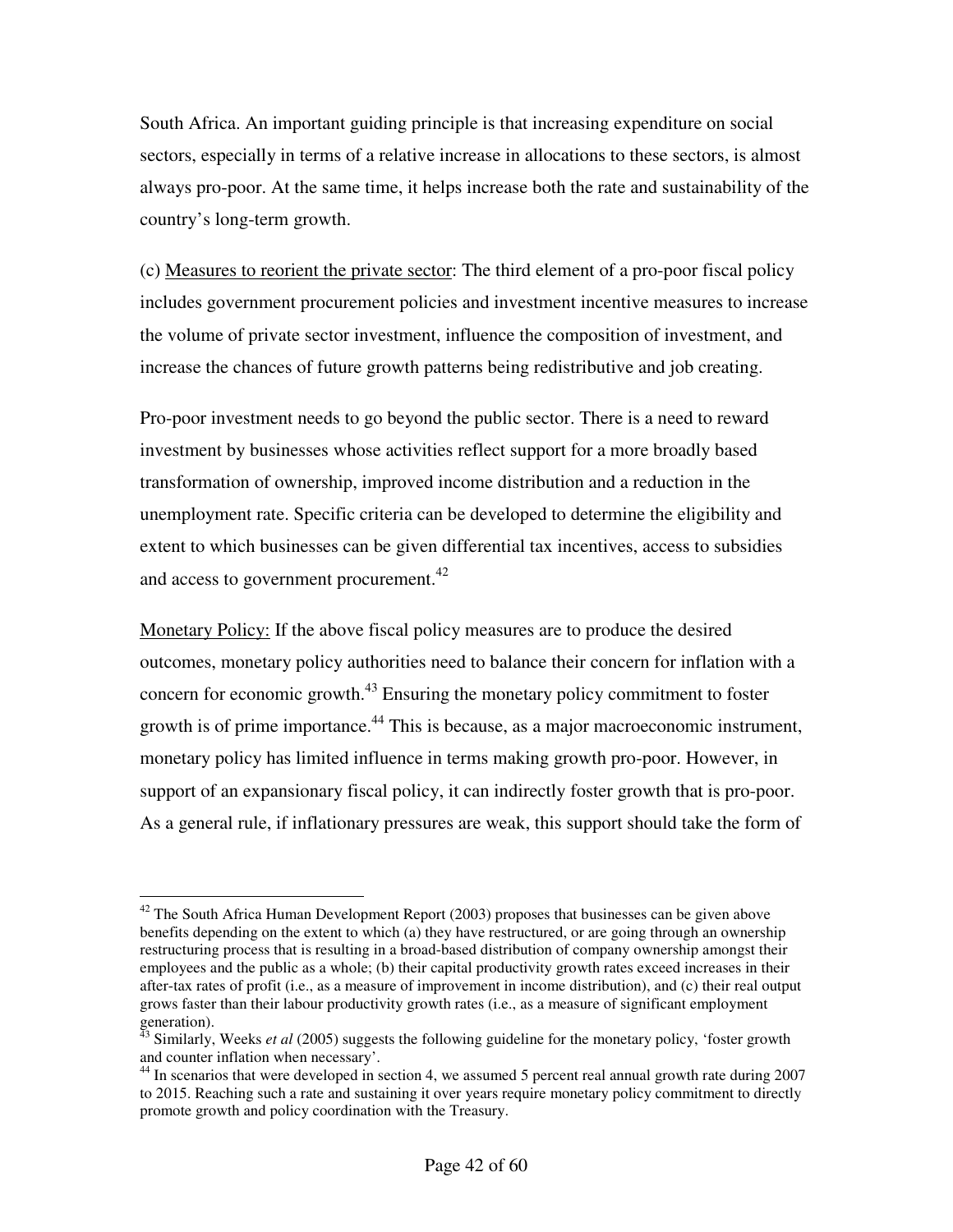low interest rates and an expanding monetary supply, which is also the basis for supporting a counter-cyclical macroeconomic policy<sup>45</sup>.

For a growth accommodating monetary policy, the interest rate should be used as a longterm investment instrument rather than for short-term stabilisation. More specifically, to sustain economic growth, the long-term interest rate should not be greater than the maximum sustainable rate of growth of per capita income.

In this context, nominal GDP targeting, for example, offers an important improvement over inflation targeting or money supply targeting. The advantage is that this gives weight both to inflation and to real GDP growth. This paves the way towards reorienting monetary policy that supports economic growth.

In addition to its potential impacts on growth, relatively lower interest rates under nominal GDP targeting have further positive developmental effects. For example, to the extent that government bonds are held by the relatively prosperous portion of the population, lowering interest rates can improve income distribution; at the same time, lower rates reduce the size of domestic debt service in the budget, thus helping establish additional fiscal space for pro-poor government expenditure.

In addition to the above guideline for monetary policy, government can increase the portion of deficit that is money financed. This is considered the least anti-poor method of financing deficits, since with bond financing the deficit redistributes public revenue from the population as a whole to the wealthy in the form of interest payments. At the same time, to deal with balance of payments constraints, monetary authorities need to consider the adoption of a policy of managed currency depreciation in order to establish a stable and moderately undervalued real exchange rate that helps generate extra exports.

Finally, the above macroeconomic policy framework for pro-poor growth requires adopting a guarded approach to capital mobility. Domestic and international supporters of the 'Washington Consensus' have long advocated deep economic integration, including both trade and capital account liberalisation in South Africa. However, it is well known

<sup>45</sup> National Human Development Report of South Africa (2003) and Weeks *et al* (2005).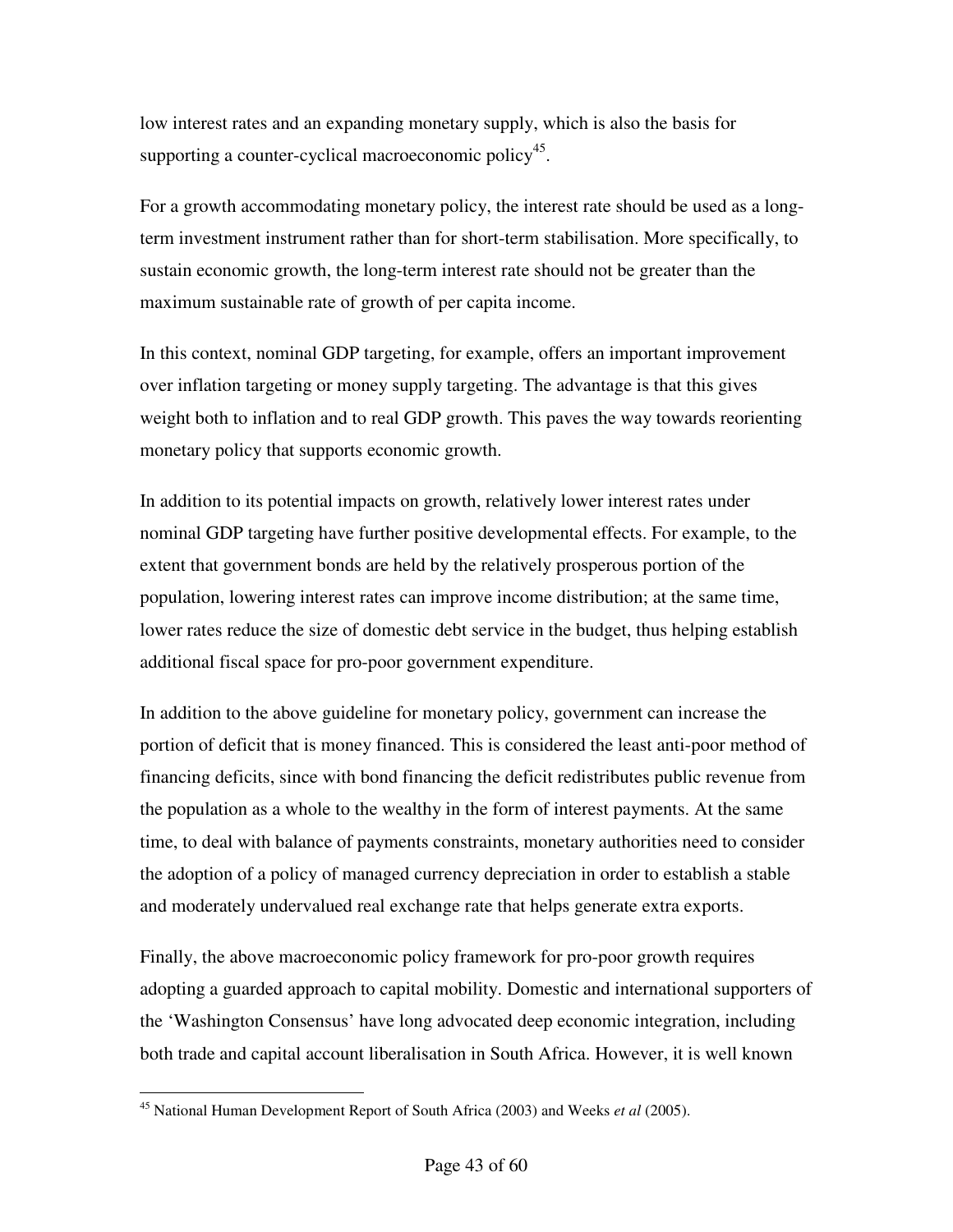that short-term capital mobility increases the risk of financial crisis and economic recessions.<sup>46</sup> At the same time, capital account liberalisation has, in many countries including South Africa, allowed the interests of domestic and global financial capital to influence a country's macroeconomic policy in favour of low inflation and fiscal conservatism. Therefore, during the past decade, there has been a growing international debate on how to safeguard the economy from the potential damages of short-term capital mobility. Such controls would entail a combination of taxes and quantitative restraints.<sup>47</sup>

The above fiscal and monetary policy measures will enhance the pro-poor growth potential of the economy, ensure that fiscal and monetary policies are coordinated to respond positively to the need to sustain high growth rates, give necessary consideration to the monetary authority's concern about inflation, and safeguard the economy from the risk of financial crisis and pressures to forego pro-poor policies.

#### **B. Employment Generation Policies**

The findings of the economic scenarios in section 4 make it clear that, in order to halve both the unemployment and poverty rates by 2015, the labour market needs to become pro-poor (in terms of the allocation of new jobs and the evolution of wages) and the employment intensity of economic growth needs to increase substantially. Using policies to transform the economy so as to generate about 3.7 million new jobs (that are also propoor in terms of allocation and rewards) during the next nine years presents a significant challenge to policymakers. The following policy suggestions are offered in order to help develop a country specific package of measures to achieve the above objectives:<sup>48</sup>

Adopting policies to increase the labour intensity of production:  $49$  Central to a successful re-orientation of the economy is the need to ensure that the general production processes

<sup>48</sup> Additional resources include Islam (2004) and ILO (2003).

<sup>&</sup>lt;sup>46</sup> William Easterly et al (1999:43) claims that "... countries with more open capital accounts are more likely to go into recessions".

 $^{47}$  Chang (2005:162) suggests that policymakers should adopt a conservative stance on liberalization. That is, liberalise only when the benefits are unambiguous and cannot be reasonably achieved through other means. He argues that any benefits associated with financial liberalisation must be carefully weighted against its costs (namely, increased levels of systemic risk, volatility and short-termism, all of which increase financial fragility, and thus the chance of financial crisis).

 $49$  For further analysis and empirical findings see, Islam (2004).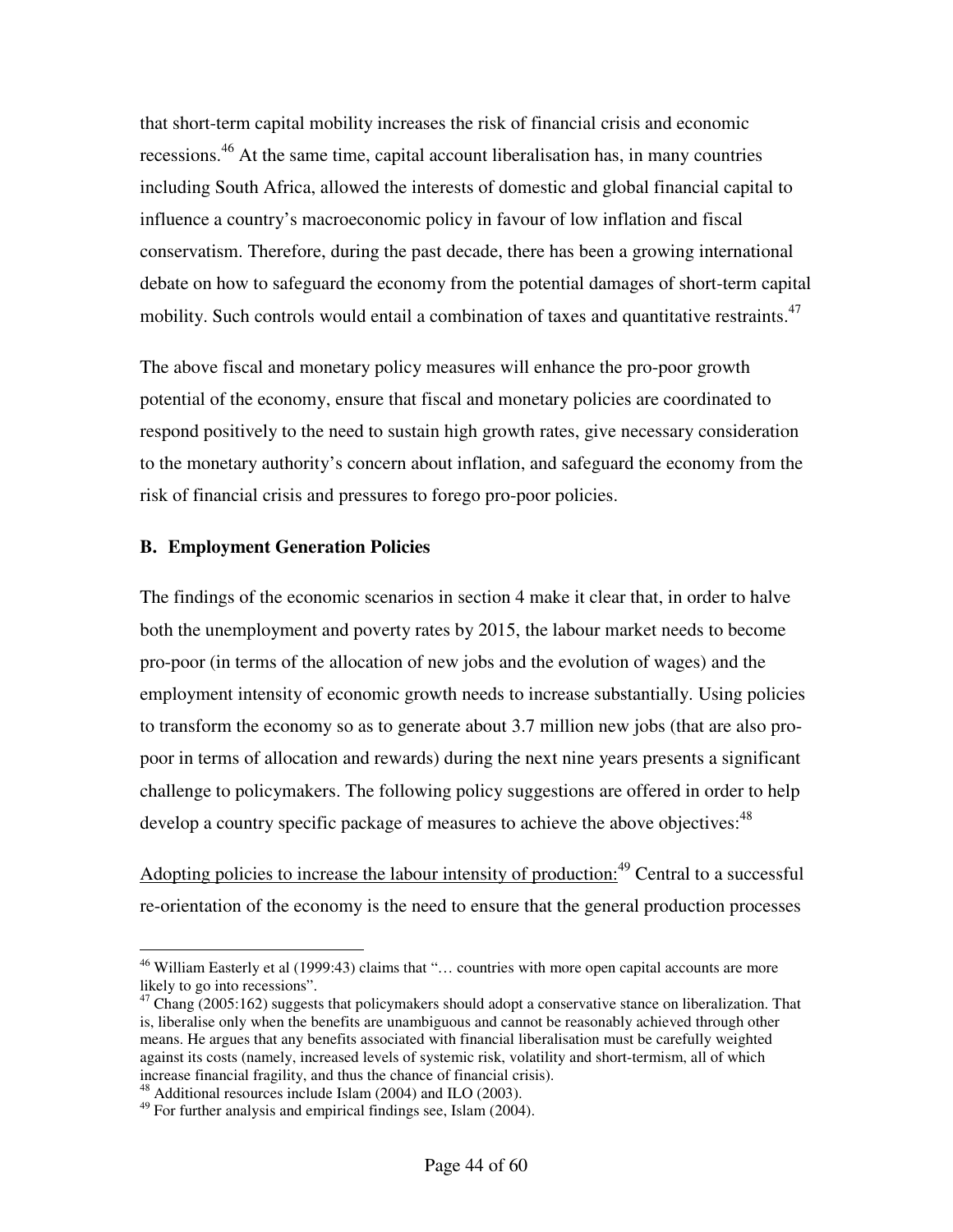become significantly more labour intensive. Examples of policy measures in this area include:

- (a) The promotion of employment-intensive social and infrastructural investments. ILO (2000) proposes a public investment policy that stresses 'labour-based' rather than 'equipment-based' production methods. $50$
- (b) The identification of targeted, time-structured and conditional incentives to promote labour-intensive production in the private sector.
- (c) The withdrawal of explicit or implicit subsidies that systematically favour capitalintensive and/or large-scale enterprises.
- (d) The adoption of tax and incentive measures to engender structural transformation of employment towards manufacturing and other non-farm sectors.
- (e) Agricultural interventions to promote increased acreage under labour-intensive crops.
- (f) The promotion of alternative ownership and production arrangements, such as cooperatives and equity arrangements that use labour-intensive methods of production.

In a number of these areas, the restructuring of diverse public enterprises can lead the way. Moreover, government procurement policy, at both national and provincial levels, should put greater stress on procuring goods and services from companies that seek to use labour more extensively in their areas of activity. Overall, commitment to halving the unemployment and poverty rates should reward sectors of the economy on the basis of their contributions to these national developmental goals and not on the basis of their industrial competitiveness on the global market.

Adopting measures to enhance the economy's capacity to utilise more labour: It is necessary to develop sector strategies that aim directly at promoting labour absorption.

 $50$  See ILO (1999) for a case study of using labour-based production method.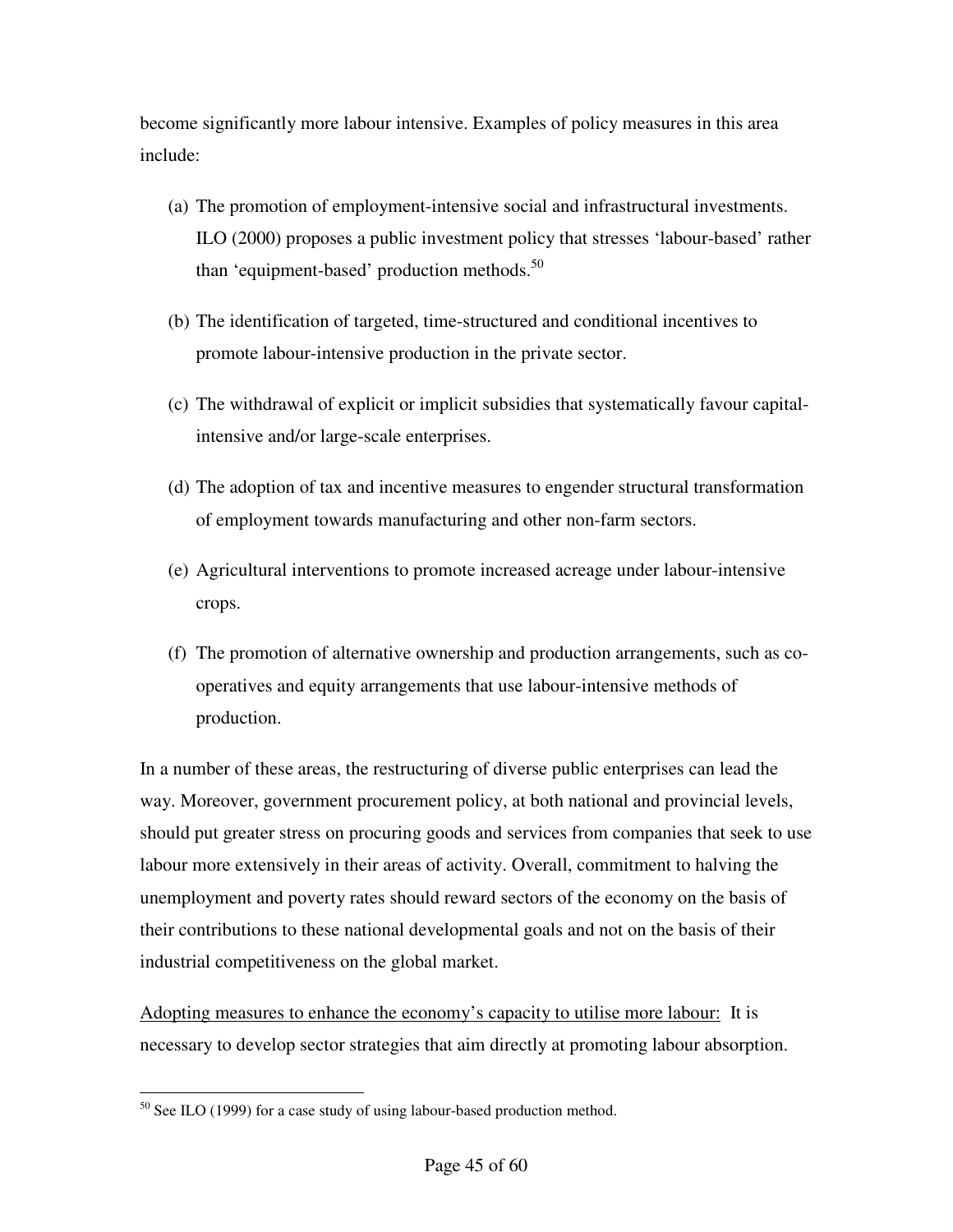Such sector strategies should not be seen as separate from an employment strategy, but as vehicles for the realisation of the employment promotion objective. Sectoral strategies need to be internally coherent, as well as in terms of how they link together nationally and regionally. Supportive policies in this regard generally focus on the following: enabling polices; pricing; inputs; innovation and technology; information; infrastructure; the development of regulatory regimes and institutions; incentive structures; the identification of specific activities or groups to be targeted, and resource mobilisation.

Examples of relevant policy measures in this regard are:

- The facilitation of access to credit by disadvantaged individuals and communities through the reform of financial institutions, a lowered interest rate and/or the selective promotion of prescribed asset and/or investment policies.
- Land reform through restitution, tenure reform and redistribution.
- Design of projects that target poor labour tenants, farm workers, women and emerging farmers, giving them access to land for residential and productive use.
- Targeted provision of subsidised credit and extension services for labour-absorbing large, medium and small-scale activities that enhance employment creation.
- Use of an employment subsidy programme to encourage the private sector to increase its employment of first time jobseekers, and the retraining and/or hiring of retrenched employees.

Promoting sectoral programmes with high level of employment multiplier: Employment opportunities can be expanded through the promotion and consolidation of value chains or sectoral linkages as new economic activities are promoted. Pro-active policy measures include:

• Support for the development of activities that fill gaps in the value chain (distribution, marketing, financial intermediation, input provision, research and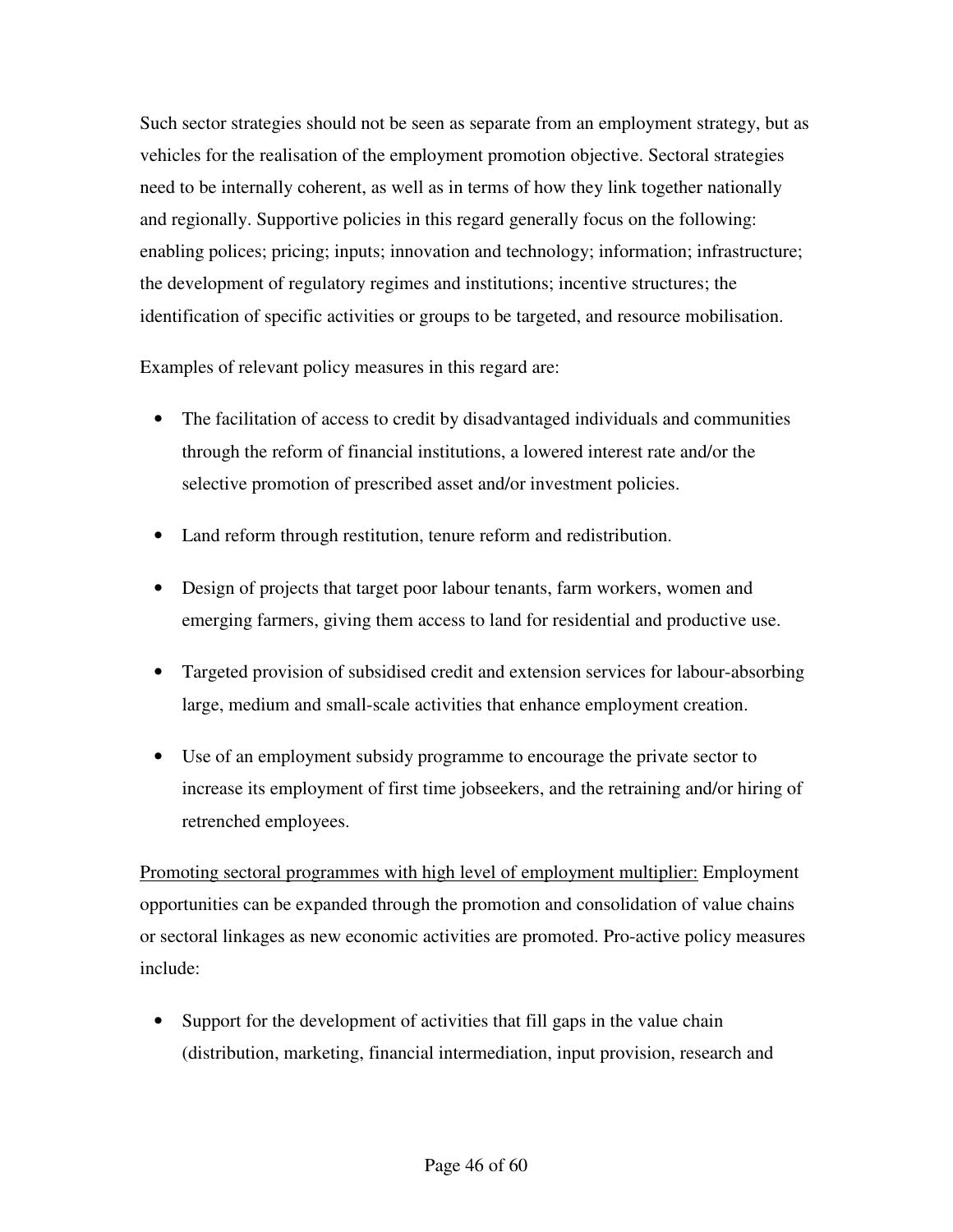development, technological capabilities, etc.) for select activities in agriculture, manufacturing and services.

- Tight coordination of public investment projects to maximise their impact on mutually re-enforcing activities in the private sector.
- Development of regional clusters of economic activities, especially in depressed areas of the economy.
- Special employment and public works programmes for those who cannot immediately be absorbed into productive employment. Such public works should focus on carefully chosen activities of a 'public good' nature, which will enhance social infrastructures that support private sector productivity.

# **C. Trade and Industrial Policy**

Further liberalisation of the economy – in terms of flows of goods, services and capital – must be carefully managed and sequenced. There is a need for critical assessment of the underlying tenets of the argument for liberalisation, and a need to monitor carefully its speed and extent in the context of creating jobs and achieving a higher standard of living for the country's disadvantaged majority. Such analysis is vitally important, particularly given the experience of countries that have, in the last two decades, adopted full-scale economic liberalisation.

In this context, there is a good case for protecting or supporting sectors that generate large positive externalities such as technological spillovers. By encouraging import substitutes, protection can expand the domestic traded goods sector. The means of expansion operates by reducing the propensity to import, thereby reducing leakage from the domestic economy. The objective of protection in an economy with underemployment is to reduce the propensity to import competitive goods, not to reduce the actual volume of imports.<sup>51</sup> If the policy is successful, the rise in domestic incomes should encourage more imports of complementary and subsequently competitive goods.

<sup>51</sup> See also Jahed 2007.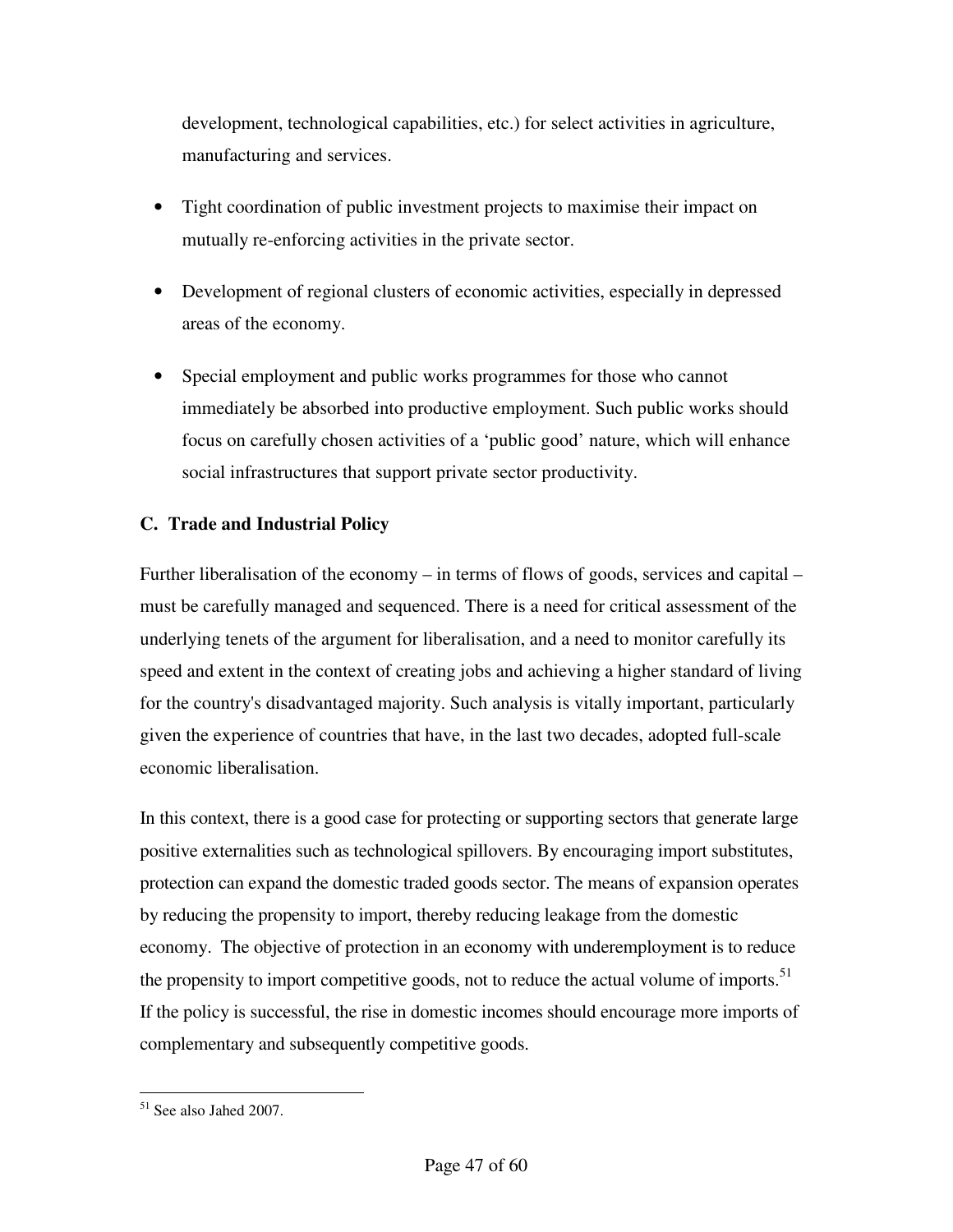In the direct and indirect formulation of industrial policy, the following needs to be given the highest priority: (a) meeting basic needs; (b) generation of employment; (c) education and training; (d) sectoral policy; (e) infrastructural provision and measures to ensure spin-offs; (f) reform of the financial system to secure finance for industry; (g) monitoring and control of foreign investment flows, particularly outward investments by conglomerates of South African origin; (h) minimum labour standards and the narrowing of wage differentials; (i) macroeconomic policy; (j) regional integration; (k) restructuring of state assets, and (l), the reform of institutions that make industrial policy, so that the allocation and coordination of responsibilities across government departments is rationalised and coherent.<sup>52</sup>

Chang (2002) suggests specific measures related to some of the above set of priorities. His recommendations can be summarised in the form of a guideline for developing propoor trade and industrial policy:

- *Develop policies and measures to overcome the following challenges facing the development of SMMEs*: access to finance; marketing of products and services; access to adequate and appropriate infrastructure; access to title deeds; insufficient skills in manufacturing, and access to technological support and advice.
- *Provide protection to certain strategic industries*. In order to prevent deindustrialisation associated with free trade policy recommendations, and establish the long-term foundation for a vibrant industrial sector, strategic industries need to be identified (in terms of employment creation, export generation, etc.), and measures such as tariffs, quotas and subsidies used for their development.<sup>53</sup> These measures are also suggested by Jahed (2007) and Carim (2005).
- *Coordinate other policies with the industrial strategy*. The objective is to ensure that the government's overall policy framework provides short and long-term

 $\overline{a}$ <sup>52</sup> For more details see Fine 1997.

 $53$  For more on the short term and long term costs and benefits of this policy approach see Chang 2002 and Helleiner 1994.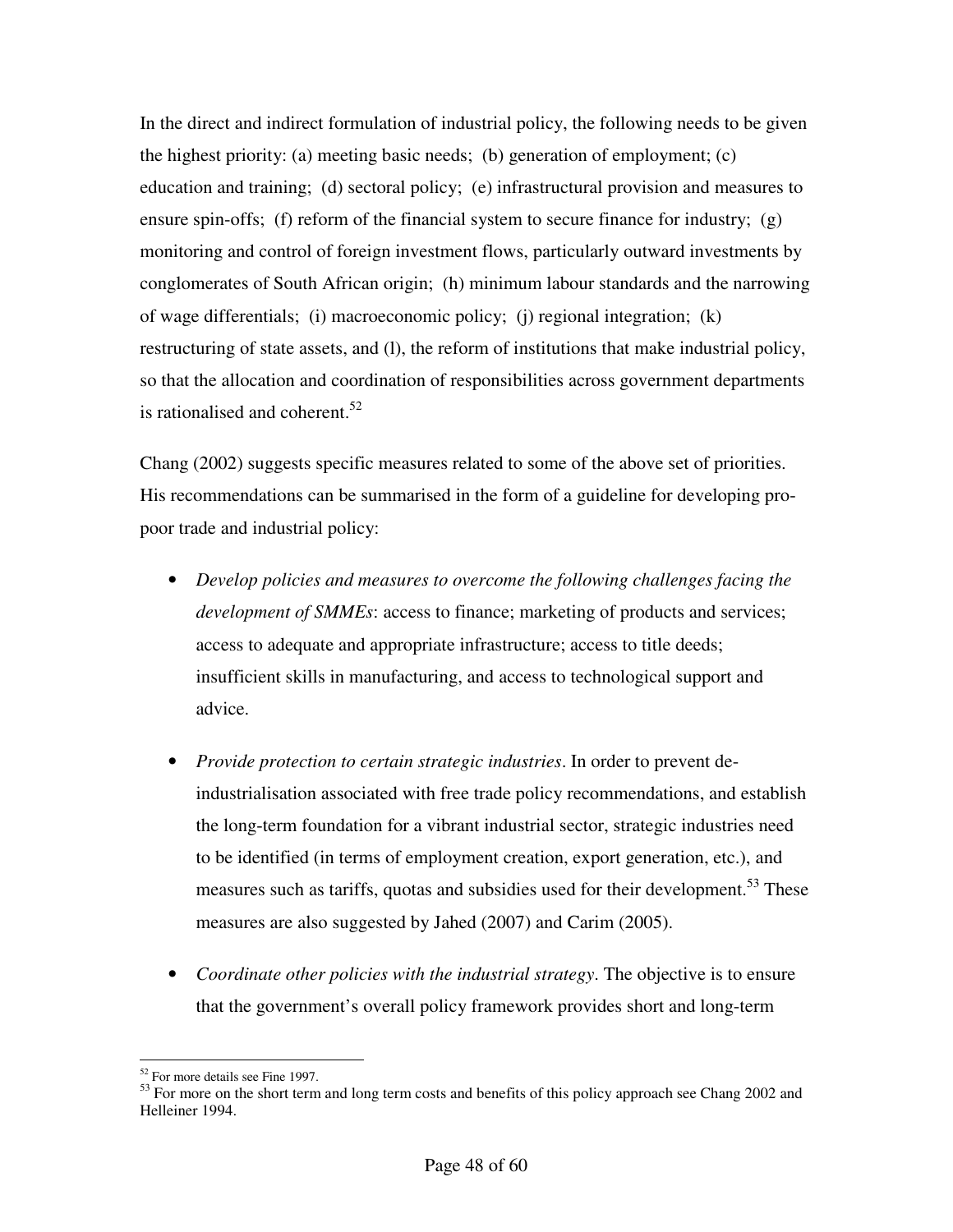supports for industrial development. Government policies related to education, infrastructure, health, public investment and technology policy need to support industrial policy.<sup>54</sup>

- *Specify clear performance targets and incentives*: Defined realistic performance targets, rewards and penalties are essential in order to minimize "the possibility of implementation failure".<sup>55</sup>
- Clarify the mandates of state owned enterprises and hold their management accountable to those mandates.
- Use FDI as a strategic means to promote technology and knowledge transfers and stimulate innovation by domestic researchers. Moreover, tie the FDI policy to the national development and/or industrial policy plans.
- As much as possible, reduce reliance on foreign bank loans and adopt policies that discourage – rather than prohibit – the use of foreign loans as a source of finance.

#### **D. Comprehensive Social Security System**

In March 2002, the report of the Committee of Inquiry into a Comprehensive System of Social Security for South Africa was delivered to Cabinet. It provides a comprehensive attempt to bring together the different elements of a fragmented social security system in order to provide recommendations that could ultimately lead to comprehensive social protection. The simulation results of our policy scenarios in section 4 support the main conclusions and recommendations of the Committee's report, particularly the Committee's position that an appropriate social security system for South Africa must prioritise the needs of people without any income or with insufficient income, and must encompass those engaged in informal sector. This, for example, implies an extension of the child support programme to poor children aged between 14 and 18 years, who are not currently covered by the grant. It also implies an extension of the social security system

 $\overline{a}$  $54$  For more on this topic see Helleiner (1994) and Jahed (2007).

<sup>55</sup> Chang (2002) provides examples for Japan, Korea and Taiwan.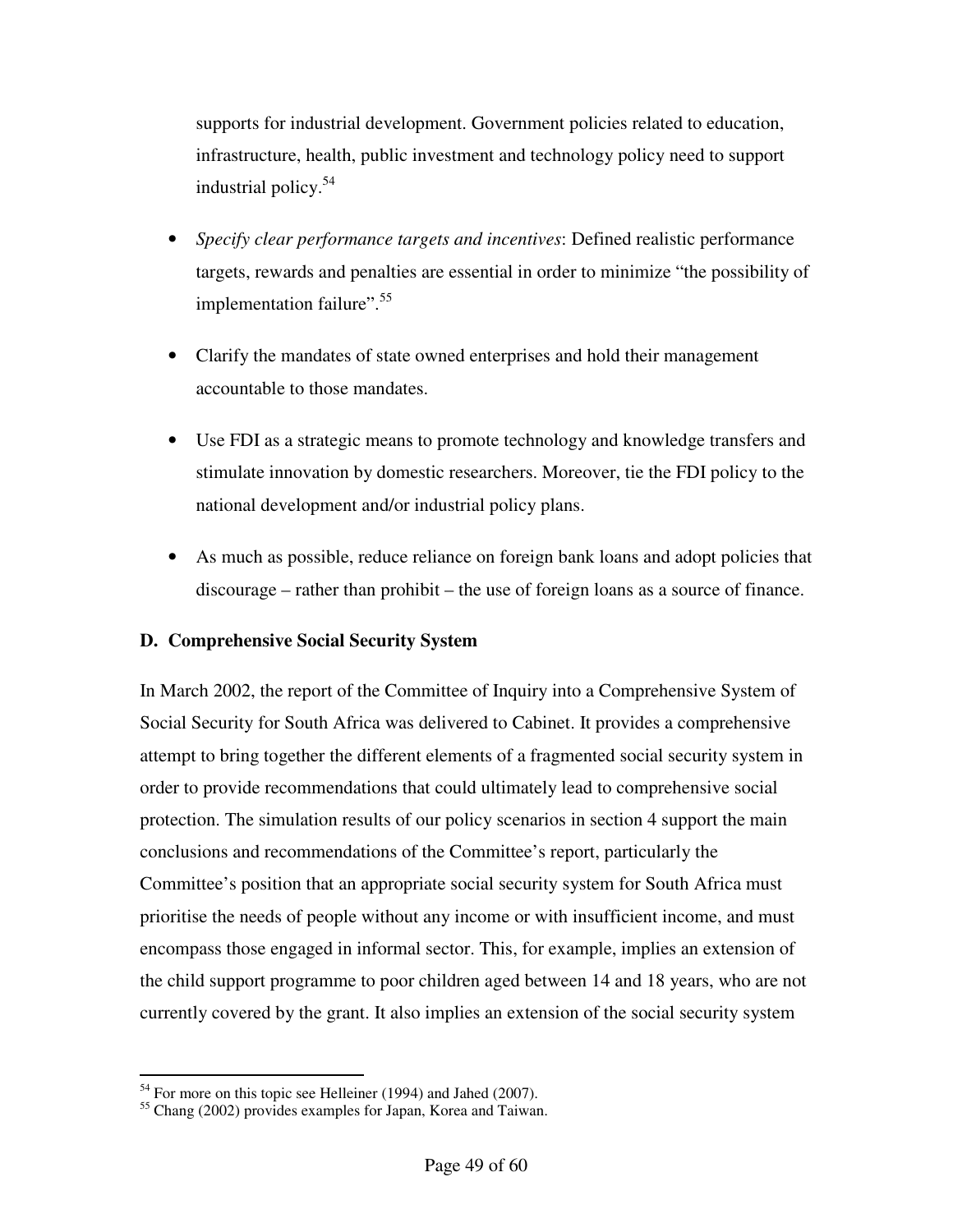to provide income support to poor adults or to poor unemployed adults aged between 18 and the retirement age for households where no-one is employed.

In addition to expanding the scope for the eligibility for social grants, the real value of social grants (after adjustment for inflation) also needs to increase in the medium term. The combination of both measures is needed to ensure that the government's social grant system contributes effectively to the fight against poverty.

#### **6. CONCLUSIONS**

The aims of this study were to show how the unemployment rate and the poverty rate can be halved by 2015, and to present an outline of a related supportive policy framework. Our findings support the argument that a combination of labour market and social provisioning measures and outcomes are necessary to achieving the above twin goals. Moreover, these measures and outcomes need to be pro-poor in the sense that policies should increasingly target the poor, and that the poor should benefit disproportionally from the country's economic path. In this context, our findings confirm the international consensus that, for an economy with high rates of poverty and inequality, unless the growth process embodies reductions in inequality, it will be unfeasible to achieve *accelerated* poverty reductions.

It was also argued that the above findings should inform the economic policy framework in the sense that the country's agenda for accelerated poverty and unemployment reductions should not be compromised by the requirements of an orthodox policy framework. Therefore, the paper presents the basic tenets of a pro-poor economic policy framework that also includes the coordination of policies on which halving poverty and unemployment depend. These include the macroeconomic policy framework, the approach to industrial development, the labour market and the social security system. Overall, the findings suggest an active pro-poor role for the state.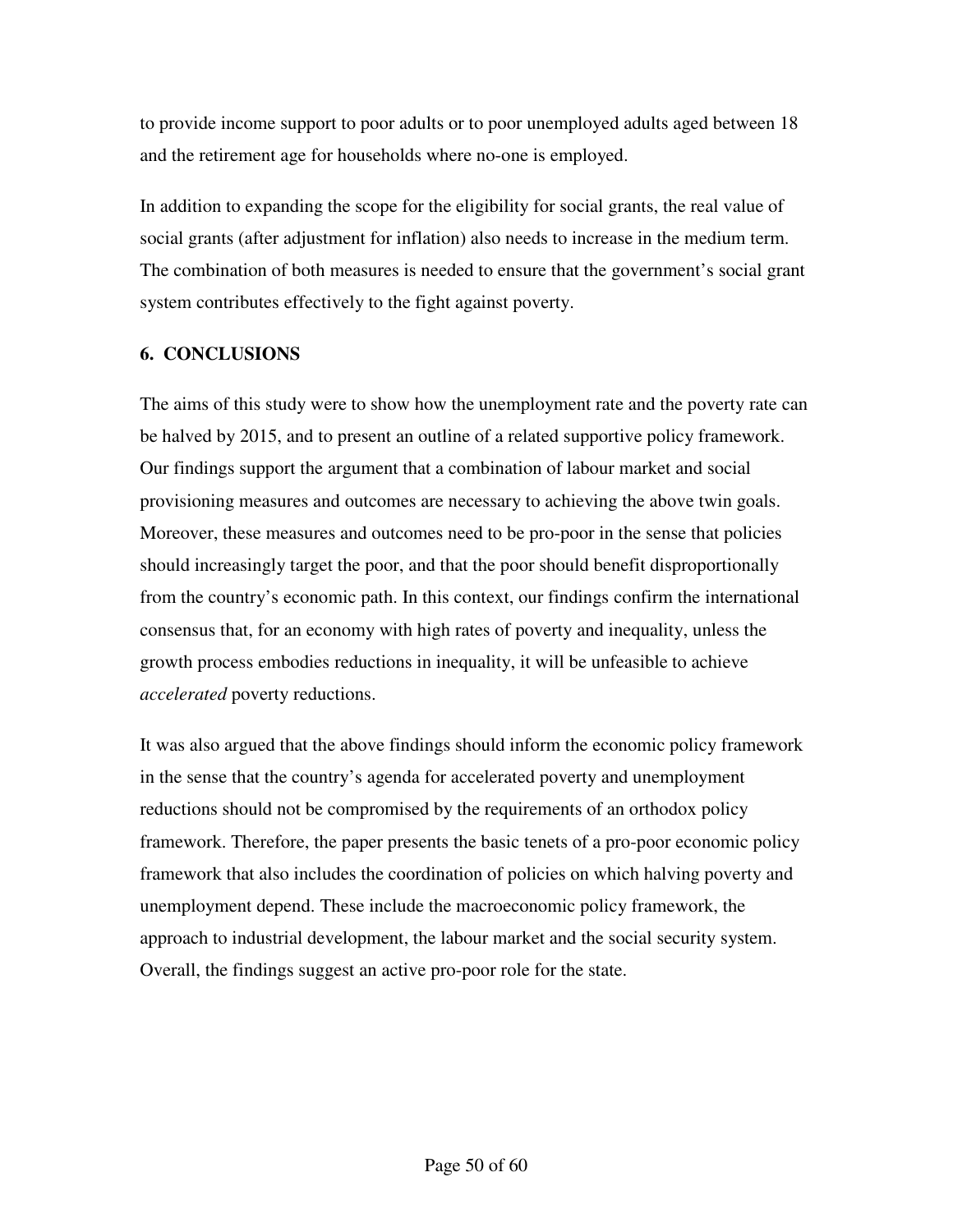## **7. REFERENCES**

Amin, S. (1989). Eurocentrism, New York: Monthly Review Press.

ANC (African National Congress), (2007). "Economic Transformation for a National Democratic Society", Policy Discussion Document, pp.1-22

Anand, S.and Kanbur, S.M.R. (1984). "The Kuznets Process and the Inequality Development Relationship", *Journal of Development Economics,* Vol. 40, pp. 25-52.

Blank, R.M. (1989). "Disaggregating the Effect of the Business Cycle on the Distribution on Income", *Econometrica,* Vol.56, pp.141-163.

Bourguignon, F. (2004). "The Poverty-Growth-Inequality Triangle", Paper Presented at the Indian Council for Research on International Economic Relations, New Delhi, February.

Chang, H. (2002). Kicking Away the Ladder-Development Strategy in Historical Perspective. Anthem Press, London.

Chuhay, R. (2004). *The Business Cycle Behavior of GINI Coefficient of the Income Distribution.* A Thesis Submitted to the National University Kyiv-Mohyla Academy, Ukraine.

Cornia, G.A. (2002). "Poverty and Inequality in the Era of Liberalization and Globalization", In H.Van Ginkel et al. Human Development and the Environment: Challenges for the United Nations in the New Millennium. New York: United Nations University Press.

Dagdeviren, H.,Van der Hoeven, Rolph and J. Weeks, (2000). "Redistribution Matters: Growth for Poverty reduction", Working Paper Series No. 99, Department of Economics, School of Oriental and African Studies, University of London, October.

Deininger, K. and L. Squire, (1998). "New Ways of Looking at Old Issues", *Journal of Development Economics,* Vol. 57, pp. 259-87.

Department of Social Development, Pretoria, (2002). "Transforming the Present-Protecting the Future": *Report of the Committee of Inquiry into a Comprehensive System of Social Security for South Africa,* (Consolidated Report).

Dollar, D. and A. Kraay, (2002). "Growth is Good for the Poor", World Bank, Development Research Group.

Easterly, W. (2001). "The Effect of International Monetary Fund and World Bank Programs on Poverty", World Bank Policy Research Working Paper 2517.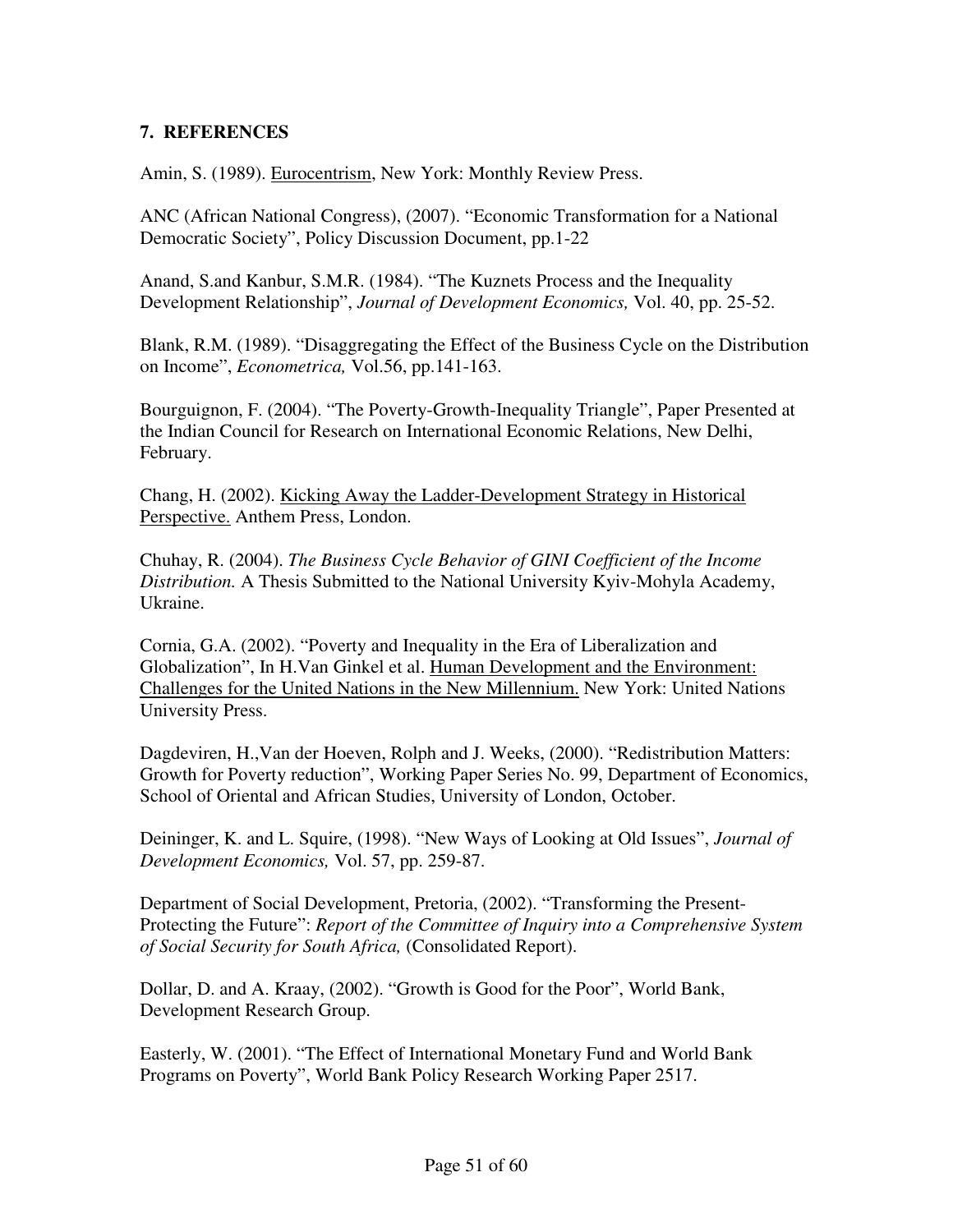Easterly, W., R. Islam and J. Stiglitz, (1999). *Shaken and Stirred: Volatility and Macroeconomic Paradigms for Rich and Poor Nations,* XII World Congress of the IEA, Buenos Aires, August.

Fine, B. (1997). "Industrial Policy and South Africa: A Strategic View", NIEP Occasional Paper Series, No. 5, April.

Fukuda-Parr, S., C. Lopes and K. Malik, (2002). Capacity for Development: New Solutions to Old Problems, (eds.), Earthscan Publications, pp.1-21.

Helleiner, G. (1994). Trade Policy and Industrialization in Turbulent Times, Routledge.

International Labour Office (1999). *Decent Work,* Geneva.

International Labour Office (2000a). *Employment-intensive Investment in Infrastructure: Jobs to Build Society*, Geneva: ILO.

International Labour Office (2000b). *World Labour Report: Income Security and Social Protection in a Changing World,* Geneva: ILO.

International Labour Office (ILO) (2003). *Working out of Poverty.* Report of the Director-General for the International Labour Conference, Geneva: ILO.

Islam, I. (2003). " Labour Market Policies, Economic Growth and Poverty Reduction: Lessons and Non-lessons from the Comparative Experiences of East, South East and South Asia", Issues in Employment and Poverty, Discussion Paper 8, Recovery and Reconstruction Department, International Labour Office, Geneva, April.

Islam, I. (2002). "Poverty, Employment and Wages: An Indonesian Perspective", In *Labour Market Policies and Poverty Reduction Strategies in Recovery from the Asian Crisis.* Report of a Seminar held in Jakarta, 29 April- 1 May. ILO, Bangkok.

Islam, R. (2004). "The Nexus of Economic Growth, Employment and Poverty Reduction: An Empirical Analysis", International Labour Office, January.

Jahed, M. (2007). "Pro-poor Trade and Industry Policies: Considerations for South Africa", Oxfam South Africa, Johannesburg.

Kakwani, N. (1993). "On a Class of Poverty Measures", *Econometrica,* Vol.48, No.2, pp.437-446.

Kakwani , N. (2000). "On Measuring Growth and Inequality Components of Poverty with application to Thailand ", *Journal of Quantitative Economics.* 

Kakwani, N. and E. Pernia, (2000). "What is Pro-poor Growth", *Asian Development Review,* Vol. 16, No.1, pp. 1-22.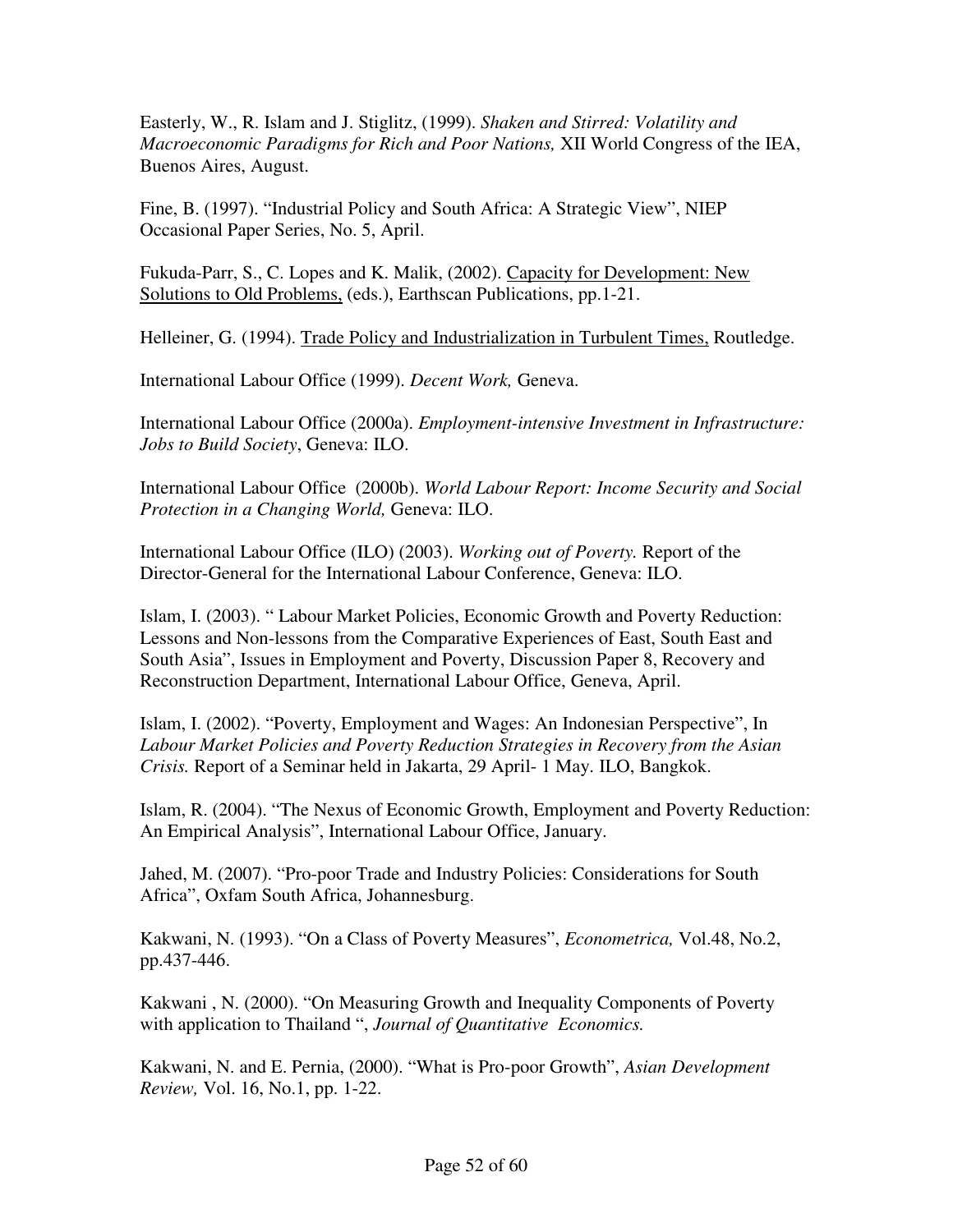Kakwani, N. and H. Son, (2002). "Pro Poor Growth and Poverty Reduction: The Asian Experience", The Poverty Center, Office of Executive Secretary, ESCAP, Bangkok.

Kakwani, N., S. Khandker and H. Son, (2003). "Pro Poor Growth Strategies in Africa: Poverty Equivalent Growth Rates with applications to Korea and Thailand", Economic Commission for Africa, Economic Policy Research Center, Expert Group Meeting, June.

Klasen, S. (2003). "In Search of the Holy Grail: How to Achieve Pro-Poor Growth", Ibero-America Institute for Economic Research, George-August-Universität Göttingen, Discussion Paper No. 96, October.

Kuznets, S. (1995). "Economic Growth and Income Inequality", *American Economic Review*, Vol. 45, pp. 1-28.

Lal, D. and H. Myint, (1996). The Political Economy of Poverty, Equity and Growth: A Comparative Study, Oxford: Clarendon Press.

Lipton, M. (1996). "Rural Reforms and Rural Livelihoods: The Contexts of International Experience" In M. Lipton, M. de Klerk and M. Lipton (eds). Land, Labour and Livelihoods in Rural South Africa, Durban: Indicator Press.

Lübker, M., G. Smith, and J. Weeks (2000). "Growth and the Poor: A Comment on Dollar and Kraay, Center for Development Policy and Research, University of London, School of Oriental and African Studies, October.

Meth, C. (2007). "What is pro-poor growth? What are some of the things that hinder its achievement in South Africa?" Oxfam South Africa, Johannesburg.

Orshansky, M. (1965) "Counting the Poor: Another Look at the Poverty Profile", *Social Security Bulletin*, Vol. 28, No. 1, January 1965, pp. 3-29 — reprinted in *Social Security Bulletin*, Vol. 51, No. 10, October 1988, pp. 25-51.

Osmani, S. R. (2002). "Exploring the Employment Nexus: Topics in Employment and Poverty", A Report prepared for the Task Force on the joint ILO-UNDP Programme on Employment and Poverty.

Osmani, S. R. (2004). "The Employment Nexus between Growth and Poverty: An Asian Perspective." A Report prepared for the Swedish International Development Agency (SIDA), Stockholm and the United Nations Development Programme (UNDP), New York. (mimeo).

Oxfam. (2000). "Growth with Equity is good for the Poor", (A Response to Dollar and Kraay), Oxford, June.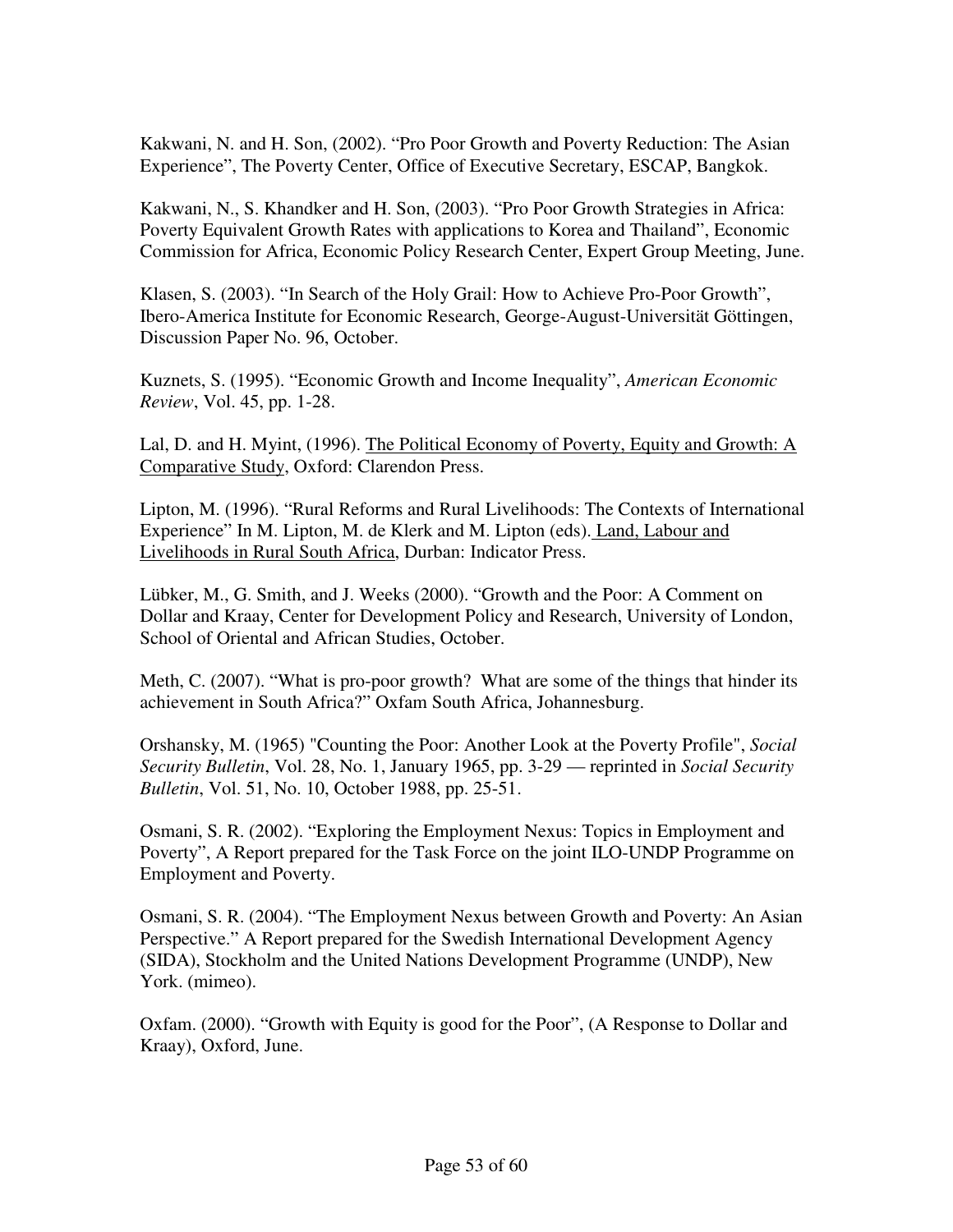Ravallion, M. (2001). "Growth, Inequality and Poverty: Looking Beyond Averages", *World Development,* Vol. 29, No.11, pp. 1803-1815.

Roy, R. and A. Heuty (2005). "Investing in Development: The Millennium Development Goals, Aid and the Sustainable Capital Accumulation, Columbia School of International and Public Affairs Review, Spring, Vol. 58, No. 2.

Seers, D. (1977). "The New Meaning of Development", *International Development Review*.

Seers, D. (1979). "The Birth, Life and Death of Development Economics", in *Development and Change*.

Statistics South Africa, (1995). *October Household Survey.* Statistics South Africa: Pretoria.

Stewart, F. (1985). Development and Modernization – Basic Needs in Developing Countries. John Hopkins University Press, Baltimore.

Streeten, P., S. Burki, M. Ul Haq, N. Hicks and F. Stewart, (1981). First Things First: Meeting basic human needs in developing countries, Oxford University Press.

Sutcliffe, B. (1995). "Development after Ecology" In V. Bhaskar and A. Glyn (eds). The North the South and the Environment: Ecological Constraints and the Global Environment. London: Earthscan.

United Nations Conference on Trade and Development (2002). *World Investment Report.* New York and Geneva.

United Nations Copenhagen Declaration and Programme of Action, (1995). The World Summit for Social Development 6-12 March.

UNDP (1994). 1994 Human Development Report "New Dimensions of human security", New York: Oxford University Press.

UNDP (1995). 1995 Human Development Report "Gender and human development", New York: Oxford University Press.

UNDP (1996). 1996 Human Development Report "Economic growth and human development", New York: Oxford University Press.

UNDP (1997). 1997 Human Development Report "Resisting new forces of Poverty in a changing World", New York: Oxford University Press.

UNDP (1998). 1998 Human Development Report "Consumption for human development"*,* New York: Oxford University Press.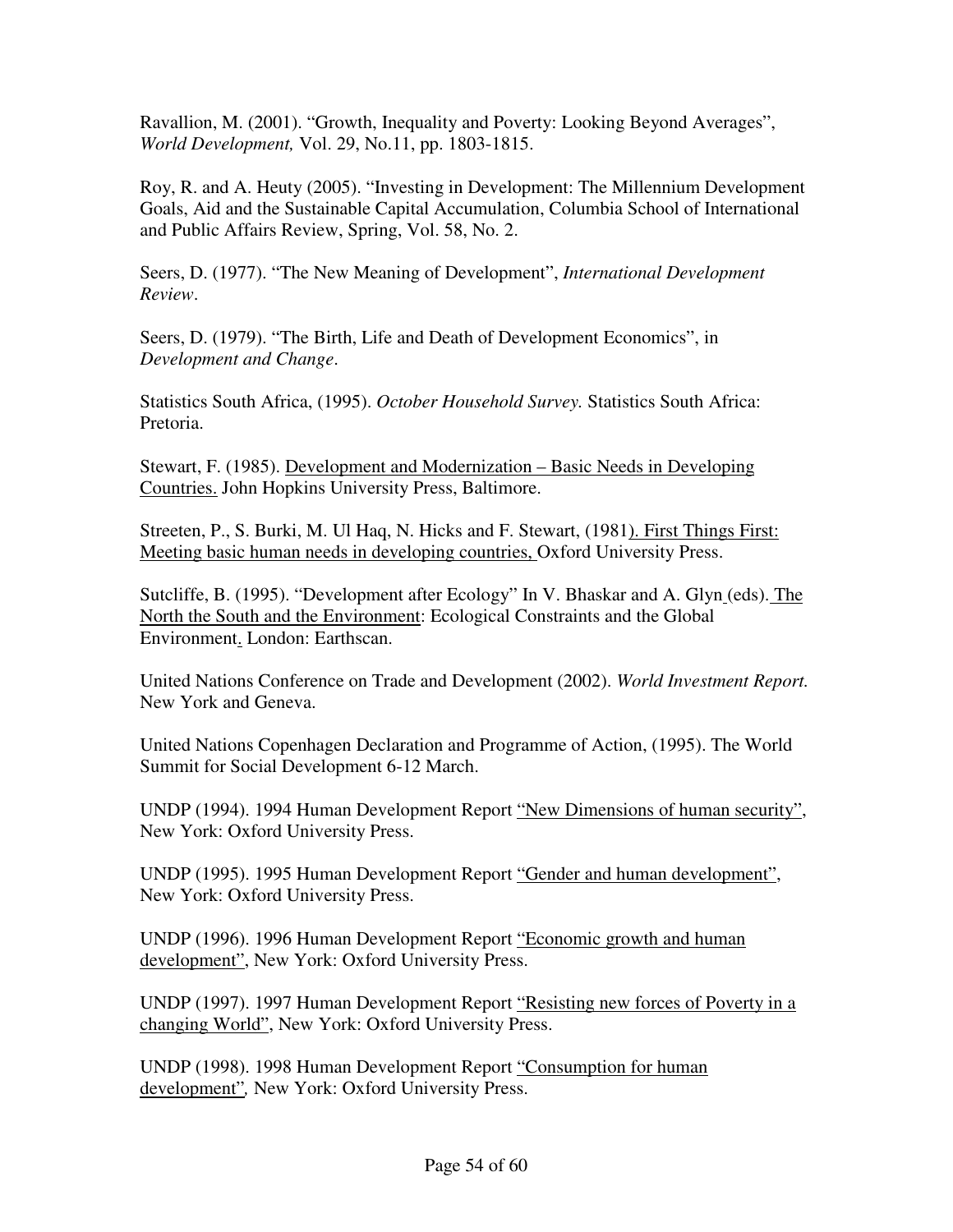UNDP (1999). 1999 Human Development Report "Globalization with a human face*"*, New York: Oxford University Press.

UNDP (2000). 2000 Human Development Report South Africa: Transformation for Human Development. Pretoria.

UNDP (2003). 2003 Human Development Report South Africa: The Challenges of Sustainable Development: Unlocking People's Creativity. Oxford University Press, Cape Town.

UNDP (2005). 2005 Human Development Report "International cooperation at a crossroads: Aid, trade and security in a unequal world*.* New York: Oxford University Press.

UNDP. World Population Prospects. Department of Economical and Social Affairs (UNDESA). United Nations Population Division.

UN Millennium Project (2005). Investing in Development: A Practical Plan to Achieve the Millennium Development Goals, London: Earthscan.

United Nations Volunteers (2001). Volunteering and the United Nations System. Bonn: UN Volunteers.

Wade, R. (2004). "Is Globalization Reducing Poverty and Inequality?" *World Development*, Vol. 32, No.4, pp.567-589.

Wade, R. (2001). "Winners and Losers." *The Economist* 26 April.

Wallerstein, I. (1979). The Capitalist World –Economy. Cambridge University Press.

Weeks, J. and R. Roy (2005). "Making Fiscal Policy Work for the Poor", UNDP, January.

World Conference on Environment and Development (1987). Our Common Future*.* Oxford: Oxford University Press.

World Summit for Social Development (1995). *The Copenhagen Declaration and programme of Action.* New York: United Nations.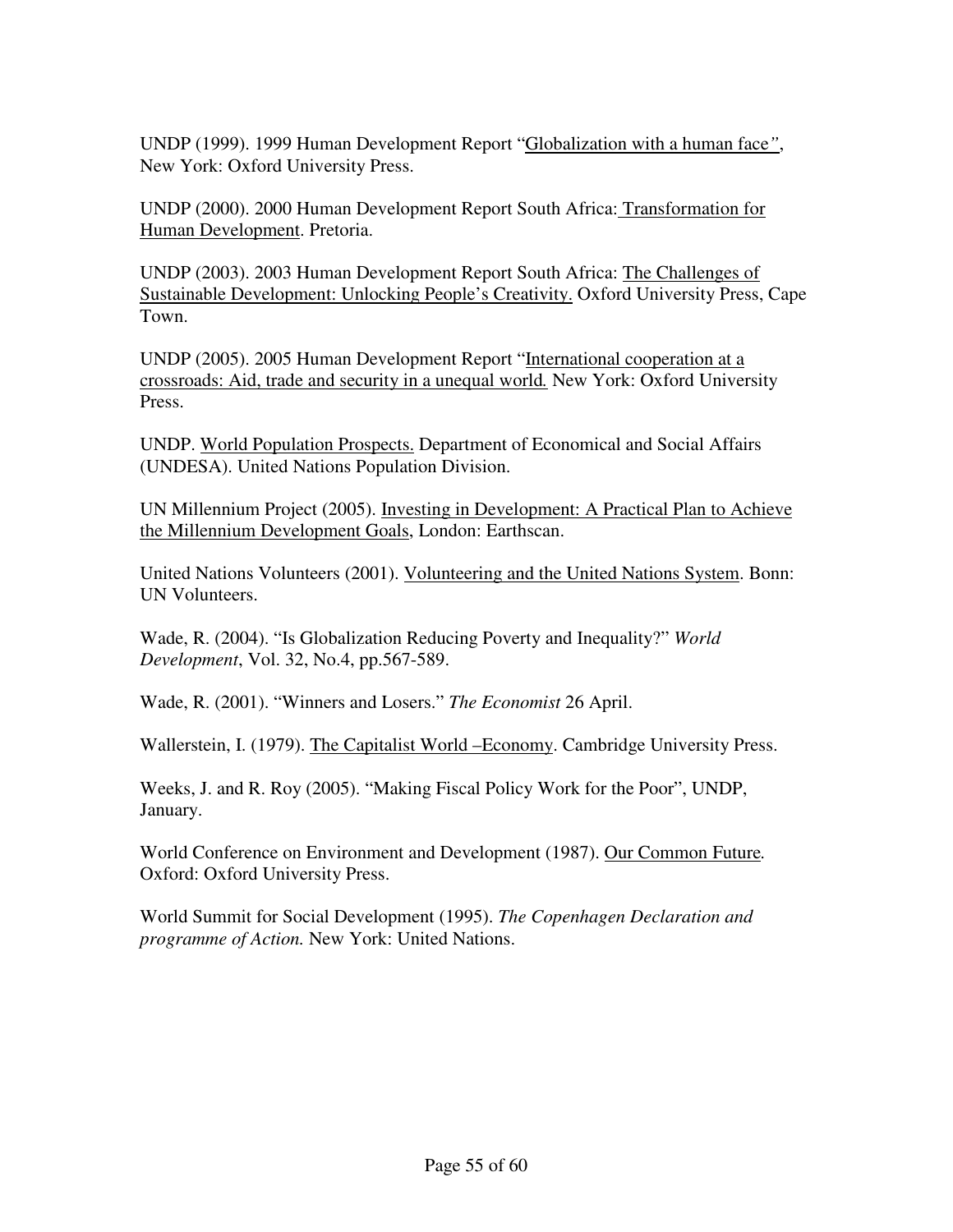| Table 1. Policy Scenarios and Evolution of Unemployment Rate (2007-2015) |                   |            |            |            |            |            |            |            |            |            |            |  |  |
|--------------------------------------------------------------------------|-------------------|------------|------------|------------|------------|------------|------------|------------|------------|------------|------------|--|--|
| <b>Scenarios</b>                                                         | <b>Indicators</b> | 2006       | 2007       | 2008       | 2009       | 2010       | 2011       | 2012       | 2013       | 2014       | 2015       |  |  |
| A <sub>1</sub>                                                           | Employed          | 12,451,098 | 12,571,663 | 12,695,190 | 12,809,410 | 12,932,317 | 13,054,484 | 13,178,972 | 13,305,849 | 13,432,494 | 13,558,539 |  |  |
|                                                                          | Unemployed        | 4,323,877  | 4,416,666  | 4,492,499  | 4,566,205  | 4,617,680  | 4,658,115  | 4,702,016  | 4,749,426  | 4,803,087  | 4,863,493  |  |  |
|                                                                          | Unemployment Rate | 25.8%      | 26.0%      | 26.1%      | 26.3%      | 26.3%      | 26.3%      | 26.3%      | 26.3%      | 26.3%      | 26.4%      |  |  |
| A <sub>2</sub>                                                           | Employed          | 12,451,098 | 12,690,932 | 12,933,680 | 13,182,953 | 13,435,450 | 13,694,584 | 13,957,394 | 14,227,745 | 14,500,710 | 14,788,651 |  |  |
|                                                                          | Unemployed        | 4,323,877  | 4,297,397  | 4,254,009  | 4,192,662  | 4,114,547  | 4,018,015  | 3,923,594  | 3,827,531  | 3,734,871  | 3,633,382  |  |  |
|                                                                          | Unemployment Rate | 25.8%      | 25.3%      | 24.8%      | 24.1%      | 23.4%      | 22.7%      | 21.9%      | 21.2%      | 20.5%      | 19.7%      |  |  |
| A3                                                                       | Employed          | 12,451,098 | 12,813,377 | 13,186,389 | 13,571,378 | 13,967,476 | 14,373,092 | 14,795,490 | 15,573,140 | 15,742,055 | 16,133,264 |  |  |
|                                                                          | Unemploved        | 4,323,877  | 4,174,952  | 4,001,300  | 3,804,237  | 3,582,521  | 3,339,507  | 3,085,497  | 2,804,717  | 2,493,526  | 2,288,768  |  |  |
|                                                                          | Unemployment Rate | 25.8%      | 24.6%      | 23.3%      | 21.9%      | 20.4%      | 18.9%      | 17.3%      | 15.5%      | 13.7%      | 12.4%      |  |  |

Source: ADRS model of South African Tax and Transfer Simulation Model (SATTSIM-Plus)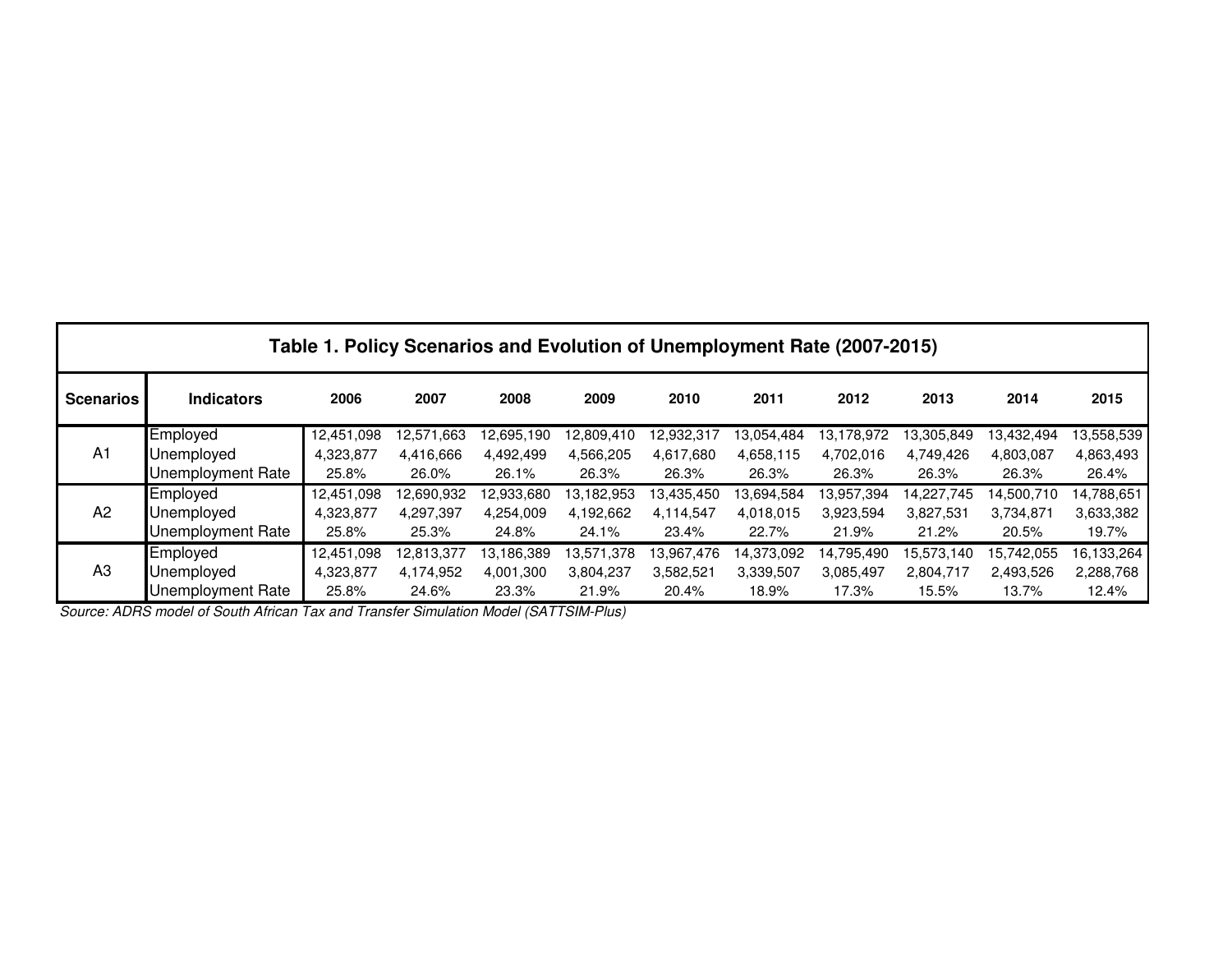| Table 2. Evolution of Poverty and Inequality Indicators (2007-2015) |                     |       |       |       |       |       |       |       |       |       |       |  |  |
|---------------------------------------------------------------------|---------------------|-------|-------|-------|-------|-------|-------|-------|-------|-------|-------|--|--|
| <b>Scenarios</b>                                                    | <b>Indicators</b>   | 2006  | 2007  | 2008  | 2009  | 2010  | 2011  | 2012  | 2013  | 2014  | 2015  |  |  |
| A1                                                                  | Poverty Rate        | 44    | 39.7  | 39.2  | 39.0  | 38.7  | 38.4  | 38.0  | 37.7  | 37.3  | 37.0  |  |  |
|                                                                     | Gini Coefficient    | 0.658 | 0.660 | 0.659 | 0.657 | 0.656 | 0.655 | 0.654 | 0.653 | 0.652 | 0.651 |  |  |
| A <sub>2</sub>                                                      | Poverty Rate        | 44    | 39.4  | 38.6  | 38.1  | 37.1  | 36.5  | 35.6  | 34.9  | 34.4  | 33.9  |  |  |
|                                                                     | Gini Coefficient    | 0.658 | 0.658 | 0.655 | 0.651 | 0.647 | 0.643 | 0.639 | 0.634 | 0.632 | 0.630 |  |  |
| A <sub>3</sub>                                                      | <b>Poverty Rate</b> | 44    | 39.1  | 37.6  | 36.7  | 35.7  | 34.9  | 34.1  | 33.2  | 32.7  | 31.8  |  |  |
|                                                                     | Gini Coefficient    | 0.658 | 0.656 | 0.650 | 0.643 | 0.637 | 0.633 | 0.628 | 0.614 | 0.612 | 0.606 |  |  |
| <b>B1</b>                                                           | <b>Poverty Rate</b> | 44    | 39.1  | 37.6  | 36.7  | 35.6  | 34.7  | 33.8  | 32.5  | 31.8  | 31.2  |  |  |
|                                                                     | Gini Coefficient    | 0.658 | 0.656 | 0.650 | 0.643 | 0.636 | 0.632 | 0.629 | 0.611 | 0.608 | 0.605 |  |  |
| B <sub>2</sub>                                                      | <b>Poverty Rate</b> | 44    | 39.1  | 37.5  | 36.7  | 35.5  | 34.4  | 33.2  | 32.2  | 31.1  | 30.4  |  |  |
|                                                                     | Gini Coefficient    | 0.658 | 0.656 | 0.650 | 0.643 | 0.636 | 0.631 | 0.628 | 0.622 | 0.604 | 0.600 |  |  |
| C <sub>1</sub>                                                      | Poverty Rate        | 44    | 38.4  | 36.9  | 35.9  | 34.7  | 33.3  | 32.1  | 31.1  | 30.0  | 29.3  |  |  |
|                                                                     | Gini Coefficient    | 0.658 | 0.652 | 0.646 | 0.639 | 0.632 | 0.627 | 0.623 | 0.618 | 0.600 | 0.596 |  |  |
| C <sub>2</sub>                                                      | Poverty Rate        | 44    | 35.4  | 34.2  | 33.5  | 32.4  | 31.2  | 30.3  | 29.3  | 28.2  | 27.7  |  |  |
|                                                                     | Gini Coefficient    | 0.658 | 0.631 | 0.626 | 0.621 | 0.616 | 0.612 | 0.609 | 0.604 | 0.588 | 0.584 |  |  |
| C <sub>3</sub>                                                      | <b>Poverty Rate</b> | 44    | 35.2  | 33.7  | 32.5  | 31.1  | 30.0  | 28.9  | 27.9  | 26.7  | 25.4  |  |  |
|                                                                     | Gini Coefficient    | 0.658 | 0.630 | 0.624 | 0.617 | 0.611 | 0.606 | 0.602 | 0.596 | 0.579 | 0.575 |  |  |
| C <sub>4</sub>                                                      | <b>Poverty Rate</b> | 44    | 34.9  | 32.7  | 31.4  | 29.9  | 28.5  | 27.0  | 25.5  | 23.7  | 22.6  |  |  |
|                                                                     | Gini Coefficient    | 0.658 | 0.630 | 0.621 | 0.613 | 0.606 | 0.600 | 0.594 | 0.588 | 0.570 | 0.564 |  |  |
| D <sub>1</sub>                                                      | Poverty Rate        | 44    | 32.0  | 30.5  | 29.2  | 27.7  | 25.3  | 24.6  | 23.5  | 22.3  | 21.2  |  |  |
|                                                                     | Gini Coefficient    | 0.658 | 0.618 | 0.610 | 0.604 | 0.597 | 0.592 | 0.588 | 0.582 | 0.565 | 0.560 |  |  |

Source: ADRS model of South African Tax and Transfer Simulation Model (SATTSIM-Plus)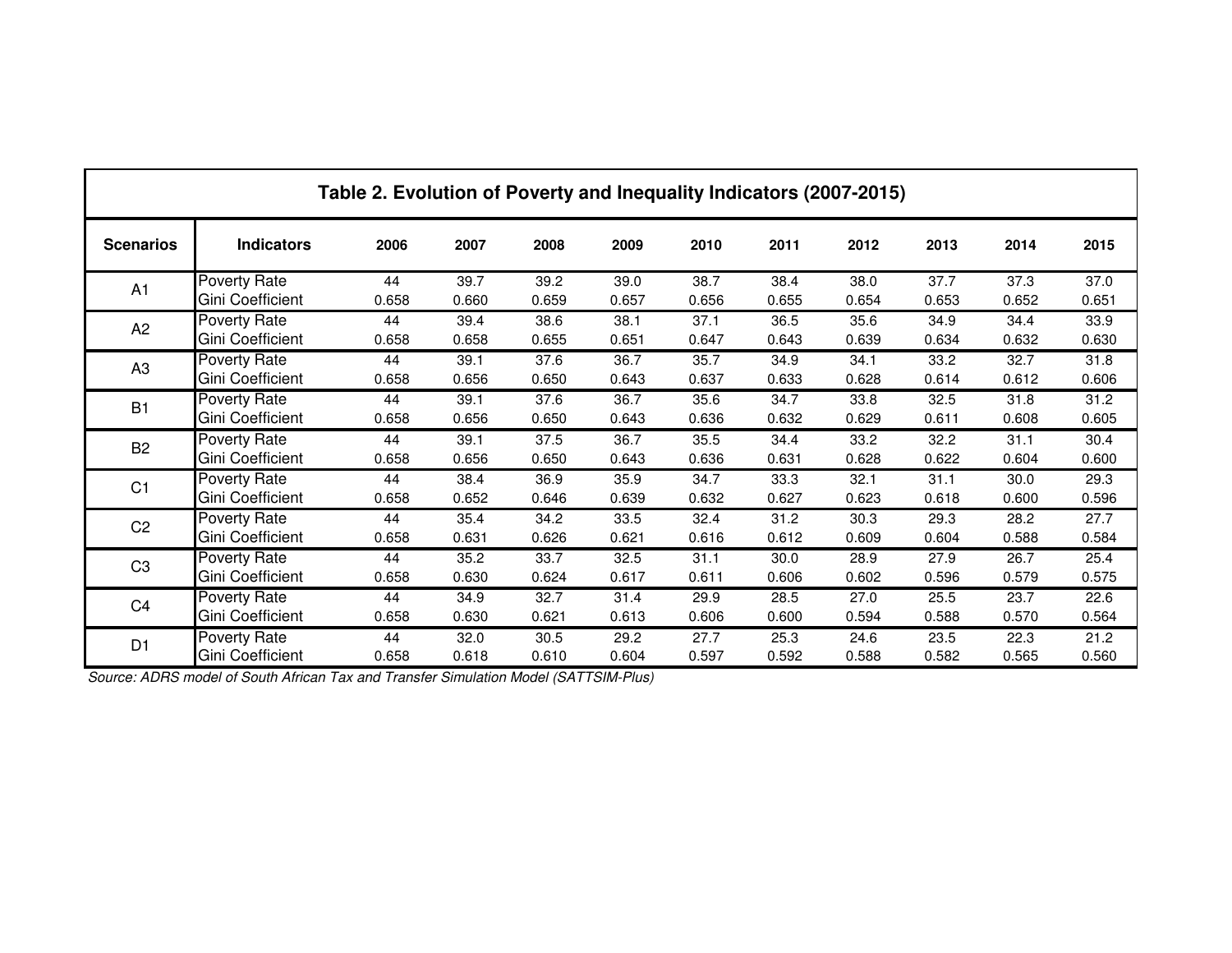|                                                              | Table 3. Total Elasticity of Poverty and Policy Scenarios                         |          |                          |                |           |                          |                |                                   |                |                |                |  |  |  |
|--------------------------------------------------------------|-----------------------------------------------------------------------------------|----------|--------------------------|----------------|-----------|--------------------------|----------------|-----------------------------------|----------------|----------------|----------------|--|--|--|
|                                                              | <b>Calculation of Elasticities</b>                                                |          | <b>Group A Scenarios</b> |                |           | <b>Group B Scenarios</b> |                | <b>Group D</b><br><b>Scenario</b> |                |                |                |  |  |  |
|                                                              |                                                                                   | A1       | A <sub>2</sub>           | A <sub>3</sub> | <b>B1</b> | <b>B2</b>                | C <sub>1</sub> | C <sub>2</sub>                    | C <sub>3</sub> | C <sub>4</sub> | D <sub>1</sub> |  |  |  |
| $\mathcal{E}_{y}^{\nu}$                                      | Poverty elasticity of income                                                      | $-0.273$ | $-0.332$                 | $-0.343$       | $-0.363$  | $-0.380$                 | $-0.407$       | $-0.437$                          | $-0.483$       | $-0.540$       | $-0.593$       |  |  |  |
| ${\cal E}^{\nu}_{G}$                                         | Poverty elasticity of inequality                                                  | 14.273   | 5.395                    | 3.527          | 3.641     | 3.530                    | 3.557          | 3.310                             | 3.333          | 3.418          | 3.498          |  |  |  |
| $\pmb{\mathcal{E}}_y^G$                                      | Inequality elasticity of income                                                   | $-0.019$ | $-0.062$                 | $-0.097$       | $-0.100$  | $-0.108$                 | $-0.114$       | $-0.132$                          | $-0.145$       | $-0.158$       | $-0.169$       |  |  |  |
| $\mathcal{E}^{\,y}_E$                                        | Income elasticity of employment                                                   | 6.526    | 3.676                    | 2.739          | 2.688     | 2.563                    | 2.582          | 2.670                             | 2.743          | 2.828          | 2.743          |  |  |  |
| $\overline{\mathcal{E}^E_{gdp}}$                             | <b>Employment Elasticity of Growth</b>                                            | 0.161    | 0.341                    | 0.536          | 0.541     | 0.577                    | 0.577          | 0.577                             | 0.577          | 0.577          | 0.577          |  |  |  |
| $\mathcal{E}^y_S$                                            | Income elasticity of social provisioning                                          | 0.870    | 1.034                    | 1.214          | 1.203     | 1.223                    | 1.058          | 0.659                             | 0.510          | 0.408          | 0.388          |  |  |  |
|                                                              | Social provisioning elasticity of growth                                          | 0.491    | 0.491                    | 0.491          | 0.491     | 0.491                    | 0.572          | 0.950                             | 1.262          | 1.624          | 1.658          |  |  |  |
| $\frac{\overline{\mathcal{E}^S_{gdp}}}{\mathcal{E}^G_{gdp}}$ | Inequality elasticity of growth                                                   | $-0.020$ | $-0.077$                 | $-0.143$       | $-0.145$  | $-0.159$                 | $-0.171$       | $-0.203$                          | $-0.230$       | $-0.258$       | $-0.268$       |  |  |  |
| $\boldsymbol{\rho}$                                          | <b>Total Elasticity of Poverty</b>                                                | $-1.095$ | $-1.586$                 | $-1.923$       | $-2.013$  | $-2.145$                 | $-2.313$       | $-2.566$                          | $-2.917$       | $-3.361$       | $-3.578$       |  |  |  |
|                                                              |                                                                                   |          |                          |                |           |                          |                |                                   |                |                |                |  |  |  |
|                                                              | <b>Calculation of Compound Elasticities</b>                                       |          |                          |                |           |                          |                |                                   |                |                |                |  |  |  |
| $ \psi\>$                                                    | Employment induced Pov elast of growth (poverty<br>elasticity of employment)      | $-0.574$ | $-0.832$                 | $-1.009$       | $-1.056$  | $-1.125$                 | $-1.213$       | $-1.346$                          | $-1.531$       | $-1.763$       | $-1.877$       |  |  |  |
| $\varphi$                                                    | SP induced poverty elast of growth (poverty<br>elasticity of social provisioning) | $-0.233$ | $-0.338$                 | $-0.410$       | $-0.429$  | $-0.457$                 | $-0.493$       | $-0.547$                          | $-0.621$       | $-0.716$       | $-0.762$       |  |  |  |
| $\boldsymbol{K}$                                             | nequality elasticity of growth                                                    | $-0.020$ | $-0.077$                 | $-0.143$       | $-0.145$  | $-0.159$                 | $-0.171$       | $-0.203$                          | $-0.230$       | $-0.258$       | $-0.268$       |  |  |  |
| $\gamma$                                                     | Poverty elasticity of inequality                                                  | 14.273   | 5.395                    | 3.527          | 3.641     | 3.530                    | 3.557          | 3.310                             | 3.333          | 3.418          | 3.498          |  |  |  |
| $\boldsymbol{\lambda}$                                       | inequality induced elasticity of growth                                           | $-0.287$ | $-0.416$                 | $-0.504$       | $-0.528$  | $-0.563$                 | $-0.607$       | $-0.673$                          | $-0.765$       | $-0.882$       | $-0.939$       |  |  |  |
| $\rho$                                                       | <b>Total Elasticity of Poverty</b>                                                | $-1.095$ | $-1.586$                 | $-1.923$       | $-2.013$  | $-2.145$                 | $-2.313$       | $-2.566$                          | $-2.917$       | $-3.361$       | $-3.578$       |  |  |  |
|                                                              | Source: South African Tax and Transfer Simulation Model (SATTSIM-Plus), ADRS      |          |                          |                |           |                          |                |                                   |                |                |                |  |  |  |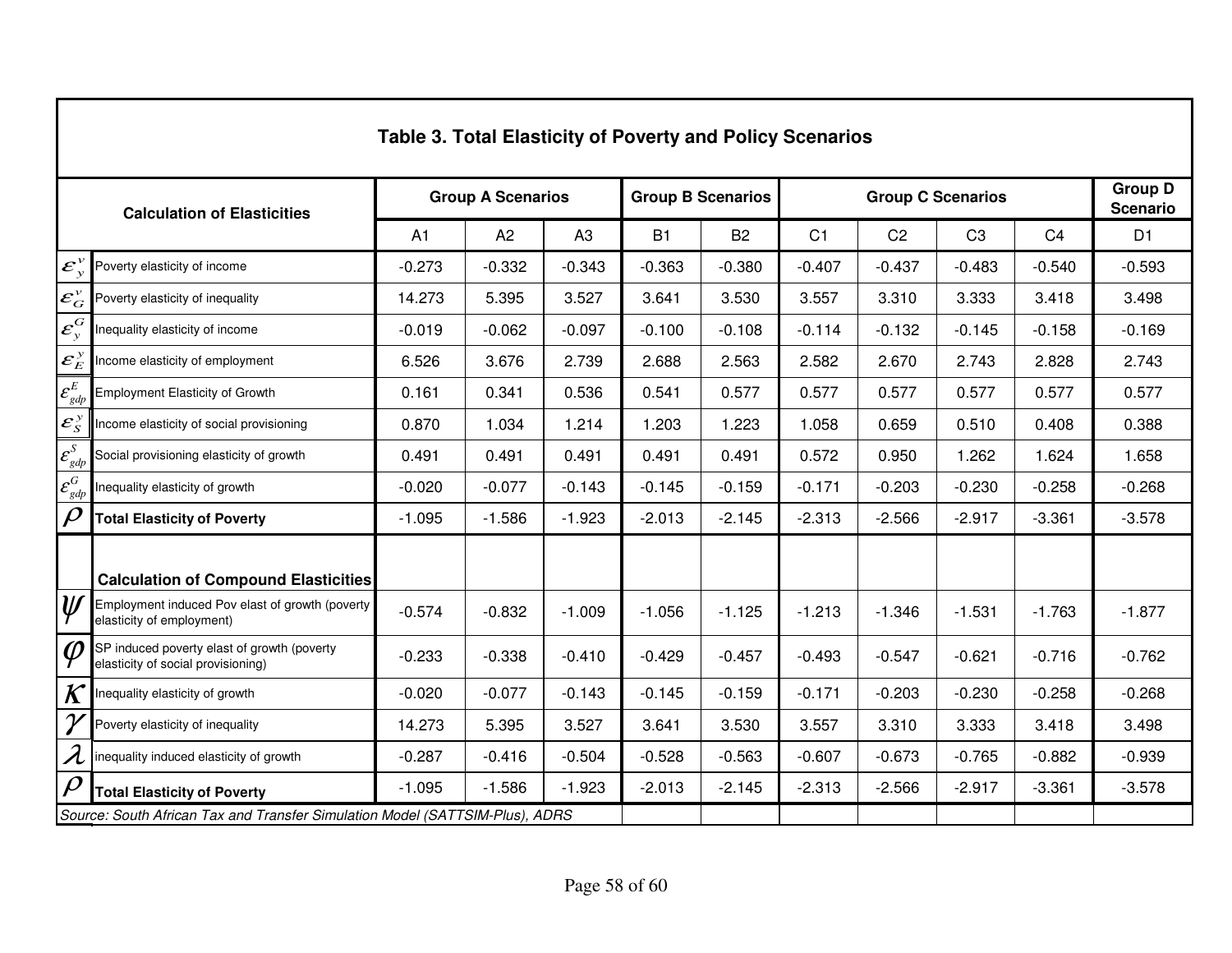|                   | <b>Table 4. Pro-Poor Growth Indicators</b> |                          |          |          |                          |                |          |                          |                         |          |                |  |  |
|-------------------|--------------------------------------------|--------------------------|----------|----------|--------------------------|----------------|----------|--------------------------|-------------------------|----------|----------------|--|--|
| <b>Indicators</b> |                                            | <b>Group A Scenarios</b> |          |          | <b>Group B Scenarios</b> |                |          | <b>Group C Scenarios</b> | <b>Group D Scenario</b> |          |                |  |  |
|                   |                                            | A1                       | A2       | A3       | B <sub>1</sub>           | B <sub>2</sub> | C1       | C2                       | C <sub>3</sub>          | C4       | D <sub>1</sub> |  |  |
|                   | <b>Growth Elasticity of Poverty</b>        | $-0.404$                 | $-0.585$ | $-0.709$ | $-0.743$                 | $-0.791$       | $-0.853$ | $-0.947$                 | $-1.076$                | $-1.240$ | $-2.238$       |  |  |
|                   | $\sigma$ Inequality Elasticity of Poverty  | $-0.691$                 | $-1.001$ | $-1.214$ | $-1.271$                 | $-1.354$       | 1.460    | $-1.620$                 | $-1.841$                | $-2.121$ | $-3.731$       |  |  |
| $\mathsf{D}$      | <b>Total Elasticity of Poverty</b>         | $-1.095$                 | $-1.586$ | $-1.923$ | $-2.013$                 | $-2.145$       | $-2.313$ | $-2.566$                 | $-2.917$                | $-3.361$ | $-5.969$       |  |  |

P Total Elasticity of Poverty 2.1.095 -1.586 -1.923 -2.013 -2.145 -2.313 -2.566 -2.917 -3.361 -3.361 -5.969 -5<br>Notes: *Growth elasticity of poverty (Kakwani 1993)* is the percentage change in poverty due to a 1 percent in change inequality (i.e. the benefits of growth are distributed equally among everyone in the country). Inequality elasticity of poverty is a measure of how much the total poverty index changes as a result of changes in inequality that accompany the growth process. The growth is pro-poor (pro-rich) if the change in inequality that accompanies growth reduces (increases) the total poverty. Therefore, the growth is pro-poor (pro-rich) if the total elasticity of poverty is greater (less) than the growth elasticity of poverty (Kakwani et al 2003).

Source: South African Tax and Transfer Simulation Model (SATTSIM-Plus), ADRS